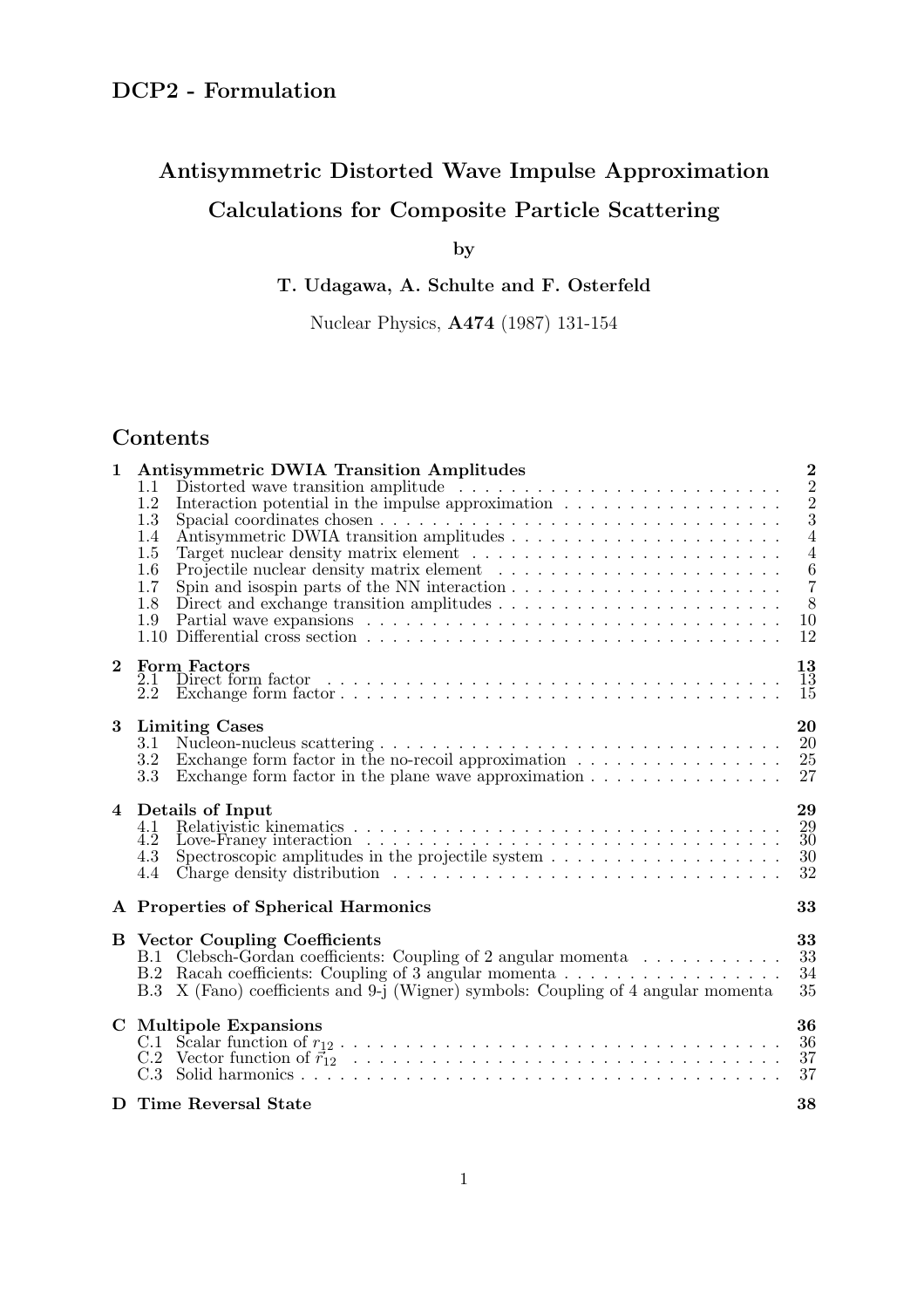### 1 Antisymmetric DWIA Transition Amplitudes

#### 1.1 Distorted wave transition amplitude

The distorted wave transition amplitude for inelastic and charge exchange scattering,  $A(a, b)B$ , can be written as

$$
T = \langle \chi_b^{(-)} Bb |V| Aa \chi_a^{(+)} \rangle
$$

where V is the interaction potential.

#### 1.2 Interaction potential in the impulse approximation

In the impulse approximation<sup>1</sup>, the interaction potential becomes the sum of effective nucleonnucleon potentials involved. The interaction potential can then be written

$$
V = \int dx_1 dx_2 dx'_1 dx'_2 \hat{\rho}_T(x'_1, x_1) \hat{\rho}_P(x'_2, x_2) v_{12}(x'_1 x'_2, x_1 x_2)
$$
  
\n
$$
x_i \equiv (\vec{r}_i, \sigma_i, \tau_i) \quad (i = 1, 2)
$$
  
\n
$$
x'_i : x_i \text{ after the exchange of nucleons 1 and 2 has taken place}
$$

$$
\hat{\rho}_T(x_1, x_1') = \hat{\psi}_T^{\dagger}(x_1)\hat{\psi}_T(x_1')
$$
  

$$
\hat{\psi}_T^{\dagger}(x_1), \hat{\psi}_T(x_1');
$$
 Nucleon field creation and annihilation operators

Nonlocal density operator for the target(T) system

$$
\hat{\rho}_P(x_2, x_2') = \hat{\psi}_P^{\dagger}(x_2) \hat{\psi}_P(x_2')
$$

Nonlocal density operator for the projectile(P) system

$$
v_{12}(x'_1x'_2,x_1x_2) \;\; = \;\;
$$

where the effective interactions  $V^i$ , like Love and Franey interaction<sup>2</sup>, are responsible for the direct  $(i = D)$  and exchange  $(i = E)$  reactions, and are assumed to be local.

$$
v_{12}(x'_1x'_2, x_1x_2) = \langle x'_1x'_2 | V^D | x_1x_2 \rangle + (-)^{\ell} \langle x'_1x'_2 | V^E | x_1x_2 \rangle \mathcal{P}_r
$$

where  $\mathcal{P}^r$  is the exchange operator for the spatial coordinates.

We further consider the exchange term in the knock-on reactions, in which the projectile  $a$ interacts with the nucleon in the target and ejects it while being captured itself at the same place where the target nucleon was, say the knock-on exchange term. In this consideration, the interaction potential becomes

$$
v_{12} = v_{12}^{D} \delta(x'_1 - x_1) \delta(x'_2 - x_2) + v_{12}^{E} (-)^{\ell} \mathcal{P}^r
$$
  
\n
$$
v_{12}^{D} \equiv \langle x_1 x_2 | V^D | x_1 x_2 \rangle, \quad v_{12}^{E} \equiv \langle x'_1 x'_2 | V^E | x_1 x_2 \rangle
$$

We also assume that the effective interactions contain both central and tensor terms. The tensor  $\frac{1}{2}$  operator<sup>3</sup> can be written as

$$
\hat{S}_{12} = 3(\hat{\sigma}_1 \cdot \hat{r})(\hat{\sigma}_2 \cdot \hat{r}) - (\hat{\sigma}_1 \cdot \hat{\sigma}_2) = \sum_{q} \sqrt{4\pi} \sqrt{\frac{2}{5}} Y_{2q}^* \hat{T}_{2q}
$$

where  $\hat{T}_{2q}$  is a second rank tensor operator and its matrix elements become

$$
\langle s'm'_s|\hat{T}_{2q}|sm_s \rangle = (sm_s 2q|s'm'_s)\hat{s}^{-1} \langle s||\hat{T}_2||s' \rangle \delta(ss')\delta(s1) \text{ with } \hat{s} = \sqrt{2s+1}
$$
  

$$
= (sm_s 2q|sm'_s)\sqrt{20} \text{ for } s = 1
$$
  

$$
\langle s'm'_s|\hat{S}_{12}|sm_s \rangle = \sum_{q} \sqrt{4\pi}\sqrt{8} (sm_s 2q|sm'_s)Y_{2q}^*
$$

<sup>1</sup>G. R. Satchler, "Direct Nuclear Reactions" (1983), Sec. 3.10.4 and 15.2.3

<sup>2</sup>W. G. Love and M. A. Franey, Phys. Rev. C24, 1073 (1981).

 $3D.$  M. Brink and G. R. Satchler, "Angular Momentum, 2nd Ed. (1968)", Sec. 6.3.3.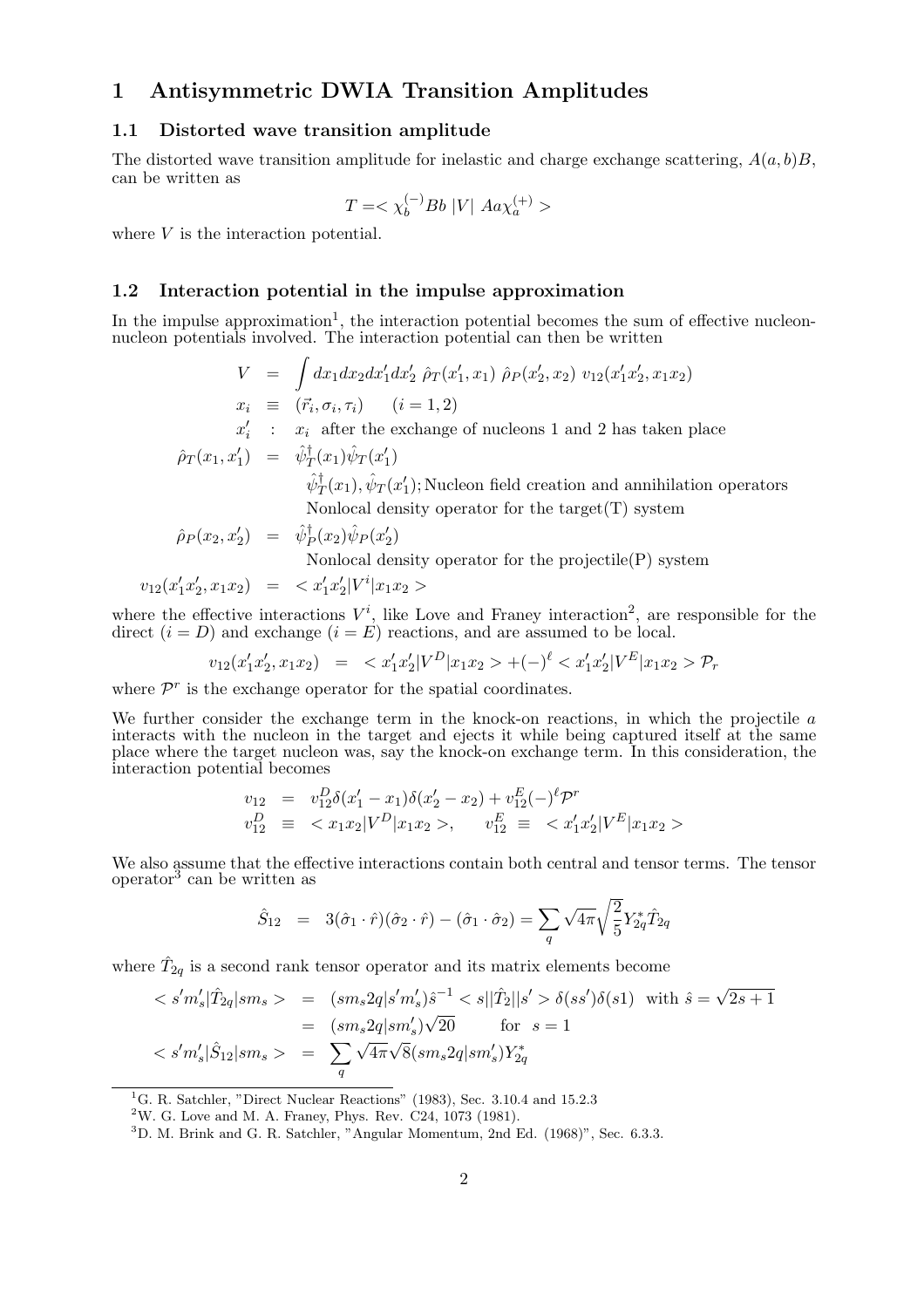#### 1.3 Spacial coordinates chosen

We choose the space coordinates in the direct and exchange processes as follows, which are shown in Fig. 1,

- $\vec{r}_a$  : Relative coordinate in the initial channel, a and A.
- $\vec{r}_b$  : Relative coordinate in the final channel after the exchange process, b and B.
- $\vec{r}_1$  : Position vector measured from the center of mass of the target system consisted of an interacting nucleon and (A-1) nucleus.
- $\vec{r}_2$ : Position vector measured from the center of mass of the projectile system consisted of an interacting nucleon and (a-1) nucleus.
- $\vec{r}_1'$  : Position vector measured from the center of mass of the target system consisted of an interacting nucleon in the projectile and (A-1) nucleus after the exchange process.
- $\vec{r}_2'$  : Position vector measured from the center of mass of the projectile system consisted of an interacting nucleon in the target and (a-1) nucleus after the exchange process.
- $\vec{r}$  : Distance vector between the two interacting nucleons 1 and 2.

In other words, the primed coordinates are those after the exchange of nucleons 1 and 2 has taken place.

The channel coordinate  $\vec{r}_b$  is related to  $\vec{r}_a$ , as seen in Fig.2 where the coordinates are chosen in the lab system,

$$
\begin{array}{rcl} \vec{r}_b & = & -\frac{\vec{r}_{1L}}{m_A} + \frac{\vec{r}_{1L}}{m_A} + \vec{r}_a - \frac{\vec{r}_{2L}}{m_a} + \frac{\vec{r}_{2L}'}{m_a} \\ \\ & = & \vec{r}_a + (\frac{1}{m_A} + \frac{1}{m_a})\vec{r} \\ \\ & = & \vec{r}_a + \frac{\vec{r}}{\mu} \end{array}
$$

We set  $m_A \to \infty$ , and then  $\mu \to m_a$ . We thus have Eq.(3) in the original USO paper. (Hereafter use it as  $"[Eq.(3)]".$ 

$$
\vec{r}_a = \vec{r}_b - \frac{\vec{r}}{m_a}
$$

Physically, the difference between  $\vec{r}_a$  and  $\vec{r}_b$  arises because of the interchange of the positions of nucleons 1 and 2 in the exchange process.

In the direct process, the coordinates  $(\vec{r}_a, \vec{r}, \vec{r}_1, \vec{r}_2)$  are not independent each other, we choose  $(\vec{r}_a, \vec{r}, \vec{r}_1)$  as independent coordinates, and then, as shown in Fig.1,

$$
\vec{r}_2 = \vec{r}'_2 + \vec{r} = \vec{r}_1 + \vec{r}_a + \vec{r}
$$

We will break up  $\vec{r}_2$  into  $\vec{r}_2$  and  $\vec{r}$  at the first stage and then  $\vec{r}_2$  into  $\vec{r}_1$  and  $\vec{r}_a$  at the second stage.

In the exchange process, we choose  $(\vec{r}_a, \vec{r}_b, \vec{r}_1)$  as independent coordinates, and

$$
\begin{aligned}\n\vec{r}_1' &= \vec{r}_1 + \vec{r} \\
\vec{r}_2' &= \vec{r}_1 + \vec{r}_b \\
\vec{r}_2 &= \vec{r}_2 + \vec{r} = \vec{r}_1 + \vec{r}_a + \vec{r} \\
\vec{r}_b &= \vec{r}_a + \frac{\vec{r}}{m_a}\n\end{aligned}
$$

as seen in Fig.1. At the final stage we break up  $\vec{r}$  into  $\vec{r}_a$  and  $\vec{r}_b$  and need the Jacobian associated with the transformation of the integral variable from  $\vec{r}$  to  $\vec{r}_b$ .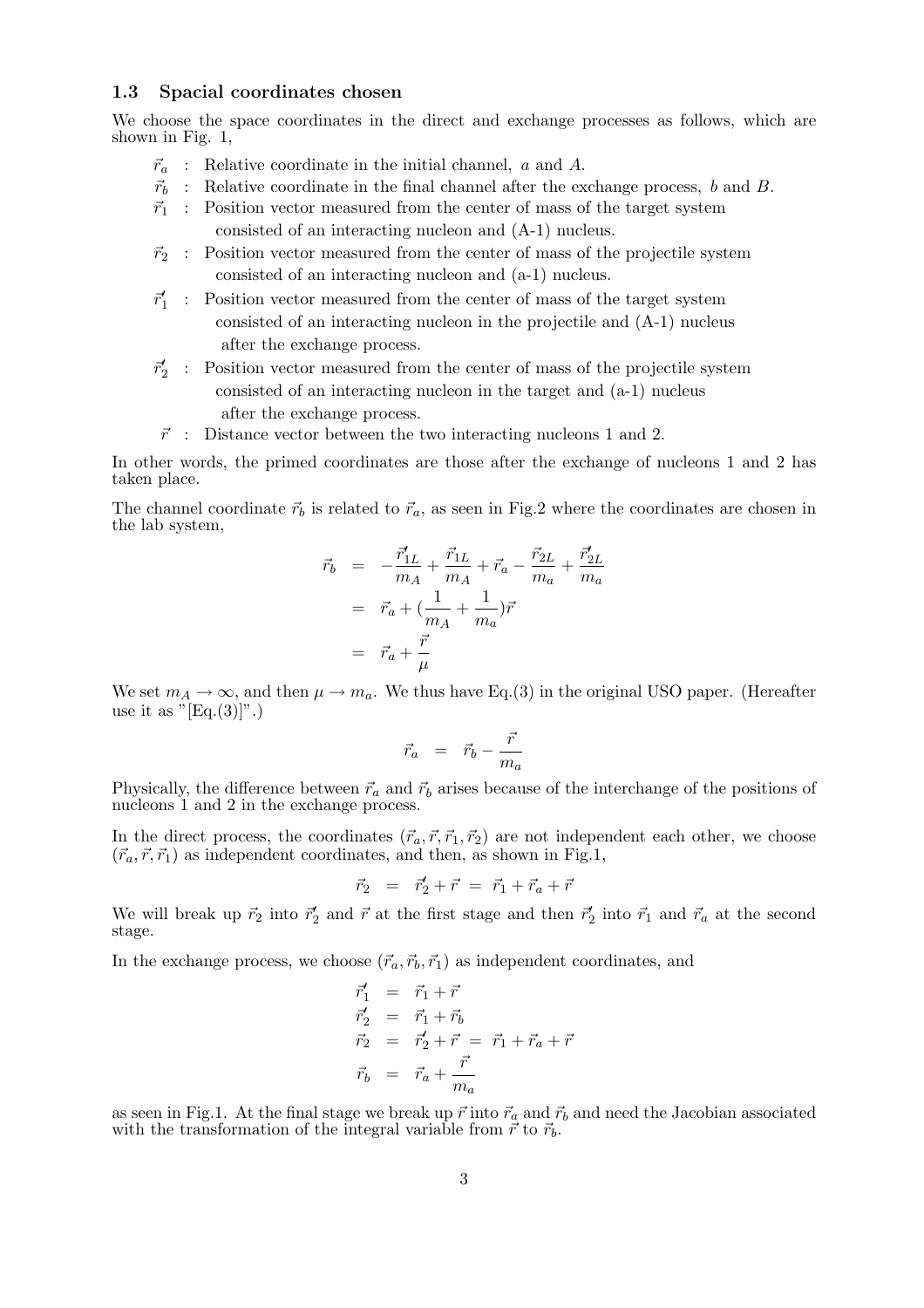#### 1.4 Antisymmetric DWIA transition amplitudes

The antisymmetric DWIA transition amplitude T,  $[Eq.(1)]$  and  $[Eq.(2)]$ , can be written as

$$
T = T^{D} + T^{E}
$$
  
\n
$$
T^{D} = \int d\vec{r}_{a} \int dx_{1} \int dx_{2} \chi_{b}^{(-)*}(\vec{k}_{b}, \vec{r}_{a}) < Bb|v_{12}^{D}(\vec{r})\hat{\rho}_{T}(x_{1}, x_{1})\hat{\rho}_{P}(x_{2}, x_{2})|Aa > \chi_{a}^{(+)}(\vec{k}_{a}, \vec{r}_{a})
$$
  
\n
$$
T^{E} = (-)^{\ell} \mathcal{P}^{r}
$$
  
\n
$$
\times \int d\vec{r}_{a} \int dx_{1} \int dx_{2} \chi_{b}^{(-)*}(\vec{k}_{b}, \vec{r}_{b}) < Bb|v_{12}^{E}(\vec{r})\hat{\rho}_{T}(x_{1}, x_{1}')\hat{\rho}_{P}(x_{2}, x_{2}')|Aa > \chi_{a}^{(+)}(\vec{k}_{a}, \vec{r}_{a})
$$

#### 1.5 Target nuclear density matrix element

In the j-representation, the nucleon field creation and annihilation operators,  $[Eq.(6a)]$ , can be written, respectively,

$$
\hat{\psi}_T^{\dagger}(x_1) = \sum_{p,\nu_p} \hat{a}_{j_p m_p \nu_p}^{\dagger} \phi_{j_p m_p} \eta_{\nu_p}
$$
\n
$$
\hat{\psi}_T(x_1) = \sum_{h,\nu_h} \hat{a}_{j_h m_h \nu_h} \phi_{j_h m_h}^* \eta_{\nu_h}^*
$$
\n
$$
\hat{a}_{j_p m_p \nu_p}^{\dagger}(\hat{a}_{j_h m_h \nu_h}) \qquad \text{single-particle (hole) creation (annihilation) operator}
$$
\n
$$
\phi_{j_p m_p}(\phi_{j_h m_h}) \qquad \text{single-particle (hole) wave function}
$$
\n
$$
\eta_{\nu_p}(\eta_{\nu_h}) \qquad \text{isospin part of the single particle (hole) wave function}
$$

The target density operator, [Eq.(5a)], can be written

$$
\hat{\rho}_T(x_1, x_1') = \hat{\psi}_T^{\dagger}(x_1)\hat{\psi}_T(x_1')
$$
\n
$$
= \sum_{ph,\nu_p\nu_h} \hat{a}_{j_p m_p \nu_p}^{\dagger} \hat{a}_{j_h m_h \nu_h} \phi_{j_p m_p} \phi_{j_h m_h}^* \eta_{\nu_p} \eta_{\nu_h}^*
$$
\n
$$
= \sum_{ph,\nu_p\nu_h, j_t m_t t_1 \nu_1} (-)^{(1/2 - \nu_h + j_h - m_h)} \left(\frac{1}{2}\nu_p \frac{1}{2}, -\nu_h |t_1 \nu_1\right) (j_p m_p j_h, -m_h | j_t m_t)
$$
\n
$$
\hat{a}_{j_p m_p \nu_p}^{\dagger} \hat{a}_{j_h m_h \nu_h} [\phi_{j_p} \phi_{\tilde{j}_h}^*]_{j_t m_t} [\eta_1 \eta_{\tilde{2}}^*]_{t_1 \nu_1}
$$

where we use

$$
\phi_{j_p m_p} \phi_{j_h m_h}^* = \sum_{j_t m_t} (-)^{j_h - m_h} (j_p m_p j_h, -m_h | j_t m_t) [\phi_{j_p} \phi_{j_h}^*]_{j_t m_t}
$$
  

$$
\eta_{\nu_p} \eta_{\nu_h}^* = \sum_{t_1 \nu_1} (-)^{1/2 - \nu_h} (\frac{1}{2} \nu_p \frac{1}{2}, -\nu_h | t_1 \nu_1) [\eta_1 \eta_2^*]_{t_1 \nu_1}
$$

and the tilde on the top of hole states indicates the time reversed state with the time reversal convention,

$$
\phi_{j\tilde{m}} \equiv (-)^{j+m} \phi_{j,-m} = (-)^j \phi_{jm}^*, \quad \phi_{j\tilde{m}}^* = (-)^j \phi_{jm}
$$

We further define

$$
\mathcal{A}_{j_p j_{\tilde{h}} j_t m_t \nu_p \tilde{\nu}_h}^{\dagger} \equiv \sum_{m_p m_h} (-)^{j_h - m_h} (j_p m_p j_h, -m_h | j_t m_t) \hat{a}_{j_p m_p \nu_p}^{\dagger} \hat{a}_{j_h m_h \nu_h}
$$

$$
= [\hat{a}_{j_p \nu_p}^{\dagger} \hat{a}_{j_h \tilde{\nu}_h}]_{j_t m_t}
$$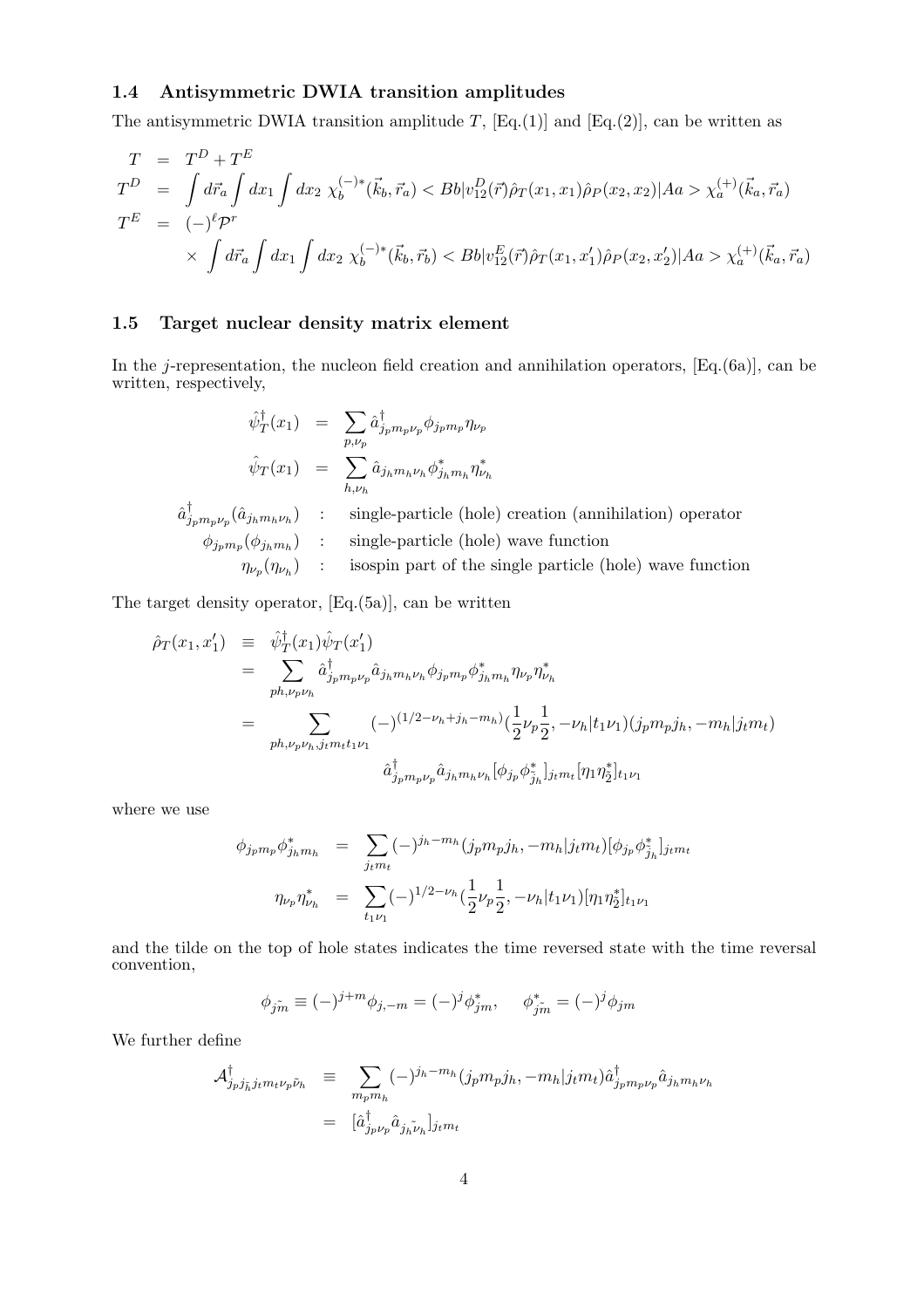The target density operator then becomes

$$
\hat{\rho}_T(x_1, x_1') = \sum_{j_p j_h j_t m_t \nu_p \nu_h t_1 \nu_1} \beta_{\nu_p \nu_h} \mathcal{A}_{j_p j_{\tilde{h}} j_t m_t \nu_p \tilde{\nu}_h}^{\dagger} [\phi_{j_p} \phi_{j_h}^*]_{j_t m_t} [\eta_1 \eta_2^*]_{t_1 \nu_1}
$$
  

$$
\beta_{\nu_p \nu_h} \equiv (-)^{1/2 - \nu_h} \left(\frac{1}{2} \nu_p \frac{1}{2}, -\nu_h | t_1 \nu_1\right)
$$

The values of  $\beta_{\nu_p \nu_h}$  are following,

| $\nu_1$ | $\nu_n$ | $\nu_h$ |               |                             |
|---------|---------|---------|---------------|-----------------------------|
|         | 1/2     | $-1/2$  | $-1$          | Charge exchange $(pn^{-1})$ |
|         | 1/2     | 1/2     | $1/\sqrt{2}$  | Inelastic $(pp^{-1})$       |
|         | $-1/2$  | $-1/2$  | $-1/\sqrt{2}$ | Inelastic $(nn^{-1})$       |
|         | $-1/2$  | 1/2     |               | Charge exchange $(np^{-1})$ |
|         | 1/2     | 1/2     | $1/\sqrt{2}$  | Inelastic( $pp^{-1}$ )      |
|         | $-1/2$  |         |               | Inelastic $(nn^{-1})$       |

Now the matrix element of  $A$  in the target system is written as

$$
\langle B|A^{\dagger}_{j_p j_{\tilde{h}} j_t m_t \nu_p \tilde{\nu}_h}|A \rangle = \hat{I}_B^{-1}(I_A M_A j_t m_t | I_B M_B) \langle I_B || [\hat{a}^{\dagger}_{j_p \nu_p} \hat{a}_{j_h \tilde{\nu}_h}]_{j_t} || I_A \rangle
$$

where  $\hat{I} = \sqrt{\frac{I_{i}}{I_{i}}}$  $\overline{2I+1}$  and  $\langle I_B||[\hat{a}^\dagger_j]$  $\int_{j_p\nu_p} \hat{a}_{j_h\tilde{\nu}_h}|j_t||I_A > \text{is the spectroscopic amplitude.}$ 

We now change *jj* coupling scheme to  $\ell s$  coupling<sup>4</sup> in  $[\phi_{j_p} \phi_{\tilde{j}_h}^*]_{j_t m_t}$ ,

$$
[\phi_{j_p} \phi_{\tilde{j}_h}^*]_{j_t m_t} = \sum_{\ell_1 m_{\ell_1} s_1 m_1} (\ell_1 m_{\ell_1} s_1 m_1 | j_t m_t) X(\ell_p \frac{1}{2} j_p, \ell_h \frac{1}{2} j_h; \ell_1 s_1 j_t) [\phi_{\ell_p} \phi_{\tilde{\ell}_h}^*]_{\ell_1 m_{\ell_1}} [\xi_1 \xi_2^*]_{s_1 m_1}
$$
  
\n
$$
X = \hat{j}_p \hat{j}_h \hat{\ell}_1 \hat{s}_1 \begin{Bmatrix} \ell_p & \frac{1}{2} & j_p \\ \ell_h & \frac{1}{2} & j_h \\ \ell_1 & s_1 & j_t \end{Bmatrix}
$$
  
\n
$$
[\xi_1 \xi_2^*]_{s_1 m_1} = \sum_{\mu_p \mu_h} (-)^{1/2 - \mu_h} (\frac{1}{2} \mu_p \frac{1}{2} \mu_h | s_1 m_1) \xi_{1 \mu_p} \xi_{2 \mu_h}^* \qquad ([\text{Eq.}(8b)])
$$
  
\n
$$
\xi \qquad \text{spin part of the single particle wave function}
$$

We put them together to obtain the target density matrix element, [Eq.(7)] and [Eq.(8a)],

$$
\langle B|\hat{\rho}_{T}(x_{1},x_{1}')|A\rangle = \sum_{j_{t}\ell_{1}s_{1}t_{1}m_{\ell_{1}}m_{1}} \hat{I}_{B}^{-1}(I_{A}M_{A}j_{t}m_{t}|I_{B}M_{B})(\ell_{1}m_{\ell_{1}}s_{1}m_{1}|j_{t}m_{t})
$$

$$
\rho_{T,\ell_{1}m_{\ell_{1}}}^{t_{1}\nu_{1}}(\vec{r}_{1},\vec{r}_{1}')[\xi_{1}\xi_{2}^{*}]_{s_{1}m_{1}}[\eta_{1}\eta_{2}^{*}]_{t_{1}\nu_{1}}
$$

$$
\rho_{T,\ell_{1}m_{\ell_{1}}}^{t_{1}\nu_{1}}(\vec{r}_{1},\vec{r}_{1}') = \sum_{ph,\nu_{p}\nu_{h}} \beta_{\nu_{p}\nu_{h}} X(\ell_{p}\frac{1}{2}j_{p},\ell_{h}\frac{1}{2}j_{h};\ell_{1}s_{1}j_{t})
$$

$$
\langle I_{B}||[\hat{a}_{j_{p}\nu_{p}}^{\dagger}\hat{a}_{j_{h}\nu_{h}}]j_{t}||I_{A} \rangle [\phi_{\ell_{p}}(\vec{r}_{1})\phi_{\ell_{h}}^{*}(\vec{r}_{1}')]_{\ell_{1}m_{\ell_{1}}}
$$

<sup>&</sup>lt;sup>4</sup>A. deShalit and H. Feshbach, "Theoretical Nuclear Physics, Vol.I (1974)", Sec. V.3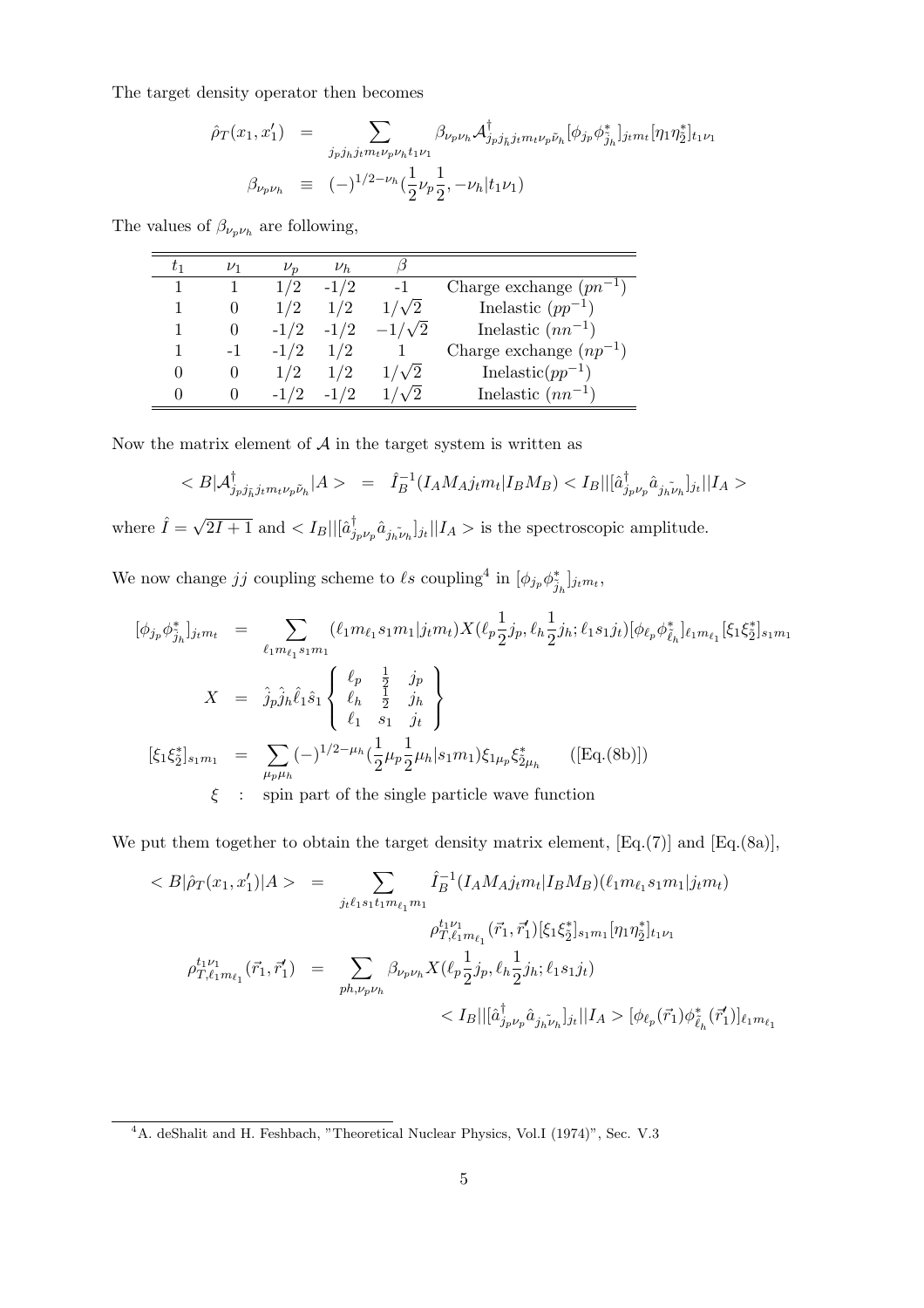The expression for the diagonal matrix element  $\hat{\rho}_T(x_1, x_1)$  can be obtained by replacing by  $\vec{r_1}, \xi(2), \eta(2)$  through  $\vec{r_1}, \xi(1), \eta(1),$  i.e.,

$$
\rho_{T,\ell_1 m_{\ell_1}}^{t_1 \nu_1, D}(\vec{r}_1) = \sum_{ph, \nu_p \nu_h} \beta_{\nu_p \nu_h} X(\ell_p \frac{1}{2} j_p, \ell_h \frac{1}{2} j_h; \ell_1 s_1 j_t)
$$
  
\n
$$
< I_B || [\hat{a}_{j_p \nu_p}^{\dagger} \hat{a}_{j_h \tilde{\nu}_h}]_{j_t} || I_A > [\phi_{\ell_p}(\vec{r}_1) \phi_{\tilde{\ell}_h}^*(\vec{r}_1)]_{\ell_1 m_{\ell_1}}
$$
  
\n
$$
= \sum_{ph, \nu_p \nu_h} \beta_{\nu_p \nu_h} \rho_{T,\ell_1 m_{\ell_1}}^D
$$
  
\n
$$
\equiv \sum_{ph, \nu_p \nu_h} \beta_{\nu_p \nu_h} \frac{1}{\sqrt{4\pi}} \rho_{T,\ell_1}^D Y_{\ell_1 m_1}(\hat{r}_1)
$$
  
\n
$$
\rho_{T,\ell_1}^D(r_1) = X(\ell_p \frac{1}{2} j_p, \ell_h \frac{1}{2} j_h; \ell_1 s_1 j_t) < I_B || [\hat{a}_{j_p \nu_p}^{\dagger} \hat{a}_{j_h \tilde{\nu}_h}]_{j_t} || I_A > \sqrt{4\pi} d_{\ell_p \ell_h \ell_1} R_{\ell_p}(r_1) R_{\ell_h}(r_1)
$$

The term  $\rho_{T,\ell_1}^D$  is calculated in SUBROUTINE FFCALD, saved as TRHO( $r_1, \ell_1$ ). Here we have angular momentum coupling relations,

$$
\vec{\ell}_p + \vec{\ell}_h = \vec{\ell}_1, \qquad \vec{j}_p + \vec{j}_h = \vec{j}_t, \qquad \vec{\ell}_1 + \vec{s}_1 = \vec{j}_t
$$
  
\n $s_1 = 0 \text{ or } 1$ 

#### 1.6 Projectile nuclear density matrix element

We assume that the space part of the projectile wave function is in the s-state as is the case for scattering induced by deuteron,  ${}^{3}He$ , triton and alpha particles. In the m-representation, the nucleon field creation and annihilation operators,  $[\text{Eq.}(6\bar{b})]$ , can be written, respectively,

$$
\hat{\psi}_P^{\dagger}(x_2) = \sum_{im\nu} \hat{c}_i^{\dagger} \hat{c}_\mu^{\dagger} \hat{c}_\nu^{\dagger} \phi_i(\vec{r}_2) \xi_\mu(2) \eta_\nu(2)
$$
\n
$$
\hat{\psi}_P(x_2) = \sum_{i\mu\nu} \hat{c}_i \hat{c}_\mu \hat{c}_\nu \phi_i^*(\vec{r}_2) \xi_\mu^*(2) \eta_\nu^*(2)
$$
\n
$$
\phi_i : \text{spatial part of projectile wave function with } (i = \ell_2 m_2)
$$
\n
$$
\xi_\mu : \text{spin part}
$$
\n
$$
\hat{c}^\dagger(\hat{c}) : \text{creation (annihilation) operator with } (i, \mu, \nu)
$$

The projectile density operator can be written

$$
\hat{\rho}_P(x_2, x_2') \equiv \hat{\psi}_P^{\dagger}(x_2) \hat{\psi}_P(x_2')
$$
  
= 
$$
\sum \hat{c}_i^{\dagger} \hat{c}_i \phi_i(\vec{r}_2) \phi_i^*(\vec{r}_2') \hat{c}_\mu^{\dagger} \hat{c}_\mu \xi_\mu(2) \xi_\mu^*(2') \hat{c}_\nu^{\dagger} \hat{c}_\nu \eta_\nu(2) \eta_\nu^*(2')
$$

We assume that the spacial part of the wave function is scalar, and thus  $\ell = 0$ , and that after the exchange, the spin and isospin parts of  $2'$  become those of the particle 1 (knock-on exchange).

$$
\hat{\rho}_P(x_2, x_2') = \sum_{\ell_2} [\hat{c}_{\ell_2}^{\dagger} \hat{c}_{\tilde{\ell}_2}]_{00} [\phi_{\ell_2}(\vec{r}_2) \phi_{\tilde{\ell}_2}(\vec{r}_2')]_{00}
$$

$$
\sum_{s_2 m_2} [\hat{c}^{\dagger} \tilde{\hat{c}}]_{s_2 m_2} [\xi_2 \xi_1^*]_{s_2 m_2} \sum_{t_2 \nu_2} [\hat{c}^{\dagger} \tilde{\hat{c}}]_{t_2 \nu_2} [\eta_2 \eta_1^*]_{t_2 \nu_2}
$$

where we use

$$
\phi_{\ell_2}(\vec{r}_2)\phi_{\tilde{\ell}_2}(\vec{r}_2') = (-)^{\ell_2}(\ell_2m_2\ell_2, -m_2|00)[\phi_{\ell_2}(\vec{r}_2)\phi_{\tilde{\ell}_2}(\vec{r}_2')]_{00}
$$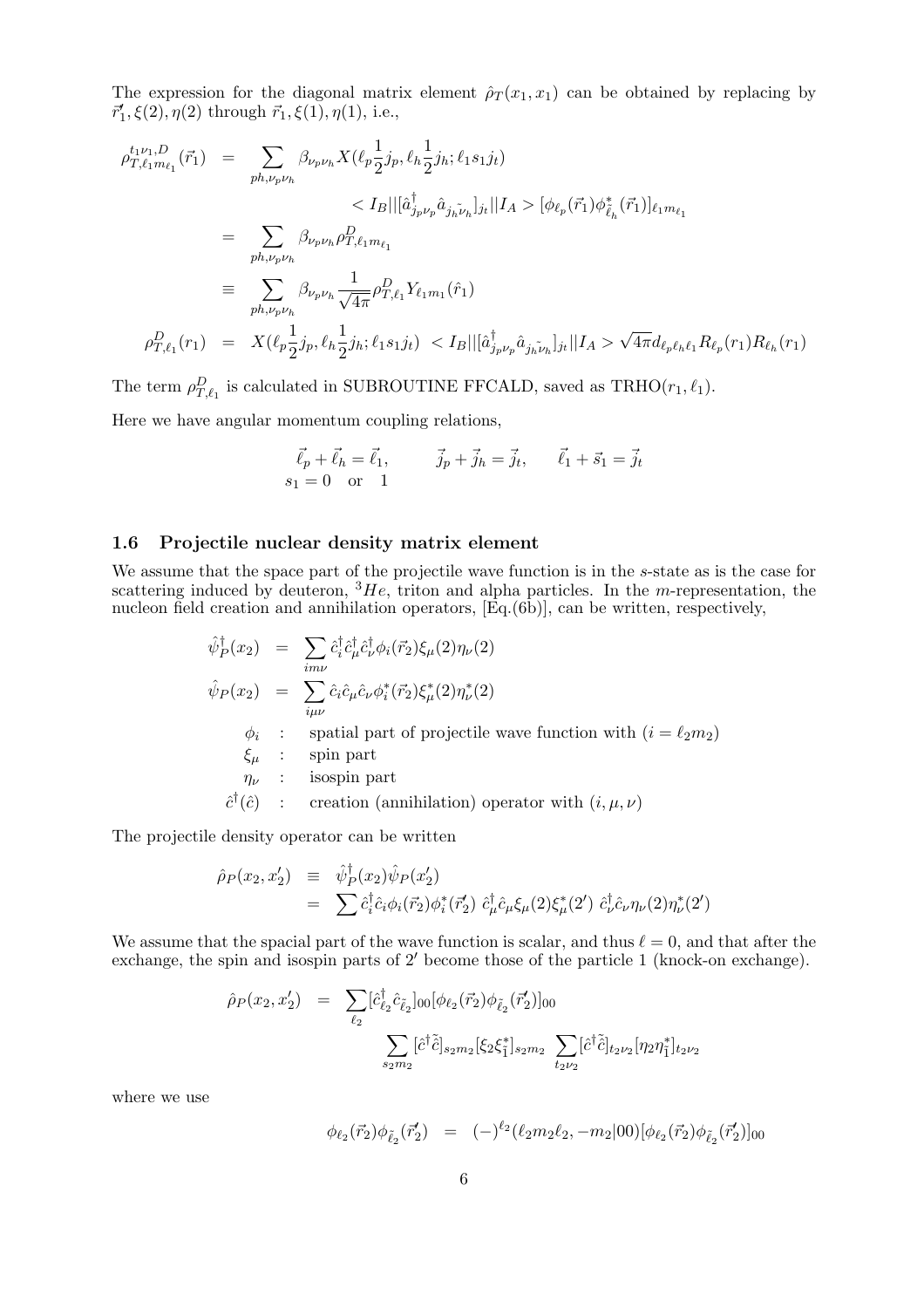$$
\sum_{m_2} (-)^{\ell_2} (\ell_2 m_2 \ell_2, -m_2 |00) \hat{c}_{\ell_2}^{\dagger} \hat{c}_{\ell_2} = [\hat{c}_{\ell_2}^{\dagger} \hat{c}_{\ell_2}]_{00}
$$
\n
$$
\xi_{\mu_2} \xi_{\mu_1}^* = \sum_{sm} (-)^{1/2 - \mu_1} (\frac{1}{2} \mu_2 \frac{1}{2}, -\mu_1 |sm) [\xi_2 \xi_1^*]_{sm}
$$
\n
$$
\sum_{\mu_1 \mu_2} (-)^{1/2 - \mu_1} (\frac{1}{2} \mu_2 \frac{1}{2}, -\mu_1 |sm) \hat{c}_{\mu_2}^{\dagger} \hat{c}_{\mu_1} = [\hat{c}^{\dagger} \tilde{\hat{c}}]_{sm}
$$
\n
$$
\eta_{\nu_2} \eta_{\nu_1}^* = \sum_{t\nu} (-)^{1/2 - \nu_1} (\frac{1}{2} \nu_2 \frac{1}{2}, -\nu_1 |t\nu) [\eta_2 \eta_1^*]_{t\nu}
$$
\n
$$
\sum_{\nu_1 \nu_2} (-)^{1/2 - \nu_1} (\frac{1}{2} \nu_2 \frac{1}{2}, -\nu_1 |t\nu) \hat{c}_{\nu_2}^{\dagger} \hat{c}_{\nu_1} = [\hat{c}^{\dagger} \tilde{\hat{c}}]_{t\nu}
$$

The spatial part of the projectile density matrix element, [Eq.(11)], is

$$
\rho_P(\vec{r}_2, \vec{r}'_2) \equiv \sum_{\ell_2} < b || [\hat{c}^{\dagger}_{\ell_2} \hat{c}_{\ell_2}]_{00} ||a\rangle [\phi_{\ell_2}(\vec{r}_2) \phi_{\ell_2}(\vec{r}'_2)]_{00}
$$

The spin-isospin part of the matrix element becomes

$$
\langle b|[\ldots]|a\rangle = \hat{s}_b^{-1}(s_a m_a s_2 m_2 |s_b m_b) \langle s_b t_b||[\ldots]|s_a t_a \rangle
$$

We put them together to obtain the projectile nuclear density matrix element,  $[Eq.(10)]$ 

$$
\langle b|\hat{\rho}_P(x_2, x_2')|a\rangle = \sum_{s_2m_2t_2\nu_2} \hat{s}_b^{-1}(s_a m_a s_2 m_2 | s_b m_b) \langle b || [c^\dagger c]_{s_2t_2\nu_2}]||a\rangle
$$
  

$$
[\xi_2 \xi_{\bar{1}}]_{s_2m_2} [\eta_2 \eta_{\bar{1}}]_{t_2\nu_2} \rho_P(\vec{r}_2, \vec{r}_2')
$$

The expression for the diagonal matrix element  $\hat{\rho}_P(x_2, x_2)$  can be obtained by replacing by  $\vec{r}_2^{\prime}, \xi(1), \eta(1)$  through  $\vec{r}_2, \xi(2), \eta(2)$ .

Here we have angular momentum coupling relations,

$$
\vec{s}_a + \vec{s}_b = \vec{s}_2
$$
,  $s_2 = 0$  or 1

#### 1.7 Spin and isospin parts of the NN interaction

1) Spin part of transition amplitudes

The spin part of transition amplitude can be written

$$
v^{spin} = \langle [\xi_1 \xi_2^*]_{s_1 m_1} | v_{12} | [\xi_2 \xi_1]_{s_2 m_2} \rangle
$$
  
= 
$$
\sum_{\sigma} (-)^{1/2 + \sigma_2 + 1/2 + \sigma_1} (\frac{1}{2} \sigma_1 \frac{1}{2}, -\sigma_2' | s_1 m_1) (\frac{1}{2} \sigma_2 \frac{1}{2}, -\sigma_1' | s_2 m_2)
$$
  

$$
\sum_{sm_s m_s} (\frac{1}{2} \sigma_1 \frac{1}{2} \sigma_2 | sm_s) (\frac{1}{2} \sigma_2' \frac{1}{2} \sigma_1' | sm_s' ) \langle sm_s | v_{12} | sm_s' \rangle
$$

where

$$
\langle sm_s|v_{12}|sm'_s\rangle = \sum_{kq} f_k(sm_skq]sm'_s)Y^*_{kq}(\hat{r})v_{sk}(r)
$$
  

$$
= \sqrt{4\pi} \sum_{kq} f_k(-)^{s-m_s}\hat{s}\hat{k}^{-1}(-)^q(sm_ssm'_s|k,-q)Y^*_{kq}(\hat{r})v_{sk}(r)
$$

with  $f_0 = 1$  for the central part and  $f_2 =$ √ 8 for the tensor part.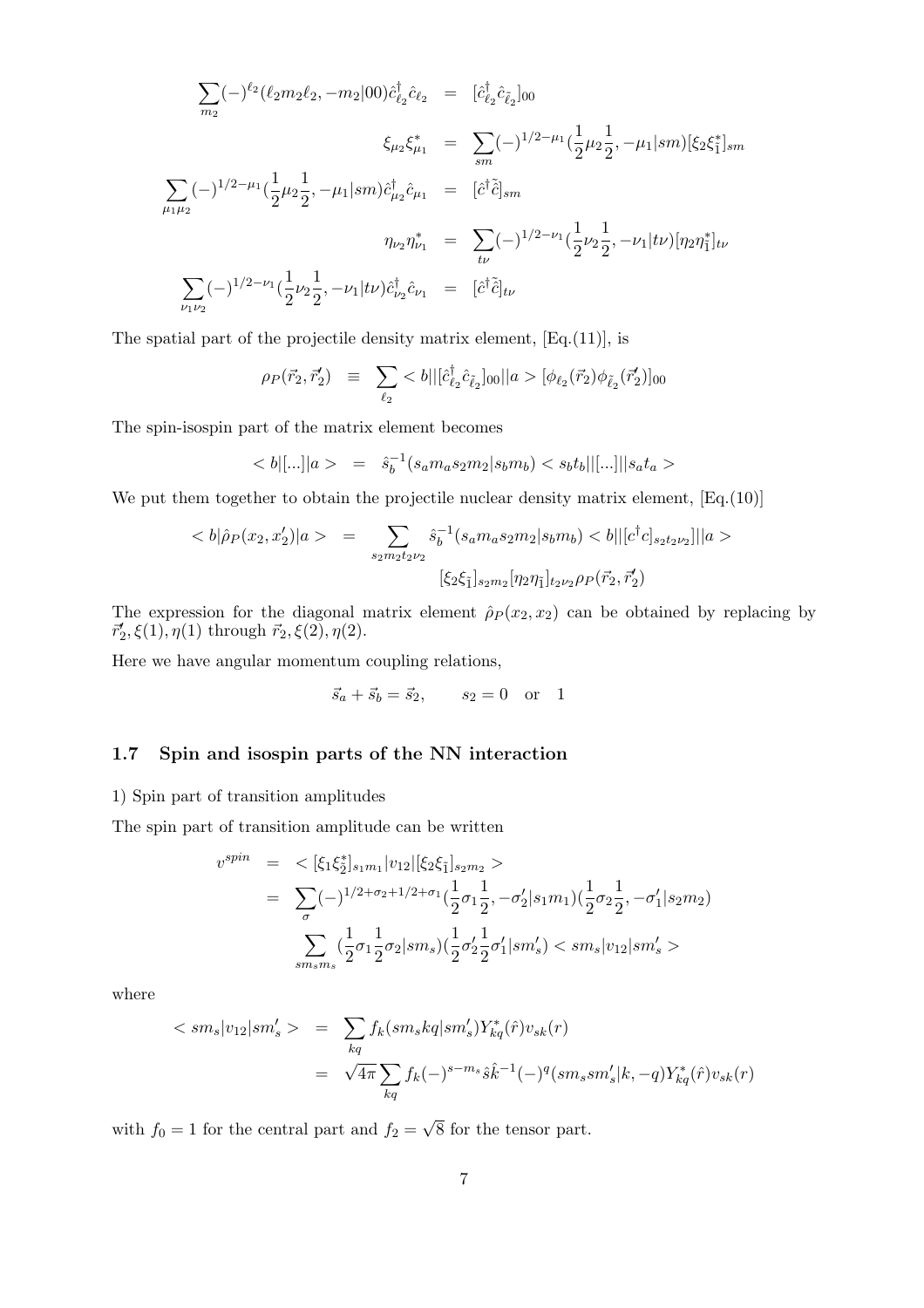Summing 5 CG coefficients over  $\sigma$  and m's yields

$$
Sum = \sum_{\sigma,m} (-)^{1/2+\sigma_2+1/2+\sigma_1} (-)^{s-m_s} \left(\frac{1}{2}\sigma_1 \frac{1}{2}, -\sigma_2'|s_1m_1\right) \left(\frac{1}{2}\sigma_2 \frac{1}{2}, -\sigma_1'|s_2m_2\right)
$$
  

$$
\left(\frac{1}{2}\sigma_1 \frac{1}{2}\sigma_2|sm_s\right) \left(\frac{1}{2}\sigma_2' \frac{1}{2}\sigma_1'|sm_s'\right) (sm_ssm_s'|k, -q)
$$
  

$$
= (s_1m_1s_2m_2|k, -q)X\left(\frac{1}{2}\frac{1}{2}s, \frac{1}{2}\frac{1}{2}s; s_1s_2k\right)
$$
  

$$
= (s_1m_1s_2m_2|k, -q)\hat{s}^2\hat{s}_1^2 \left\{\begin{array}{ccc} \frac{1}{2} & \frac{1}{2} & s \\ \frac{1}{2} & \frac{1}{2} & s \\ s_1 & s_1 & k \end{array}\right\}
$$

Thus we have the spin part of transition amplitude,

$$
v^{spin} = \sum_{kq} \sqrt{4\pi} f_k \hat{k}^{-1}(-)^q \delta(s_1 s_2) (s_1 m_1 s_2 m_2 | k, -q) \hat{s}^3 \hat{s}_1^2 \left\{ \begin{array}{ccc} \frac{1}{2} & \frac{1}{2} & s \\ \frac{1}{2} & \frac{1}{2} & s \\ s_1 & s_1 & k \end{array} \right\} Y_{kq}^*(\hat{r}) v_{sk}(r)
$$

 $\overline{a}$ 

Here we have angular momentum coupling relations,

$$
\vec{s}_1 + \vec{s}_2 = \vec{k}, \qquad k = 0 \text{ or } 2
$$

#### 2) Isospin part of transition amplitudes

The isospin part can be obtained by setting  $k = 0$  and replacing spins by isospins in the spin part and thus leads

$$
v^{isospin} = \delta(t_1 t_2) (t_1 \nu_1 t_1, -\nu_1 |00) \hat{t}^3 \hat{t}_1^2 \begin{Bmatrix} \frac{1}{2} & \frac{1}{2} & t \\ \frac{1}{2} & \frac{1}{2} & t \\ t_1 & t_1 & 0 \end{Bmatrix} v_t(r)
$$
  
=  $\delta(t_1 t_2) (-)^{t_1 - \nu_1} \hat{t}^3 \hat{t}_1 \begin{Bmatrix} \frac{1}{2} & \frac{1}{2} & t \\ \frac{1}{2} & \frac{1}{2} & t \\ t_1 & t_1 & 0 \end{Bmatrix} v_t(r)$ 

#### 1.8 Direct and exchange transition amplitudes

The direct  $(i = D)$  and exchange $(i = E)$  transition amplitudes become

$$
T^{i} = \sum \hat{I}_{B}^{-1} (I_{A} M_{A} j_{t} m_{t} | I_{B} M_{B}) (\ell_{1} m_{\ell_{1}} s_{1} m_{1} | j_{t} m_{t}) \hat{s}_{b}^{-1} (s_{a} m_{a} s_{2} m_{2} | s_{b} m_{b})
$$
  
\n
$$
\times \langle b || [c^{\dagger} c]_{s_{2} m_{2} t_{2} \nu_{2}} || | a \rangle \sqrt{4 \pi} f_{k} \hat{k}^{-1} (-)^{q} \delta(s_{1} s_{2}) (s_{1} m_{1} s_{2} m_{2} | k, -q) \hat{s}^{3} \hat{s}_{1}^{2}
$$
  
\n
$$
\times \langle \frac{1}{2} \frac{1}{2} \frac{1}{2} s \rangle \delta(t_{1} t_{2}) (-)^{t_{1} - \nu_{1}} \hat{t}^{3} \hat{t}_{1} \langle \frac{1}{2} \frac{1}{2} \frac{1}{2} t \rangle
$$
  
\n
$$
\times \int d\vec{r}_{a} \int d\vec{r}_{1} \int d\vec{r} \chi_{b}^{(-)*} (\vec{k}_{b}, \vec{r}_{b}) v_{stk}^{i}(r) Y_{kq}^{*}(\hat{r}) \rho_{T, \ell_{1} m_{\ell_{1}}}^{t_{1} \nu_{1}} (\vec{r}_{1}, \vec{r}_{1}') \rho_{P} (\vec{r}_{2}, \vec{r}_{2}) \chi_{a}^{(+)} (\vec{k}_{a}, \vec{r}_{a})
$$

where we sum over  $j_t \ell_1 s_1 t_1 s_2 t_2 k$  and their *z*-components.

For the spatial part of the direct transition amplitudes, we need to change the coordinates such that

$$
\rho_P(\vec{r}_2, \vec{r}'_2) = \rho_P^D(\vec{r}_2, \vec{r}_2) \rightarrow \rho_P^D(\vec{r}'_2, \vec{r}) \rightarrow \rho_P^D(\vec{r}_b, \vec{r}_1, \vec{r})
$$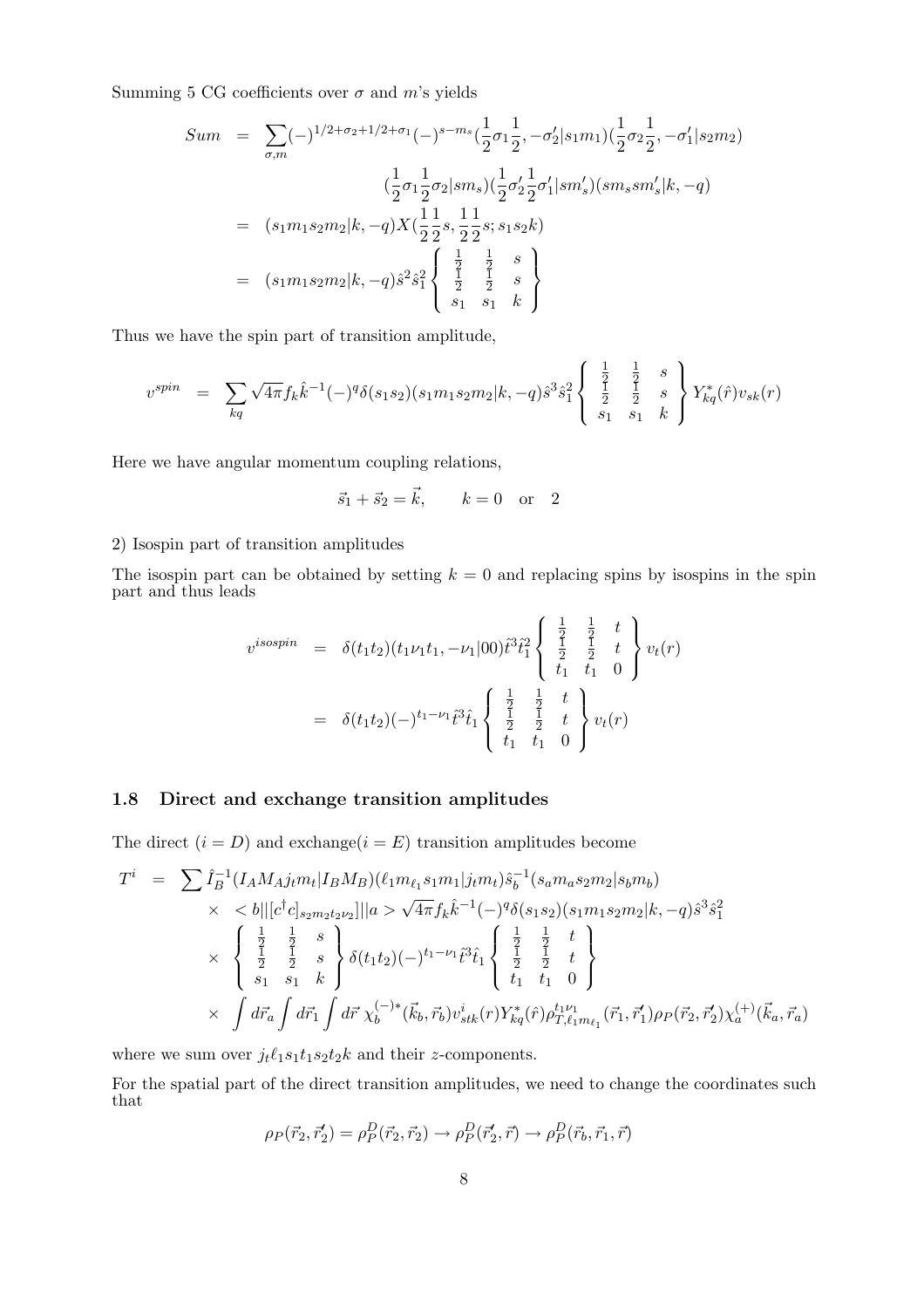while for the spatial exchange part, we change the coordinates such that

$$
\rho_T^E(\vec{r}_1, \vec{r}'_1) \rightarrow \rho_T^E(\vec{r}_1, \vec{r}) \n\rho_P^E(\vec{r}_2, \vec{r}'_2) \rightarrow \rho_P^E(\vec{r}'_2, \vec{r}) \rightarrow \rho_P^E(\vec{r}_b, \vec{r}_1, \vec{r})
$$

which will be done in the form factor calculations. (See Section 2.)

We first couple  $\rho_T^{t_1 \nu_1}$  $t_1 \nu_1$ <br>  $T, \ell_1 m_{\ell_1}$  and  $Y_{kq}^*(\hat{r})$  which gives

$$
\rho_{T,\ell_1 m_{\ell_1}}^{t_1 \nu_1} Y_{kq}^*(\hat{r}) = \sum_{\ell m_{\ell_t}} (-)^q (\ell_1 m_{\ell_1} k, -q | \ell_t m_{\ell_t}) [\rho_{T,\ell_1 m_{\ell_1}}^{t_1 \nu_1} Y_{kq}^*(\hat{r})]_{\ell_t m_{\ell_t}}
$$

We combine 3 CG's, considering  $s_1 = s_2 = s_t$ ,

$$
3 \text{ CG} = \sum_{m_t} (\ell_1 m_{\ell_1} s_t m_t | j_t m_t) (s_t m_t s_t m_t | k, -q) (\ell_1 m_{\ell_1} k, -q | \ell_t m_{\ell_t})
$$
  

$$
= \hat{j}_t \hat{k} (s_t m_t j_t m_{j_t} | \ell_t m_{\ell_t}) W (s_t \ell_t s_t \ell_1; j_t k)
$$

We further use

$$
\hat{I}_B^{-1}(I_A M_A j_t m_t | I_B M_B) = (-)^{I_A - M_A} (I_A M_A I_B, -M_B | j_t, -m_{j_t}) \hat{j}_t^{-1} \n\hat{s}_b^{-1}(s_a m_a s_t m_t | s_b m_b) = (-)^{s_a - m_a} (s_a m_a s_b, -m_b | s_t, -m_t) \hat{s}_t^{-1}
$$

We finally obtain the transition amplitudes  $T^{i}(i = D, E)$  of  $[Eq.(12)],$ 

$$
T^{i} = \sum_{j_{t} s_{t} \ell_{t} m_{\ell_{t}}} (-)^{I_{A} - M_{A}} (I_{A} M_{A} I_{B}, -M_{B} | j_{t}, -m_{j_{t}}) (-)^{s_{a} - m_{a}} (s_{a} m_{a} s_{b}, -m_{b} | s_{t}, -m_{t})
$$
  
 
$$
\times (s_{t} m_{t} j_{t} m_{j_{t}} | \ell_{t} m_{\ell_{t}}) \sum_{k \ell_{1} t_{1}} \alpha_{t_{1} s_{1} \ell_{2} k \ell_{t}}^{j_{t} s_{t} \nu_{1}} T^{i}_{t_{1} s_{1} \ell_{1} k \ell_{t} m_{\ell_{t}}}
$$

where  $(s_t m_t j_t m_{j_t} | \ell_t m_{\ell_t})$  is calculated in the MAIN program and stored as TFAC( $m_t, m_{j_t}, \ell_t$ ). The expansion coefficient  $\alpha_{t,s,\ell}^{j_t s_t \nu_1}$  $t_1 s_1 t_2 k t_t$ , [Eq.(13)], is

$$
\alpha_{t_1s_1\ell_2k\ell_t}^{j_ts_t\nu_1} = W(s_t\ell_ts_t\ell_1;j_tk)\hat{s}_t^{-1}\hat{t}_1^{-1} < b||[c^\dagger c]_{s_1t_1\tilde{\nu}_1}||a\rangle
$$

The details of  $\alpha$  coefficients are presented in Chapter IV for several different reactions. SUB-ROUTINE AFACAL calculates coefficients and stores as  $\text{ALPHA}(lsk, \ell_t)$ . We define the force components, [Eq.(16)],

$$
V_{t_1s_1k}^i(r) = \sqrt{4\pi} f_k \hat{s}_1^2 \hat{t}_1^2 \sum_{st} \hat{s}^3 \hat{t}^3 \begin{Bmatrix} \frac{1}{2} & \frac{1}{2} & s \\ \frac{1}{2} & \frac{1}{2} & s \\ s_1 & s_1 & k \end{Bmatrix} \begin{Bmatrix} \frac{1}{2} & \frac{1}{2} & t \\ \frac{1}{2} & \frac{1}{2} & t \\ t_1 & t_1 & 0 \end{Bmatrix} P_i v_{tsk}^i(r)
$$

Where  $P_D = 1$  and  $P_E = (-)^{s+t+1}$ , while  $f_0 = 1$  and  $f_2 = \sqrt{ }$ 8. The interaction potential  $V_{t_1s_1k}^i(r)$  is calculated in the SUBROUTINE EFFINT(D,E) and stored as  $VV(t_1s_1k, r_a)$ . The number of elements of  $\{tsk\}$  is 6 and real and imaginary parts make 12.

Here we have angular momentum coupling relations,

$$
\vec{\ell}_1 + \vec{\ell}_t = \vec{k}, \qquad \vec{\ell}_t + \vec{s}_t = \vec{j}_t, s_1 = s_2 = s_t
$$

The direct and exchange transition amplitudes, [Eq.(14)], are then given by

$$
T_{t_1s_1\ell_1k\ell_t m_{\ell_t}}^D = \int d\vec{r}_a \chi_b^{(-)*}(\vec{k}_b, \vec{r}_a) F_{t_1s_1\ell_1k\ell_t m_{\ell_t}}^D(\vec{r}_a) \chi_a^{(+)}(\vec{k}_a, \vec{r}_a),
$$
  

$$
T_{t_1s_1\ell_1k\ell_t m_{\ell_t}}^E = \int d\vec{r}_a \int d\vec{r}_b \chi_b^{(-)*}(\vec{k}_b, \vec{r}_b) F_{t_1s_1\ell_1k\ell_t m_{\ell_t}}^E(\vec{r}_b, \vec{r}_a) \chi_a^{(+)}(\vec{k}_a, \vec{r}_a)
$$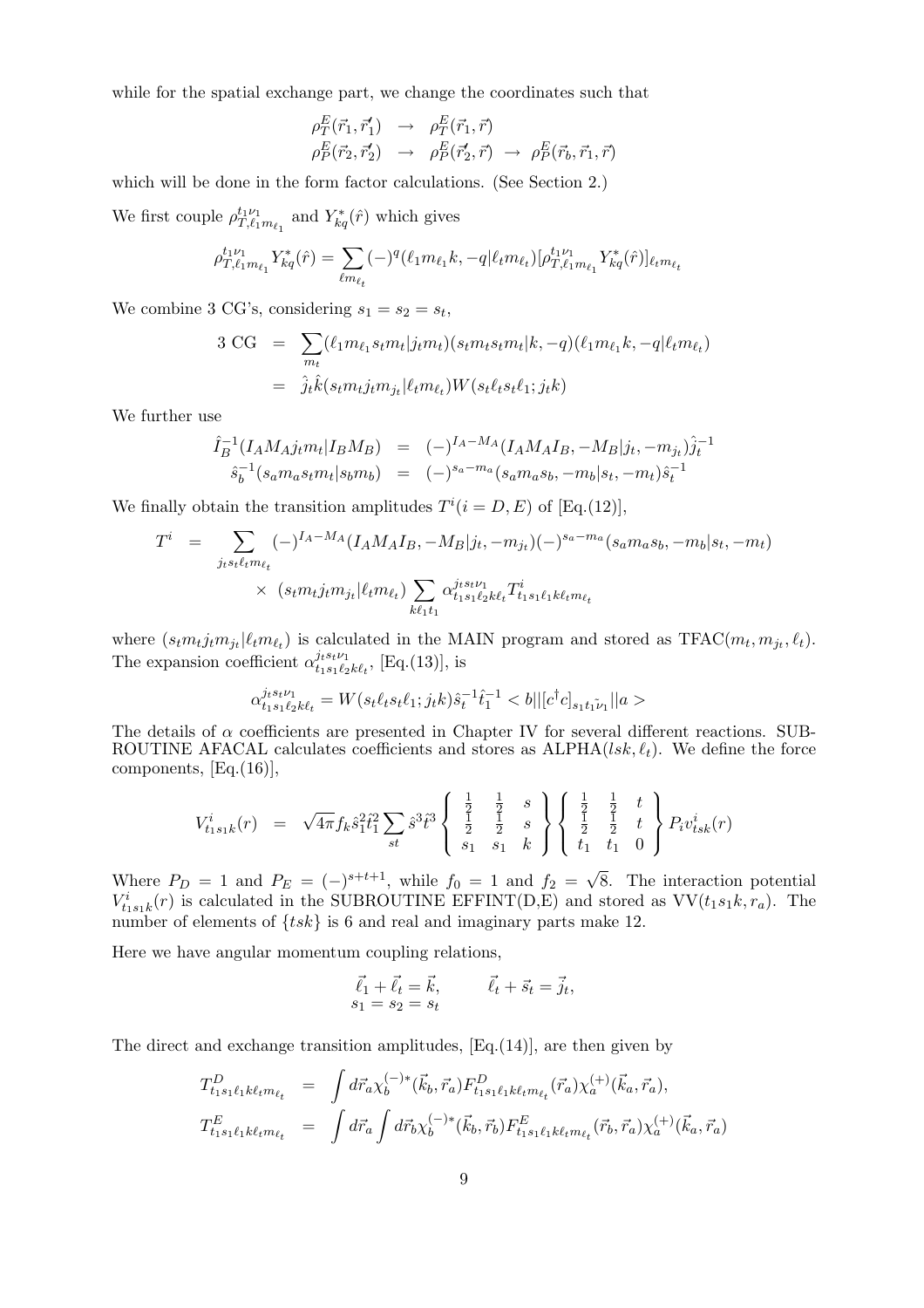with the direct and exchange form factors,  $[Eq.(15)],$ 

$$
F_{t_1s_1\ell_1k\ell_t m_{\ell_t}}^D(\vec{r}_a) = \int d\vec{r}_1 \int d\vec{r}_2 \rho_P^D(\vec{r}_2) V_{t_1s_1k}^D(r) [\rho_{T,\ell_1}^D(\vec{r}_1) Y_k(\hat{r})]_{\ell_t m_{\ell_t}}
$$
  

$$
F_{t_1s_1\ell_1k\ell_t m_{\ell_t}}^E(\vec{r}_b, \vec{r}_a) = J \int d\vec{r}_1 \rho_P^E(\vec{r}_2, \vec{r}_2') V_{t_1s_1k}^E(r) [\rho_{T,\ell_1}^E(\vec{r}_1, \vec{r}_1') Y_k(\hat{r})]_{\ell_t m_{\ell_t}}
$$

where J is the Jacobian associated with the transformation of the integral variable from  $\vec{r}$  to  $\vec{r}_a$ and  $\vec{r}_b$ . (See Section 1.3.)

#### 1.9 Partial wave expansions

We now expand the distorted waves  $\chi^{\pm}$ , [Eq.(17)], into partial waves. We choose the coordinate system such that the initial projectile momentum  $\vec{k}_a$  points along the z-axis:

$$
\chi_{a}^{(+)}(\vec{k}_a, \vec{r}_a) = \frac{\sqrt{4\pi}}{k_a r_a} \sum_{\ell_a} i^{\ell_a} \hat{\ell}_a \chi_{\ell_a}(r_a) Y_{\ell_a 0}(\hat{r}_a)
$$
  

$$
\chi_{b}^{(-)}(\vec{k}_b, \vec{r}_b) = \frac{4\pi}{k_b r_b} \sum_{\ell_b m_{\ell_b}} i^{-\ell_b} \chi_{\ell_b}(r_b) Y_{\ell_b m_{\ell_b}}(\hat{r}_b) Y_{\ell_b m_{\ell_b}}^*(\hat{k}_b)
$$

We can rewrite the transition amplitudes,  $[Eq.(18)]$ , as (See below for the proof.)

$$
T_{t_1s_1\ell_1k\ell_t m_{\ell_t}}^i = \frac{(4\pi)^{3/2}}{k_a k_b} \sum_{\ell_a\ell_b} i^{\ell_a - \ell_b + \pi} \hat{\ell}_a(\ell_a 0 \ell_b m_{\ell_t} | \ell_t m_{\ell_t}) O_{t_1s_1\ell_1k\ell_t,\ell_a\ell_b}^i Y_{\ell_b m_{\ell_t}}(\hat{k}_b)
$$

where the overlap integral  $O^i$  denotes the radial integral, [Eq.(19)], defined by

$$
O_{t_1s_1\ell_1k\ell_t,\ell_a\ell_b}^D = d_{\ell_a\ell_b\ell_t} \int dr_a \chi_{\ell_b}(r_a) f_{t_1s_1\ell_1k\ell_t}^D(r_a) \chi_{\ell_a}(r_a)
$$
  

$$
O_{t_1s_1\ell_1k\ell_t,\ell_a\ell_b}^E = J \int dr_b \int dr_a r_b r_a \chi_{\ell_b}(r_b) f_{t_1s_1\ell_1k\ell_t,\ell_a\ell_b}^E(r_b, r_a) \chi_{\ell_a}(r_a)
$$

with a help of C.2, and  $d$ -factor is defined as

$$
d_{\ell_a \ell_b \ell_t} \equiv \frac{1}{\sqrt{4\pi}} \hat{\ell}_a \hat{\ell}_b \hat{\ell}_t^{-1} (\ell_a 0 \ell_b 0 | \ell_t 0)
$$

Here we have angular momentum coupling relations,

$$
\vec{\ell}_a + \vec{\ell}_b = \vec{\ell}_t, \qquad \ell_a + \ell_b + \ell_t = \text{ even}
$$

The factors  $f_{t_1s_1\ell_1k\ell_t}^D(r_a)$  and  $f_{t_1s_1\ell_1k\ell_t,\ell_a\ell_b}^E(r_b,r_a)$  are the radial direct and exchange form factors, [Eq.(20)], defined by, respectively,

$$
f_{t_1s_1\ell_1k\ell_t}^D(r_a) = i^{-\pi} \int d\hat{r}_a Y_{\ell_t m_{\ell_t}}^*(\hat{r}_a) F_{t_1s_1\ell_1k\ell_t m_{\ell_t}}^D(\vec{r}_a)
$$
  

$$
f_{t_1s_1\ell_1k\ell_t,\ell_a\ell_b}^E(r_b, r_a) = i^{-\pi} \int d\hat{r}_b \int d\hat{r}_a [Y_{\ell_a}(\hat{r}_a) Y_{\ell_b}(\hat{r}_b)]_{\ell_t m_{\ell_t}}^* F_{t_1s_1\ell_1k\ell_t m_{\ell_t}}^E(\vec{r}_b, \vec{r}_a)
$$

Note that the phase factor  $i^{-\pi}$  is rather arbitrary, but makes radial form factor a real quantity. The phase is chosen such that  $\pi = 0$  or 1 depending on whether the parity is changed in the reaction or not.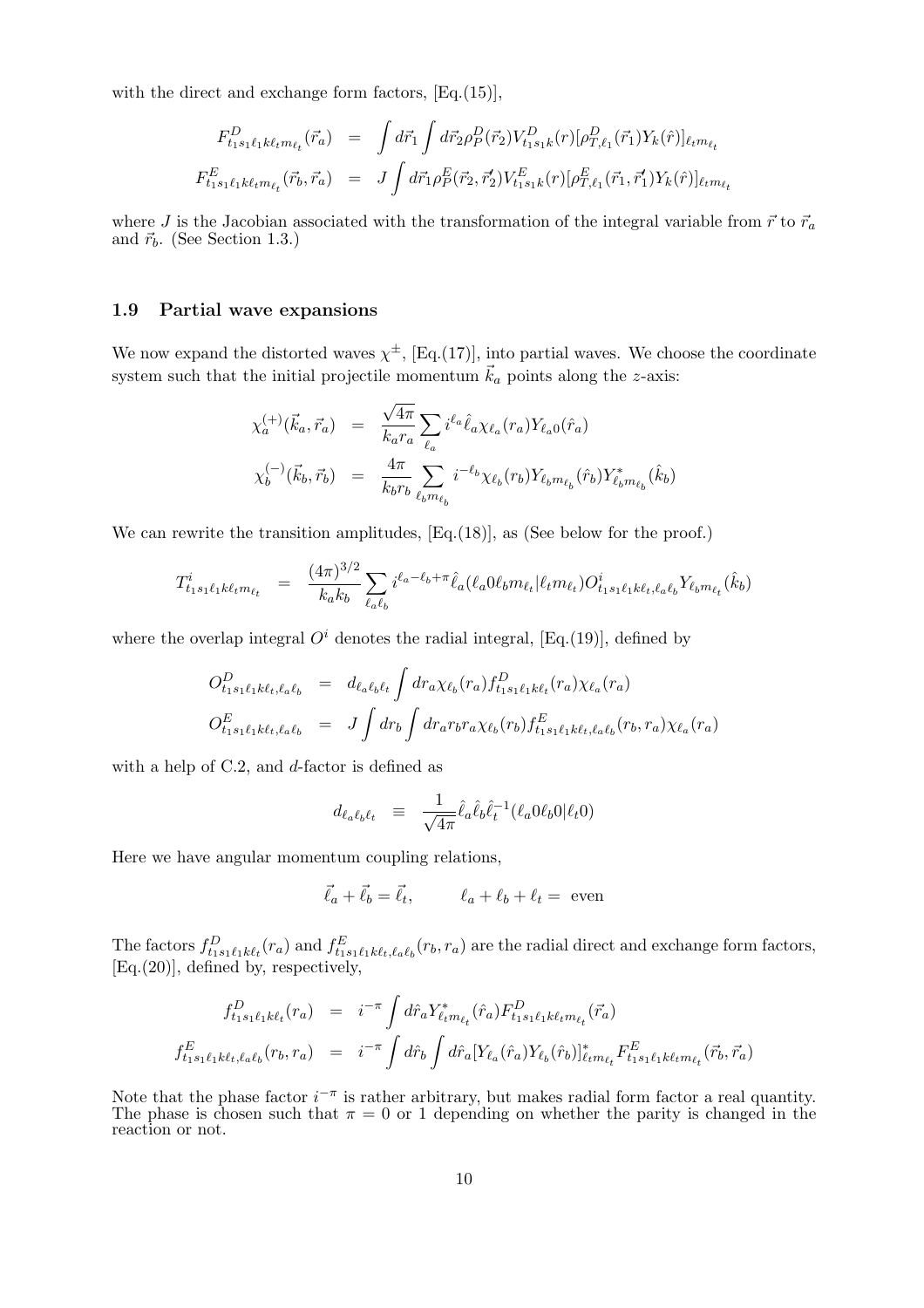The proof of the transition amplitudes expressed in terms of radial overlap integrals can obtained in a straightforward way.

1) Direct part

$$
T_{t_1s_1\ell_1k\ell_t m_{\ell_t}}^D = \int d\vec{r}_a \chi_b^{(-)*}(\vec{k}_b, \vec{r}_a) F_{t_1s_1\ell_1k\ell_t m_{\ell_t}}^D(\vec{r}_a) \chi_a^{(+)}(\vec{k}_a, \vec{r}_a),
$$
  
\n
$$
= \frac{(4\pi)^{3/2}}{k_a k_b} \sum_{\ell_a \ell_b} i^{\ell_a - \ell_b + \pi} \int dr_a \chi_{\ell_b}(r_a) f_{t_1s_1\ell_1k\ell_t}^D(r_a) \chi_{\ell_a}(r_a)
$$
  
\n
$$
\times \int d\hat{r}_a Y_{\ell_b m_{\ell_b}}^* (\hat{r}_a) Y_{\ell_t m_{\ell_t}}(\hat{r}_a) Y_{\ell_a 0}(\hat{r}_a) \times \hat{\ell}_a Y_{\ell_b m_{\ell_t}}(\hat{k}_b)
$$
  
\n
$$
= \frac{(4\pi)^{3/2}}{k_a k_b} \sum_{\ell_a \ell_b} i^{\ell_a - \ell_b + \pi} \int dr_a \chi_{\ell_b}(r_a) f_{t_1s_1\ell_1k\ell_t}^D(r_a) \chi_{\ell_a}(r_a)
$$
  
\n
$$
\times d_{\ell_a \ell_t \ell_b} (\ell_a 0 \ell_t m_{\ell_t} | \ell_b m_{\ell_t}) \hat{\ell}_a Y_{\ell_b m_{\ell_t}}(\hat{k}_b)
$$
  
\n
$$
= \frac{(4\pi)^{3/2}}{k_a k_b} \sum_{\ell_a \ell_b} i^{\ell_a - \ell_b + \pi} \hat{\ell}_a (\ell_a 0 \ell_b m_{\ell_t} | \ell_t m_{\ell_t}) O_{t_1s_1\ell_1k\ell_t, \ell_a \ell_b}^D Y_{\ell_b m_{\ell_t}}(\hat{k}_b)
$$
  
\n
$$
O_{t_1s_1\ell_1k\ell_t, \ell_a \ell_b}^D = d_{\ell_a \ell_b \ell_t} \int dr_a \chi_{\ell_b}(r_a) f_{t_1s_1\ell_1k\ell_t}^D(r_a) \chi_{\ell_a}(r_a)
$$

since

$$
d_{\ell_a\ell_t\ell_b}(\ell_a 0\ell_t m_{\ell_t}|\ell_b m_{\ell_t}) = \frac{1}{\sqrt{4\pi}} \hat{\ell}_a \hat{\ell}_t \hat{\ell}_b^{-1} (-)^{\ell_a} \hat{\ell}_b \hat{\ell}_t^{-1} (\ell_a 0\ell_b 0|\ell_t 0) (-)^{\ell_a} \hat{\ell}_b \hat{\ell}_t^{-1} (\ell_a 0\ell_b m_{\ell_t}|\ell_t m_{\ell_t})
$$
  
= 
$$
d_{\ell_a\ell_b\ell_t}(\ell_a 0\ell_b m_{\ell_t}|\ell_t m_{\ell_t})
$$

2) Exchange part

$$
T_{t_1s_1\ell_1k\ell_t m_{\ell_t}}^E = \int d\vec{r}_a \int d\vec{r}_b \chi_b^{(-)*}(\vec{k}_b, \vec{r}_b) F_{t_1s_1\ell_1k\ell_t m_{\ell_t}}^E(\vec{r}_b, \vec{r}_a) \chi_a^{(+)}(\vec{k}_a, \vec{r}_a)
$$
  
\n
$$
= J \frac{(4\pi)^{3/2}}{k_a k_b} \sum_{\ell_a \ell_b} i^{\ell_a - \ell_b + \pi} \int dr_a dr_b r_a r_b \chi_{\ell_b}(r_b) f_{t_1s_1\ell_1k\ell_t}^E(r_a, r_b) \chi_{\ell_a}(r_a)
$$
  
\n
$$
\times \int d\hat{r}_a d\hat{r}_b Y_{\ell_b m_{\ell_b}}^* (\hat{r}_b) [Y_{L_a}(\hat{r}_a) Y_{L_b}(\hat{r}_b)]_{\ell_t m_{\ell_t}}^* Y_{\ell_a 0}(\hat{r}_a) \times \hat{\ell}_a Y_{\ell_b m_{\ell_t}}(\hat{k}_b)
$$
  
\n
$$
= J \frac{(4\pi)^{3/2}}{k_a k_b} \sum_{\ell_a \ell_b} i^{\ell_a - \ell_b + \pi} \int dr_a dr_b r_a r_b \chi_{\ell_b}(r_b) f_{t_1s_1\ell_1k\ell_t}^E(r_a, r_b) \chi_{\ell_a}(r_a)
$$
  
\n
$$
\times (L_a M_a L_b M_b | \ell_t m_{\ell_t}) \delta((\ell_a L_a) \delta(M_a 0) \delta(\ell_b L_b) \delta(m_{\ell_t}, M_b) \hat{\ell}_a Y_{\ell_b m_{\ell_t}}(\hat{k}_b)
$$
  
\n
$$
= \frac{(4\pi)^{3/2}}{k_a k_b} \sum_{\ell_a \ell_b} i^{\ell_a - \ell_b + \pi} \hat{\ell}_a(\ell_a 0 \ell_b m_{\ell_t} | \ell_t m_{\ell_t}) O_{t_1s_1\ell_1k\ell_t, \ell_a \ell_b}^i Y_{\ell_b m_{\ell_t}}(\hat{k}_b)
$$
  
\n
$$
O_{t_1s_1\ell_1k\ell_t, \ell_a \ell_b}^E = J \int dr_b \int dr_a r_b r_a \chi_{\ell_b}(r_b) f_{t_1s_1\ell_1k\ell_t, \ell_a
$$

Thus the transition amplitudes of [Eq.(18)] and [Eq.(19)] should be modified in this way, namely,  $(\ell_a 0\ell_t m_{\ell_t}|\ell_b m_{\ell_t})$  to  $(\ell_a 0\ell_b m_{\ell_t}|\ell_t m_{\ell_t})$  in [Eq.(18)] and  $d_{\ell_a \ell_t \ell_b}$  to  $d_{\ell_a \ell_b \ell_t}$  in [Eq.(19a)]. In fact, it does not make any change in the direct part as you see above, but does make a difference in the exchange part obviously.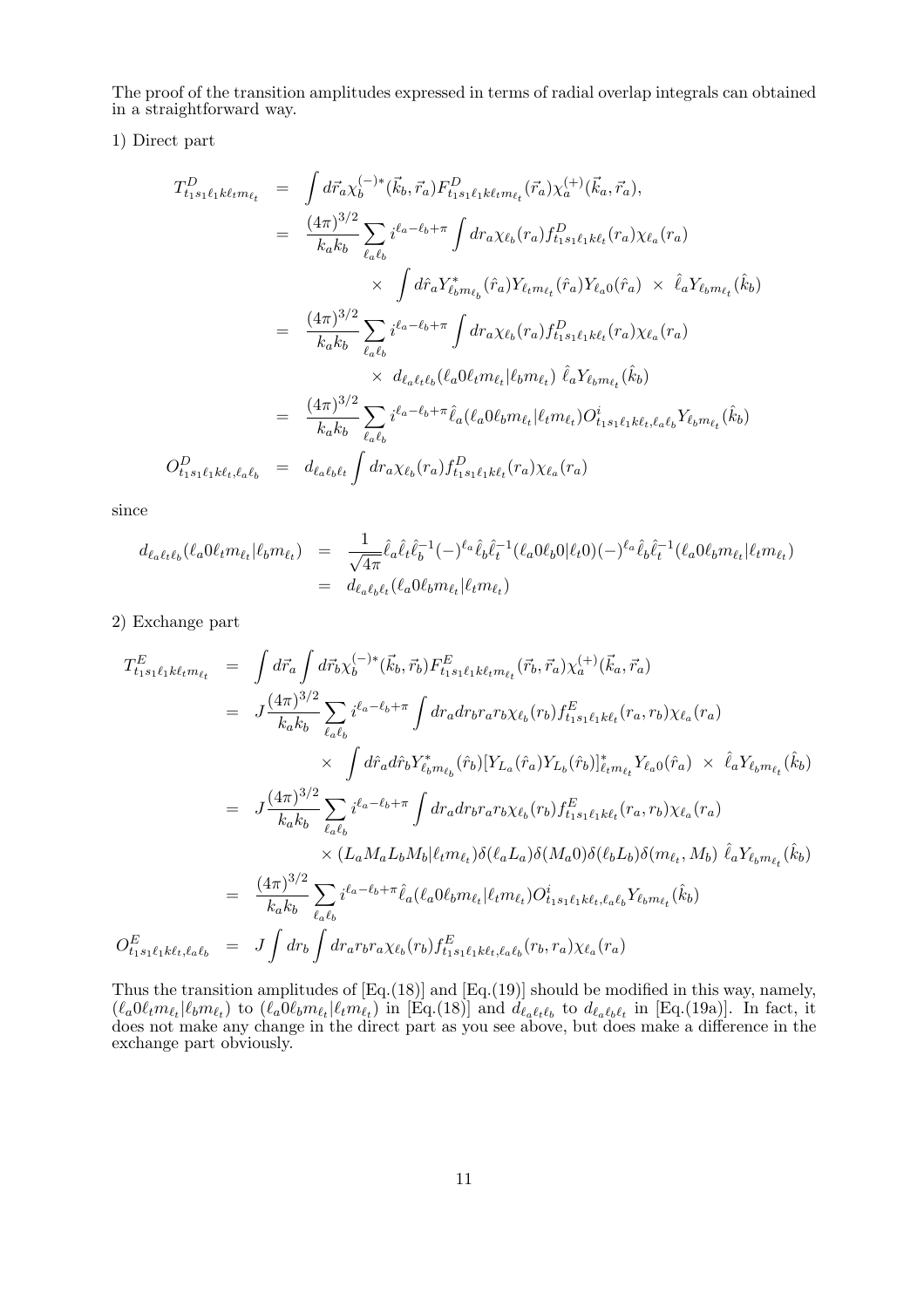#### 1.10 Differential cross section

The differential cross section,  $[Eq.(21)]$ , is given by

$$
\frac{d\sigma}{d\Omega} = \frac{\mu_a \mu_b}{(2\pi\hbar^2)^2} \frac{k_b}{k_a} \frac{1}{(2I_A+1)(2s_a+1)} |\sum_i \sum_{k\ell_1 t_1} \alpha_{t_1s_1\ell_1k\ell_t}^{j_{tst\nu_1}} T^i_{t_1s_1\ell_1k\ell_t m_{\ell_t}}|^2
$$

where  $\mu_a(\mu_b)$  is the reduced mass in the incident (exit) channel and i is  $i = D$  for direct transitions and  $i = E$  for exchange transitions.

We finally summarize the above differential cross sections combining radial form factors in Section 2. The  $\alpha_{t,s,t}^{j_{t}s_{t}\nu_{1}}$  $u_1 s_t \nu_1 t_1 s_1 \ell_2 k \ell_t$  coefficients and the transition amplitudes are

$$
\alpha_{t_1 s_1 \ell_2 k \ell_t}^{j_t s_t \nu_1} = W(s_t \ell_t s_t \ell_1; j_t k) \hat{s}_t^{-1} \hat{t}_1^{-1} < b || [c^\dagger c]_{s_1 t_1 \nu_1} ||a \rangle
$$
\n
$$
T_{t_1 s_1 \ell_1 k \ell_t m_{\ell_t}}^i = \frac{(4\pi)^{3/2}}{k_a k_b} \sum_{\ell_a \ell_b} i^{\ell_a - \ell_b + \pi} \hat{\ell}_a(\ell_a 0 \ell_t m_{\ell_t} | \ell_b m_{\ell_t}) O_{t_1 s_1 \ell_1 k \ell_t, \ell_a \ell_b}^i Y_{\ell_b m_{\ell_t}}(\hat{k}_b)
$$

where the direct overlap integrals are

$$
O_{t_1s_1\ell_1k\ell_t,\ell_a\ell_b}^D = d_{\ell_a\ell_t\ell_b} \int dr_a \chi_{\ell_b}(r_a) f_{t_1s_1\ell_1k\ell_t}^D(r_a) \chi_{\ell_a}(r_a)
$$
  
\n
$$
f_{t_1s_1\ell_1k\ell_t}^D(r_a) = i^{-\pi}(-)^{\ell_1} \hat{\ell}_t^{-1} \int r^2 dr V_{t_1s_1k}^D(r) \int r_1^2 dr_1 \rho_{P,k\ell_t\ell_1}^D(r_a, r_1, r) \rho_{T,\ell_1}^D(r_1)
$$
  
\n
$$
\rho_{P,k\ell_t\ell_1}^D(r_a, r_1, r) = \frac{2\pi}{\hat{k}^2} \sum_m \hat{\ell}_t(\ell_t 0 \ell_1 m | km) \int \rho_{P,k}^D(r_a, r_1, \mu, r) Y_{km}(\theta_2', 0) Y_{\ell_1m}^*(\theta, 0) d\mu
$$
  
\n
$$
\rho_{T,\ell_1}^D(r_1) = X(\ell_p \frac{1}{2} j_p, \ell_h \frac{1}{2} j_h; \ell_1 s_1 j_t) < I_B ||[\hat{a}_{j_p \nu_p}^{\dagger} \hat{a}_{j_h \nu_h}]_{j_t} || I_A > \sqrt{4\pi} d_{\ell_p \ell_h \ell_1} R_{\ell_p}(r_1) R_{\ell_h}(r_1)
$$

and the exchange overlap integrals are

$$
O_{t_{1}s_{1}\ell_{1}k\ell_{t},\ell_{a}\ell_{b}}^{E} = J \int dr_{b} \int dr_{a}r_{b}r_{a} \chi_{\ell_{b}}(r_{b}) f_{t_{1}s_{1}\ell_{1}k\ell_{t},\ell_{b}\ell_{a}}^{E}(r_{b},r_{a}) \chi_{\ell_{a}}(r_{a})
$$
\n
$$
f_{t_{1}s_{1}\ell_{1}k\ell_{t},\ell_{b}\ell_{a}}^{E}(r_{b},r_{a}) = J 4\pi m_{a}^{k} \sum_{\lambda_{a}\lambda_{b}\ell_{a}\ell_{\beta}} \left[ \frac{(2k+1)!}{(2\lambda_{a}+1)!(2\lambda_{b}+1)!} \right]^{1/2} \delta_{\lambda_{a}+\lambda_{b},k} (-r_{a})^{\lambda_{a}}(r_{b})^{\lambda_{b}}
$$
\n
$$
\times X(\ell_{a}\lambda_{a}\ell_{a},\ell_{\beta}\lambda_{b}\ell_{b};\ell_{1}k\ell_{t}) d_{\ell_{a}\lambda_{a}\ell_{a}} d_{\ell_{\beta}\lambda_{b}\ell_{b}} c_{t_{1}s_{1}\ell_{1}k,\ell_{a}\ell_{\beta}}(r_{b},r_{a})
$$
\n
$$
c_{t_{1}s_{1}\ell_{1}k,\ell_{a}\ell_{\beta}}(r_{b},r_{a}) = \frac{2\pi}{\ell_{1}^{2}} \sum_{m_{\ell_{1}}} \hat{\ell}_{\beta}(\ell_{a}m_{\ell_{1}}\ell_{\beta}0|\ell_{1}m_{\ell_{1}}) \sum_{\ell_{\lambda}} \hat{\ell}(\ell_{0}\lambda m_{\ell_{1}}|\ell_{1}m_{\ell_{1}})
$$
\n
$$
\times \int d\mu G_{t_{1}s_{1}\ell_{1}\ell_{\lambda}}^{k}(r_{b},r) Y_{\lambda m_{\ell_{1}}}(\theta',\pi) Y_{\ell_{a}m_{\ell_{1}}}^{*}(\theta,0)
$$
\n
$$
G_{t_{1}s_{1}\ell_{1}\ell_{\lambda}}^{k}(r_{b},r) = \frac{1}{\sqrt{4\pi}} r^{-k} V_{t_{1}s_{1}\ell_{1}}^{E}(r) \sum_{\lambda_{1}\lambda_{2}\ell_{c}} (-)^{\ell} \hat{\lambda}_{1} \hat{\lambda}_{2}(\lambda_{1}0\lambda_{2}0|\lambda0) W(\lambda_{1}\lambda_{2}\ell_{1}\ell
$$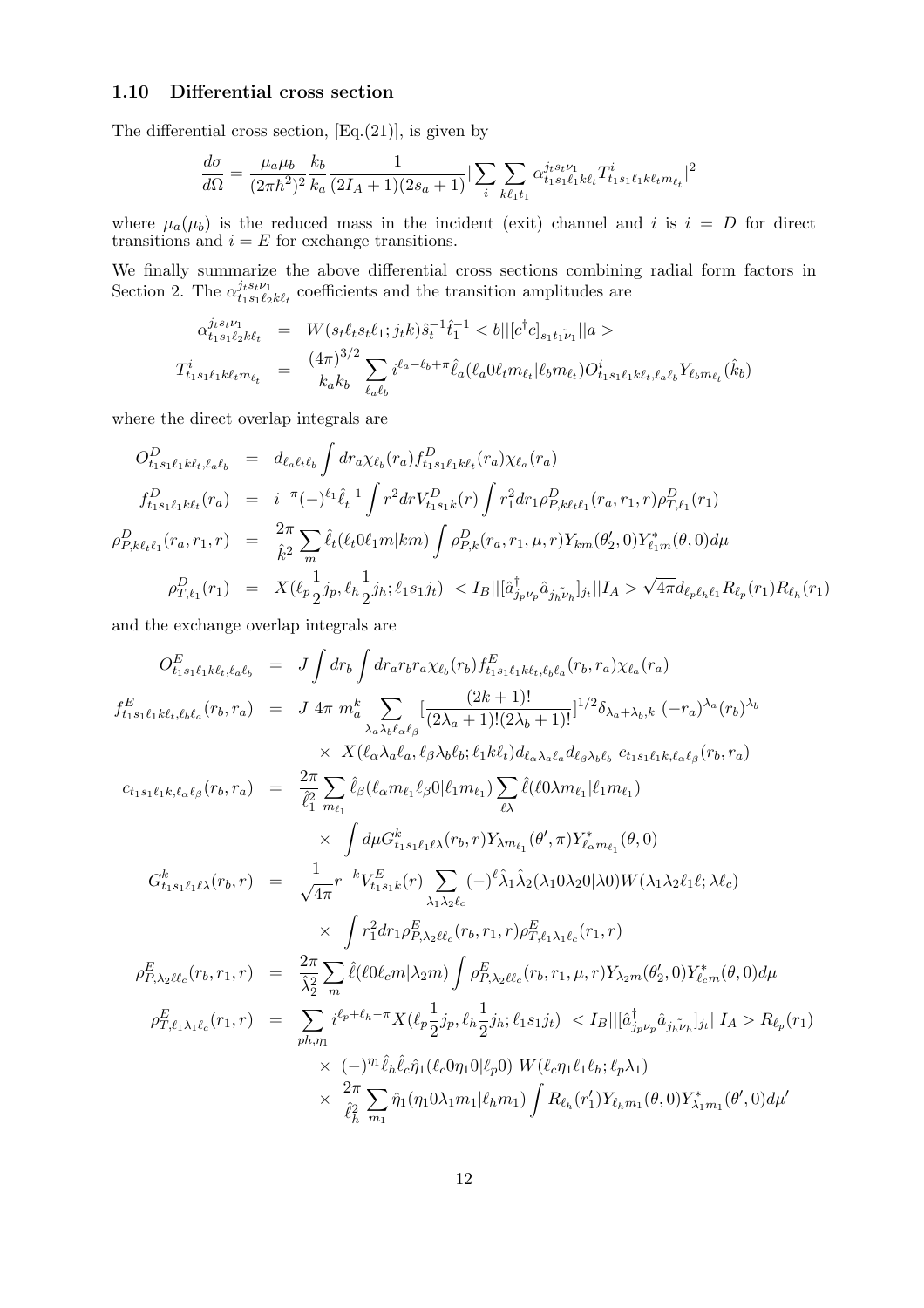## 2 Form Factors

#### 2.1 Direct form factor

In Section I-10, the radial direct form factor gives an 8-dimensional integral,  $Eq.(22)$ ],

$$
f_{t_1s_1\ell_1k\ell_t}^D(r_a) = i^{-\pi} \int d\hat{r}_a \int d\vec{r}_1 \int d\vec{r} \ Y_{\ell_t m_{\ell_t}}^*(\hat{r}_a) \rho_P^D(\vec{r}_2) V_{t_1s_1k}^D(r) [Y_k(\hat{r})\rho_{T,\ell_1}^D(\vec{r}_1)]_{\ell_t m_{\ell_t}}
$$

1) Projectile density

We transform  $\rho_P^D(\vec{r}_2)$  into a function of  $(\vec{r}, \vec{r}_1, \vec{r}_a)$ , as shown in Fig.3,

$$
\rho_P^D(\vec{r}_2) \Rightarrow \rho_P^D(\vec{r}'_2, \vec{r}) \Rightarrow \rho_P^D(\vec{r}, \vec{r}_1, \vec{r}_a)
$$

where  $\vec{r}_2 = \vec{r}'_2 + \vec{r}$ ,  $\vec{r}'_2 = \vec{r}_1 - \vec{r}_a$ .

The first step.  $[\rho_P^D(\vec{r}_2) \Rightarrow \rho_P^D(\vec{r}_2', \vec{r})$ , where  $\rho_P^D(\vec{r}_2)$  is assumed to be a scalar function of  $r_2$ . (See Fig.3.)

$$
\rho_P^D(r_2) = \sum_{\lambda_2} \rho_{P,\lambda_2}^D(r_2', r) (-)^{\lambda_2} [Y_{\lambda_2} Y_{\lambda_2}]_{00} \quad [\text{Eq.}(23)]
$$

$$
\rho_{P,\lambda_2}^D(r_2', r) = \sqrt{\pi} \int_{-1}^1 \rho_{P,\lambda_2}^D(r_2', r, \mu) Y_{\lambda_2 0}(\theta, 0) d\mu, \quad [\text{Eq.}(25)]
$$

$$
r_2^2 = (r_2')^2 + r^2 + 2r_2' r\mu \quad \mu \equiv \cos \theta = \hat{r} \cdot \hat{r}_2'
$$

See A-5 for the proof. The SUBROUTINE PDENST(0) calculates  $\rho_{P,\lambda_2}^D(r_2',r)$  and stores as  $RHOD(r'_2, r, \lambda_2).$ 

The second step.  $[\rho_{P,\lambda_2}^D(r'_2, r) Y_{\lambda_2\mu_2}(\hat{r}'_2) \Rightarrow \rho_{P,\ell\lambda_1}^D(r_a, r_1, r) Y_{\ell_a m_a}(\hat{r}_a) Y_{\ell m}(\hat{r}_1)]$  (See Fig.4.)  $\overline{\phantom{a}}$ 

$$
\rho_{P,\lambda_2}^D(r_2', r) Y_{\lambda_2 \mu_2}(\hat{r}_2') = \sqrt{4\pi} \sum_{\ell \ell_q} \rho_{P,\lambda_2 \ell \ell_q}^D(r_a, r_1, r) [Y_{\ell}(\hat{r}_a) Y_{\ell_q}(\hat{r}_1)]_{\lambda_2 \mu_2} \text{ [Eq. (24)]}
$$
\n
$$
\rho_{P,\lambda_2 \ell \ell_q}^D(r_a, r_1, r) = \frac{2\pi}{\hat{\lambda}_2^2} \sum_m \hat{\ell}(\ell 0 \ell_q m | \lambda_2 m) \int \rho_{P,\lambda_2 \ell \ell_q}^D(r_a, r_1, \mu, r) Y_{\lambda_2 m}(\theta_2', 0) Y_{\ell_q m}^*(\theta, 0) d\mu
$$
\n
$$
(r_2')^2 = r_1^2 + r_a^2 - 2r_1 r_a \mu \quad \mu \equiv \cos \theta = \hat{r}_a \cdot \hat{r}_1,
$$
\n
$$
\mu' \equiv \cos \theta' = \hat{r}_a \cdot \hat{r}_2' = \frac{r_1 \mu - r_a}{r_2'} \text{ [Eq. (26)]}
$$

See Appendix C.2 for the proof.

2) Angular integrations

$$
f_{t_1s_1\ell_1k\ell_t}^D(r_a) = i^{-\pi} \int d\hat{r}_a \int d\vec{r} \int d\vec{r} Y_{\ell_t m_{\ell_t}}^*(\hat{r}_a) \sum_{\lambda_2} \rho_{P,\lambda_2}^D(r'_2, r)(-\lambda_2 [Y_{\lambda_2} Y_{\lambda_2}]_{00}
$$
  
 
$$
\times V_{t_1s_1k}^D(r)[Y_k(\hat{r})\rho_{T,\ell_1}^D(\vec{r}_1)]_{\ell_t m_{\ell_t}}
$$

Now we have relations

$$
[Y_{\lambda_2} Y_{\lambda_2}]_{00} = \sum_{\mu_2} (\lambda_2 \mu_2 \lambda_2, -\mu_2 |00) Y^{*}_{\lambda_2 \mu_2}(\hat{r}'_2) Y_{\lambda_2 \mu_2}(\hat{r})
$$
  

$$
= \sum_{\mu_2} (-)^{\lambda_2} \hat{\lambda}_2^{-1} Y^{*}_{\lambda_2 \mu_2}(\hat{r}'_2) Y_{\lambda_2 \mu_2}(\hat{r})
$$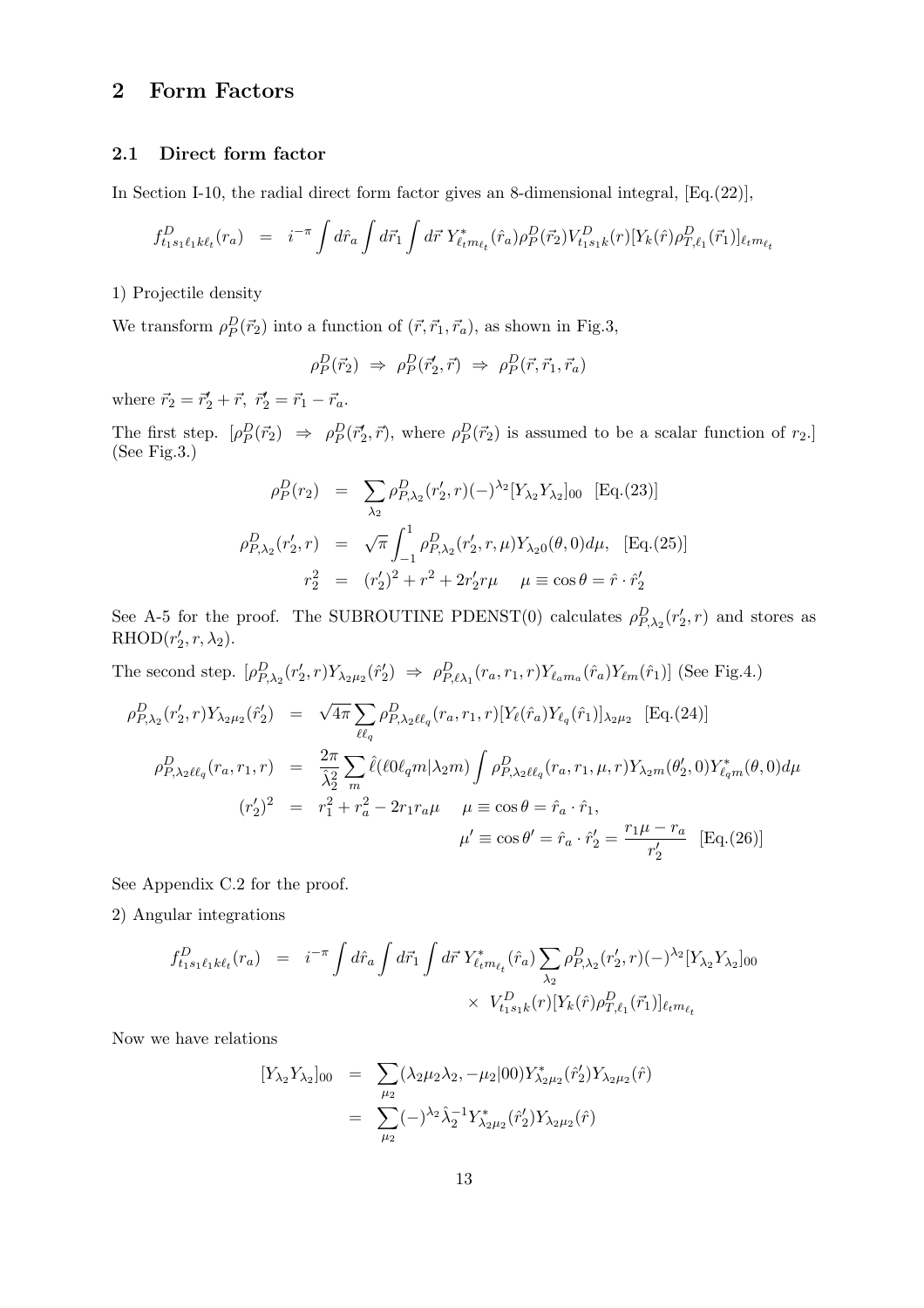$$
\rho_{P,\lambda_2}^D(r_2',r)Y_{\lambda_2\mu_2}(\hat{r}_2') = \sqrt{4\pi} \sum_{\ell\ell_q} \rho_{P,\lambda_2\ell\ell_q}^D(r_a,r_1,r) [Y_{\ell}(\hat{r}_a)Y_{\ell_q}(\hat{r}_1)]_{\lambda_2\mu_2}
$$

$$
\rho_{T,\ell_1m_{\ell_1}}^D(\vec{r}_1) = \frac{1}{\sqrt{4\pi}} \rho_{T,\ell_1}^D(r_1)Y_{\ell_1m_{\ell_1}}(\hat{r}_1)
$$

$$
[Y_k(\hat{r})\rho_{T,\ell_1}^D(\vec{r}_1)]_{\ell_t m_{\ell_t}} = \frac{1}{\sqrt{4\pi}} \rho_{T,\ell_1}^D(r_1) \sum_{qm_{\ell_1}} (kq\ell_1m_{\ell_1}|\ell_t m_{\ell_t}) Y_{kq}^*(\hat{r}) Y_{\ell_1m_{\ell_1}}(\hat{r}_1)
$$

Thus the radial form factor,  $[Eq.(27)],$  becomes

$$
f_{t_1s_1\ell_1k\ell_t}^D(r_a) = i^{-\pi} \int r^2 dr V_{t_1s_1k}^D(r) \int r_1^2 dr_1 \sum_{\ell\ell_q} \rho_{P,\lambda_2\ell\ell_q}^D(r_a, r_1, r) \rho_{T,\ell_1}^D(r_1)
$$
  
\n
$$
\times \sum_{\text{all } m} (-)^{\lambda_2} (-)^{\lambda_2} \hat{\lambda}_2^{-1} \frac{1}{\sqrt{4\pi}} \sqrt{4\pi} (kq\ell_1 m_{\ell_1} |\ell_t m_{\ell_t}) (\ell_a 0\ell m | \lambda_2 m)
$$
  
\n
$$
\times \int d\hat{r}_a Y_{\ell_t m_{\ell_t}}^*(\hat{r}_a) Y_{\ell m}(\hat{r}_a) \int d\hat{r} Y_{kq}^*(\hat{r}) Y_{\lambda_2\mu_2}(\hat{r}) \int d\hat{r}_1 Y_{\ell_0}^*(\hat{r}_1) Y_{\ell_1 m_{\ell_1}}(\hat{r}_1)
$$
  
\n
$$
= i^{-\pi} \int r^2 dr V_{t_1s_1k}^D(r) \int r_1^2 dr_1 \rho_{P,k\ell_t\ell_1}^D(r_a, r_1, r) \rho_{T,\ell_1}^D(r_1)
$$
  
\n
$$
\times \sum_{qm_{\ell_1}} \hat{\lambda}_2^{-1} (kq\ell_1 m_{\ell_1} |\ell_t m_{\ell_t}) (\ell_1 m_{\ell_1} \ell_t m_{\ell_t} |\lambda_2 \mu_2)
$$
  
\n
$$
= i^{-\pi} (-)^{\ell_1} \hat{\ell}_t^{-1} \int r^2 dr V_{t_1s_1k}^D(r) \int r_1^2 dr_1 \rho_{P,k\ell_t\ell_1}^D(r_a, r_1, r) \rho_{T,\ell_1}^D(r_1)
$$

where we use  $(\ell_1 m_{\ell_1} \ell_t m_{\ell_t} | \lambda_2 \mu_2) = (-)^{\ell_1} \hat{\lambda}_2 \hat{\ell}_t^{-1} (\lambda_2 \mu_2 \ell_1 m_{\ell_1} | \ell_t m_{\ell_t}).$  Note that the angular integrations give  $\lambda_2 = k, \ell = \ell_t, \ell_q = \ell_1$  and also  $\vec{\ell}_1 + \vec{k} = \vec{\ell}_t$ .

We now summarize the radial direct form factors as

$$
f_{t_1s_1\ell_1k\ell_t}^D(r_a) = i^{-\pi}(-)^{\ell_1} \hat{\ell}_t^{-1} \int r^2 dr V_{t_1s_1k}^D(r) \int r_1^2 dr_1 \rho_{P,k\ell_t\ell_1}^D(r_a, r_1, r) \rho_{T,\ell_1}^D(r_1)
$$
  
\n
$$
\rho_{P,k\ell_t\ell_1}^D(r_a, r_1, r) = \frac{2\pi}{\hat{k}^2} \sum_m \hat{\ell}_t(\ell_t \omega_{1m} | km) \int \rho_{P,k}^D(r_a, r_1, \mu, r) Y_{km}(\theta_2', 0) Y_{\ell_1m}^*(\theta, 0) d\mu
$$
  
\n
$$
\rho_{T,\ell_1}^D(r_1) = X(\ell_p \frac{1}{2} j_p, \ell_h \frac{1}{2} j_h; \ell_1 s_1 j_t) < I_B ||[\hat{a}_{j_p\nu_p}^{\dagger} \hat{a}_{j_h\tilde{\nu}_h}]_{j_t} || I_A > \sqrt{4\pi} d_{\ell_p \ell_h \ell_1} R_{\ell_p}(r_1) R_{\ell_h}(r_1)
$$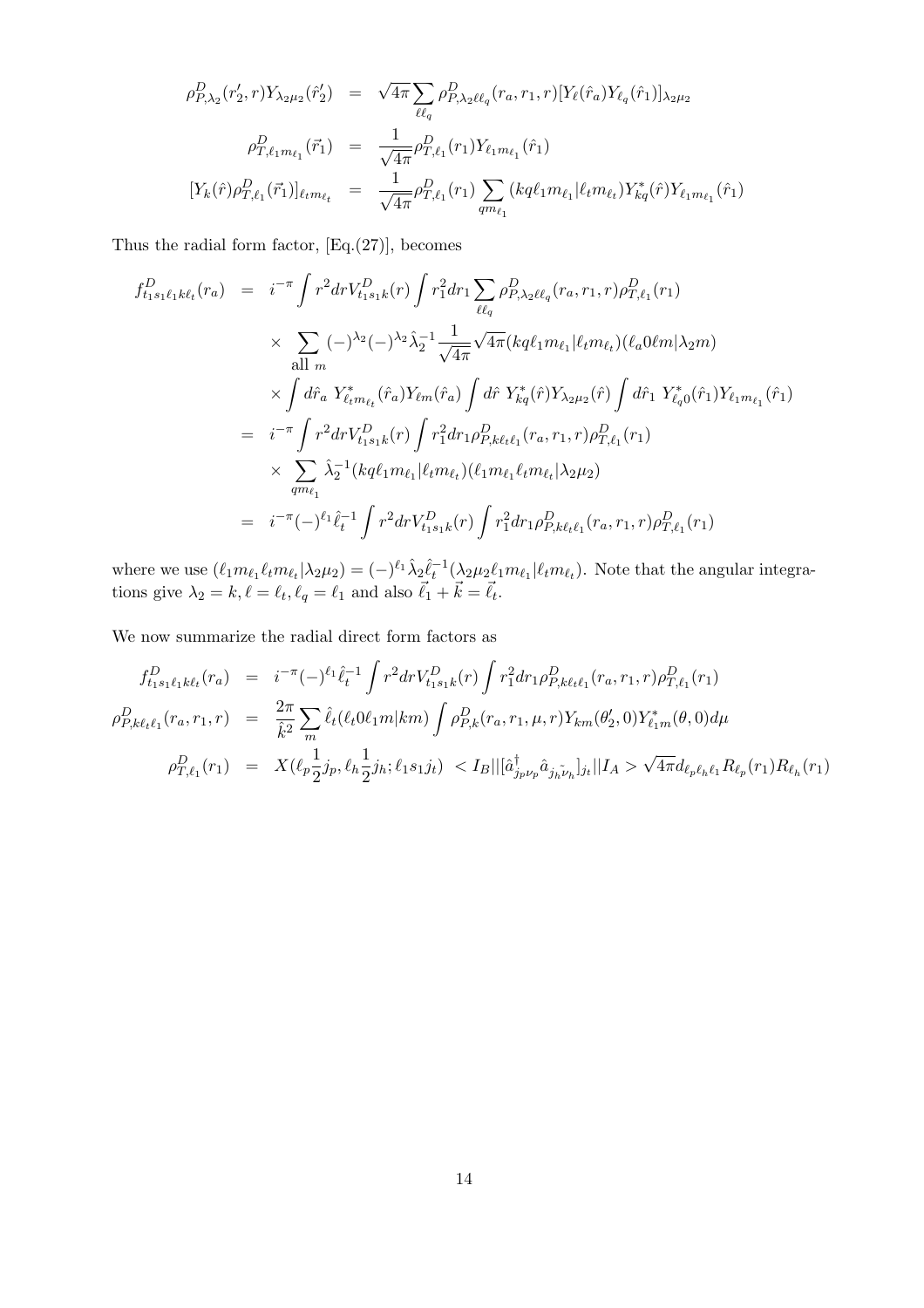#### 2.2 Exchange form factor

In Section 1.10, the radial exchange form factor gives an 7-dimensional integral, [Eq.(28)],

$$
f_{t_1s_1\ell_1k\ell_t}^E(r_b, r_a) = J_i^{-\pi} \int d\hat{r}_a \int d\hat{r}_b \int d\vec{r}_1 \, [Y_{\ell_a}(\hat{r}_a)Y_{\ell_b}(\hat{r}_b)]_{\ell_t m_{\ell_t}}^* \times \rho_P^E(\vec{r}_2, \vec{r}_2') V_{t_1s_1k}^E(r) [\rho_{T,\ell_1}^E(\vec{r}_1, \vec{r}_1')Y_k(\hat{r})]_{\ell_t m_{\ell_t}}
$$

1) Projectile density

We first expand the projectile scalar density function  $\rho_P^E(\vec{r}_2, \vec{r}_2)$  in the multipoles (See Appendix C.2.) in order to have a function of  $(\vec{r}, \vec{r}_2')$  as seen Fig.5,

$$
\rho_P^E(\vec{r}_2, \vec{r}'_2) = \sum_{\ell_2} [\phi_{\ell_2}(\hat{r}'_2)\phi_{\tilde{\ell}_2}(\hat{r}_2)]_{00}
$$
  
\n
$$
= \sum_{\ell_2 m_2} (\ell_2 m_2 \ell_2, -m_2 |00) \omega_{\ell_2} (r'_2) Y_{\ell_2 m_2}(\hat{r}'_2) \omega_{\ell_2} (r_2) Y_{\ell_2 m_2}(\hat{r}_2)
$$
  
\n
$$
= \sum_{\ell_2 m_2} \hat{\ell}_2^{-1} \omega_{\ell_2} (r'_2) Y_{\ell_2 m_2}(\hat{r}'_2) \sqrt{4\pi} \sum_{\lambda_2 m_2} [Y_{\eta_2}(\hat{r}'_2) Y_{\lambda_2}(\hat{r})]_{\ell_2 m_2}
$$
  
\n
$$
\times \frac{2\pi}{2\ell_2 + 1} \sum_m \hat{\eta}_2 (\eta_2 0 \lambda_2 m | \ell_2 m) \int \omega_{\ell_2} (r_2) Y_{\ell_2 m}(\theta, 0) Y_{\lambda_2 m}^*(\theta', 0) d\mu
$$
  
\n
$$
(r_2)^2 = (r'_1)^2 + r^2 - 2r'_2 r\mu \quad \mu \equiv \cos \theta = \hat{r} \cdot r'_2,
$$
  
\n
$$
\mu' \equiv \cos \theta' = \hat{r} \cdot \hat{r}_2 = \frac{r'_2 \mu + r}{r_2}
$$

The spherical harmonics can be coupled,

$$
Y's = \sum_{\ell_2 m_2, \lambda_2 n_2} Y_{\ell_2 m_2}(\hat{r}_2') [Y_{\eta_2}(\hat{r}_2') Y_{\lambda_2}(\hat{r})]_{\ell_2 m_2}
$$
  
\n
$$
= \sum_{\ell_2 m_2, \lambda_2 \mu_2 \eta_2 \nu_2} (\eta_2 \nu_2 \lambda_2 \mu_2 | \ell_2 m_2) Y_{\ell_2 m_2}(\hat{r}_2') Y_{\eta_2 \nu_2}(\hat{r}_2') Y_{\lambda_2 \mu_2}(\hat{r})
$$
  
\n
$$
= \sum_{\ell_2 m_2, \lambda_2 \mu_2 \eta_2 \nu_2} (\eta_2 \nu_2 \lambda_2 \mu_2 | \ell_2 m_2) \sum_{\lambda_1} \frac{\hat{\ell}_2 \hat{\eta}_2}{\hat{\lambda}_1 \sqrt{4\pi}} (\eta_2 0 \ell_2 0 | \lambda_1 0) (\eta_2 \nu_2 \ell_2 m_2 | \lambda_1 \mu_1) Y_{\lambda_1 \mu_1}(\hat{r}_2') Y_{\lambda_2 \mu_2}(\hat{r})
$$
  
\n
$$
= \sum_{\ell_2 \lambda_2 \eta_2} \frac{\hat{\ell}_2 \hat{\eta}_2}{\hat{\lambda}_2 \sqrt{4\pi}} (\eta_2 0 \lambda_2 0 | \ell_2 0) (-\lambda^2 \hat{\lambda}_2 [Y_{\lambda_2}(\hat{r}_2') Y_{\lambda_2}(\hat{r})]_{00} \delta(\lambda_1, \lambda_2)
$$
  
\n
$$
\times \sum_{\lambda_2 \mu_2} (\eta_2 \nu_2 \ell_2 m_2 | \lambda_2 \mu_2) (\eta_2 \nu_2 \ell_2 m_2 | \lambda_1, \mu_1) \delta(\mu_1, -\mu_2)
$$

We finally obtain the nonlocal projectile density,  $[Eq.(30a)][Eq.(31a)],$ 

$$
\rho_P^E(\vec{r}_2, \vec{r}'_2) = \sum_{\lambda_2} \rho_{P, \lambda_2}^E(r'_2, r)(-\lambda_2^2 [Y_{\lambda_2}(\hat{r}'_2) Y_{\lambda_2}(\hat{r})]_{00}
$$
  
\n
$$
\rho_{P, \lambda_2}^E(r'_2, r) = \sum_{\ell_2, \gamma_2} \hat{\ell}_2 \hat{\eta}_2 \omega_{\ell_2}(r'_2) (\eta_2 0 \lambda_2 0 | \ell_2 0)
$$
  
\n
$$
\times \frac{2\pi}{2\ell_2 + 1} \sum_m \hat{\eta}_2(\eta_2 0 \lambda_2 m | \ell_2 m) \int \omega_{\ell_2}(r_2) Y_{\ell_2 m}(\theta, 0) Y_{\lambda_2 m}^*(\theta', 0) d\mu
$$

This  $\rho_{P,\lambda_2}^E(r_2',r)$  is stored as RHOE(N2P,NH,LAM2P1) in the SUBROUTINE PDENST(1).

We have done the first step in the change of coordinates,  $\rho_P^E(\vec{r}_2, \vec{r}_2) \to \rho_P^E(\vec{r}_2, \vec{r}) \to \rho_P^E(\vec{r}_b, \vec{r}_1, \vec{r})$ , and now do the second step. This can be written in exactly the same way as done in the direct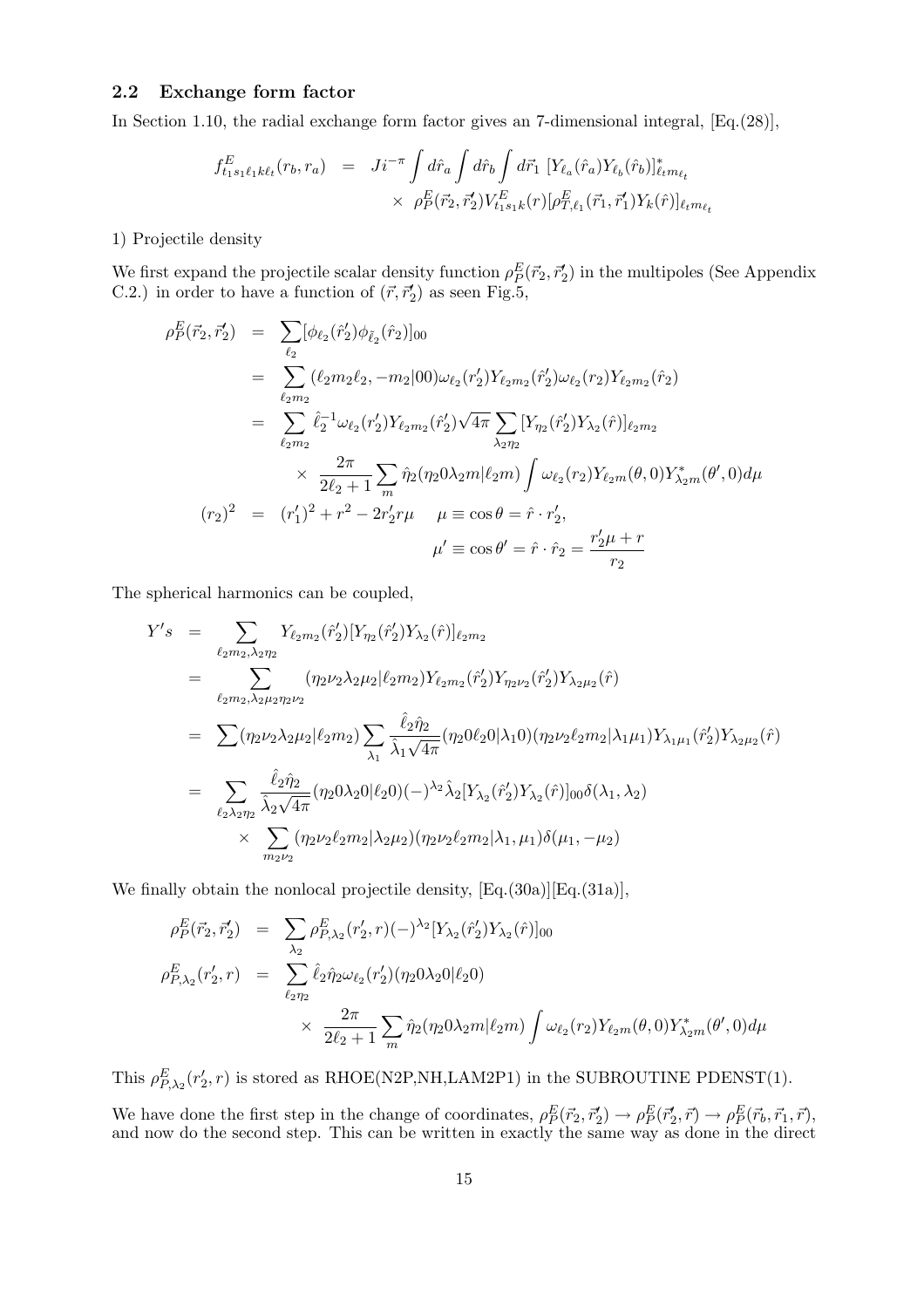case. (See Fig.6.)

$$
\rho_P^E(\vec{r}_2, \vec{r}_2') = \sum_{\lambda_2} \rho_{P, \lambda_2}^E(r_2', r) (-)^{\lambda_2} [Y_{\lambda_2}(\hat{r}_2') Y_{\lambda_2}(\hat{r})]_{00}
$$

$$
= \sum_{\lambda_2 \mu_2} \rho_{P, \lambda_2}^E(r_2', r) Y_{\lambda_2 \mu_2}(\hat{r}_2') \hat{\lambda}_2^{-1} Y_{\lambda_2 \mu_2}(\hat{r})
$$

$$
\rho_{P,\lambda_2}^E(r_2', r) Y_{\lambda_2 \mu_2}(\hat{r}_2') = \sqrt{4\pi} \sum_{\ell \ell_q} \rho_{P,\lambda_2 \ell \ell_q}^E(r_b, r_1, r) [Y_{\ell m}(\hat{r}_b) Y_{\ell_q m_q}(\hat{r}_1)]_{\lambda_2 \mu_2} \text{ [Eq. (32)]}
$$
\n
$$
\rho_{P,\lambda_2 \ell \ell_q}^E(r_b, r_1, r) = \frac{2\pi}{\hat{\lambda}_2^2} \sum_{m} \hat{\ell}(\ell 0 \ell_q m | \lambda_2 m) \int \rho_{P,\lambda_2 \ell \ell_q}^E(r_b, r_1, \mu, r) Y_{\lambda_2 m}(\theta_2', 0) Y_{\ell_q m}^*(\theta, 0) d\mu
$$
\n
$$
(r_2')^2 = r_1^2 + r_b^2 - 2r_1 r_b \mu \quad \mu \equiv \cos \theta = \hat{r}_b \cdot r_1,
$$
\n
$$
\mu' \equiv \cos \theta' = \hat{r}_b \cdot r_2' = \frac{r_1 \mu - r_b}{r_2'}
$$

#### 2) Target density

The exchange target non-local density becomes (See Section 1.5.)

 $\ell_1m_1$ 

$$
\rho_{T,\ell_1 m_{\ell_1}}^E(\vec{r}_1, \vec{r}'_1) = \sum_{ph} X(\ell_p \frac{1}{2} j_p, \ell_h \frac{1}{2} j_h; \ell_1 s_1 j_t) < I_B || [\hat{a}_{j_p \nu_p}^{\dagger} \hat{a}_{j_h \tilde{\nu}_h}]_{j_t} || I_A > [\phi_{\ell_p}(\vec{r}_1) \phi_{\tilde{\ell}_h}^*(\vec{r}_1')]_{\ell_1 m_{\ell_1}}
$$
  

$$
= \sum_{ph} X(\ell_p \frac{1}{2} j_p, \ell_h \frac{1}{2} j_h; \ell_1 s_1 j_t) < I_B || [\hat{a}_{j_p \nu_p}^{\dagger} \hat{a}_{j_h \tilde{\nu}_h}]_{j_t} || I_A >
$$
  

$$
i^{\ell_p + \ell_h - \pi} R_{\ell_p}(r_1) R_{\ell_h}(r'_1) (\ell_p m_p \ell_h, -m_h | \ell_1 m_{\ell_1}) Y_{\ell_p m_p}(\hat{r}_1) Y_{\ell_h, -m_h}^*(\hat{r}'_1)
$$

We now change coordinates such that  $\rho_T^E(\vec{r}_1, \vec{r}'_1) \to \rho_T^E(\vec{r}_1, \vec{r})$  (See Fig. 7.) and we have

$$
R_{\ell_h}(r'_1)Y_{\ell_h,-m_h}^*(\hat{r}'_1) = \sqrt{4\pi} \sum_{\eta_1 \lambda_1} R_{\ell_h \eta_1 \lambda_1}(r_1, r) [Y_{\eta_1} Y_{\lambda_1}]_{\ell_h m_h}
$$
  
\n
$$
= \sqrt{4\pi} \sum_{\eta_1 \lambda_1} R_{\ell_h \eta_1 \lambda_1}(r_1, r) \sum_{\nu_1 \mu_1} (\eta_1 \nu_1 \lambda_1 \mu_1 | \ell_h m_h) Y_{\eta_1 \nu_1}(\hat{r}_1) Y_{\lambda_1 \mu_1}(\hat{r})
$$
  
\n
$$
R_{\ell_h \eta_1 \lambda_1}(r_1, r) = \frac{2\pi}{2\ell_h + 1} \sum_{m_1} \hat{\eta}_1(\eta_1 0 \lambda_1 m_1 | \ell_h m_1) \int R_{\ell_h}(r'_1) Y_{\ell_h m_1}(\theta, 0) Y_{\lambda_1 m_1}^*(\theta', 0) d\mu'
$$
  
\n
$$
(r'_1)^2 = (r_1)^2 + r^2 + 2r_1 r \mu \quad \mu \equiv \cos \theta = \hat{r}_1 \cdot r,
$$
  
\n
$$
\mu' \equiv \cos \theta' = \hat{r}_1 \cdot \hat{r}'_1 = \frac{r\mu + r_1}{r'_1}
$$
  
\n
$$
Y_{\ell_p m_p}(\hat{r}_1) Y_{\eta_1 \nu_1}(\hat{r}_1) = \sum_{\ell_c} \frac{\hat{\ell}_p \hat{\eta}_1}{\sqrt{4\pi} \hat{\ell}_c} (\ell_p 0 \eta_1 0 | \ell_c 0) (\ell_p m_p \eta_1 \nu_1 | \ell_c m_c) Y_{\ell_c m_c}(\hat{r}_1)
$$
  
\n
$$
Y_{\ell_c m_c}(\hat{r}_1) Y_{\lambda_1 \mu_1}(\hat{r}) = \sum_{\ell_c} (\ell_c m_c \lambda_1 \mu_1 | \ell_1 m_1) [Y_{\ell_c}(\hat{r}_1) Y_{\lambda_1}(\hat{r})]_{\ell_1 m_1}
$$

Combining CG's gives

Geometry = 
$$
\sqrt{4\pi} \frac{\hat{\ell}_p \hat{\eta}_1}{\sqrt{4\pi \hat{\ell}_c}} (\ell_p 0 \eta_1 0 | \ell_c 0)
$$
  
\n
$$
\sum_{all \ m} (\ell_p m_p \ell_h, -m_h | \ell_1 m_{\ell_1}) (\eta_1 \nu_1 \lambda_1 \mu_1 | \ell_h m_h) (\ell_p m_p \eta_1 \nu_1 | \ell_c m_c) (\ell_c m_c \lambda_1 \mu_1 | \ell_1 m_1)
$$
\n=  $(-)^{\eta_1} \hat{\ell}_h \hat{\ell}_c \hat{\eta}_1 (\ell_c 0 \eta_1 0 | \ell_p 0) W (\ell_c \eta_1 \ell_1 \ell_h; \ell_p \lambda_1)$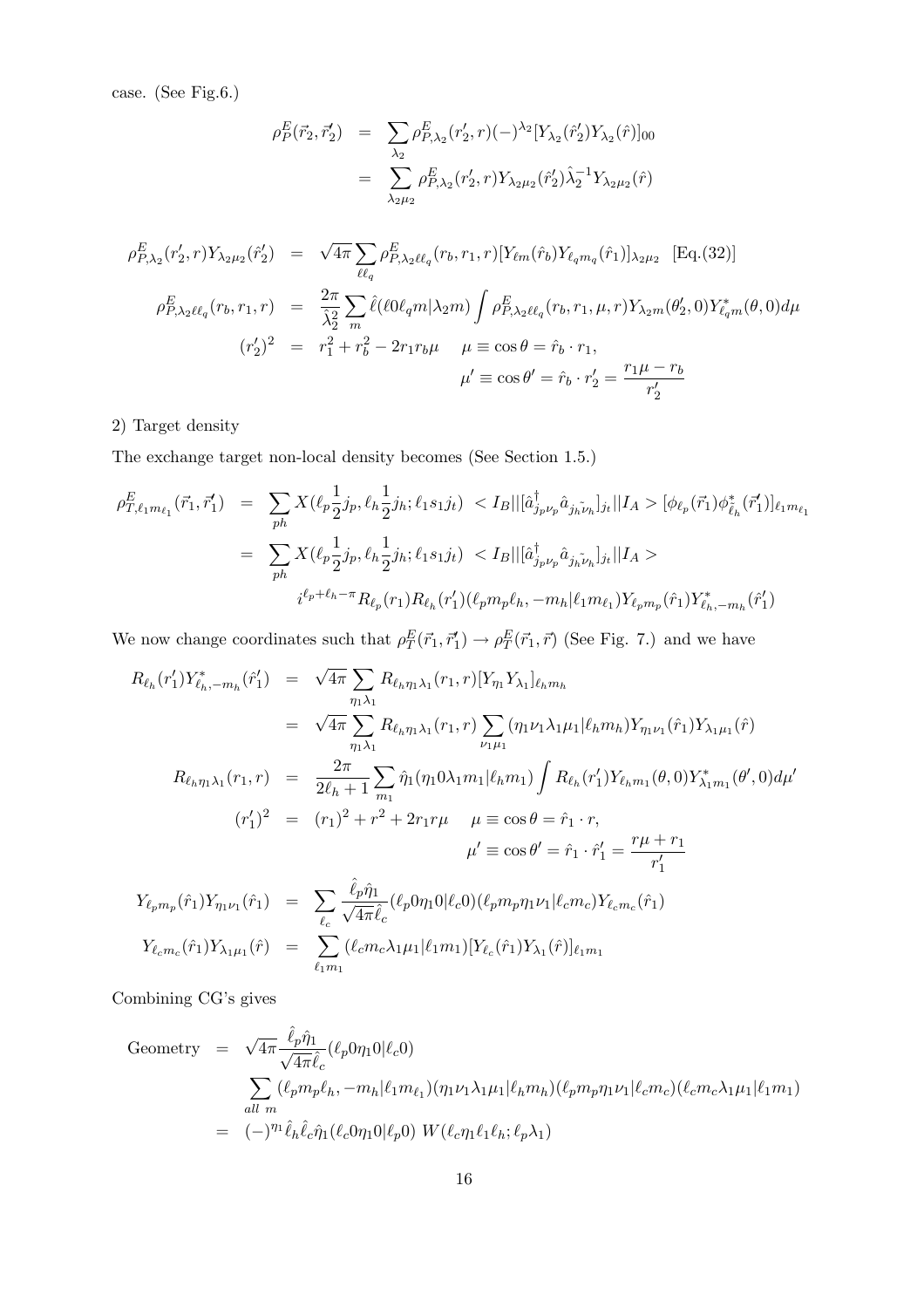Finally we obtain the non-local target density, [Eq.(30b)] and [Eq.(31b)],

$$
\rho_{T,\ell_1 m_{\ell_1}}^E(\vec{r}_1, \vec{r}'_1) = \sum_{\lambda_1 \ell_c} \rho_{T,\ell_1 \lambda_1 \ell_c}^E(r_1, r) [Y_{\ell_c}(\hat{r}_1) Y_{\lambda_1}(\hat{r})]_{\ell_1 m_{\ell_1}}
$$
\n
$$
\rho_{T,\ell_1 \lambda_1 \ell_c}^E(r_1, r) = \sum_{ph,\eta_1} i^{\ell_p + \ell_h - \pi} X(\ell_p \frac{1}{2} j_p, \ell_h \frac{1}{2} j_h; \ell_1 s_1 j_t) < I_B || [\hat{a}_{j_p \nu_p}^{\dagger} \hat{a}_{j_h \nu_h}]_{j_t} || I_A > R_{\ell_p}(r_1)
$$
\n
$$
\times (-)^{\eta_1} \hat{\ell}_h \hat{\ell}_c \hat{\eta}_1(\ell_c 0 \eta_1 0 | \ell_p 0) W(\ell_c \eta_1 \ell_1 \ell_h; \ell_p \lambda_1)
$$
\n
$$
\times \frac{2\pi}{2\ell_h + 1} \sum_{m_1} \hat{\eta}_1(\eta_1 0 \lambda_1 m_1 | \ell_h m_1) \int R_{\ell_h}(r'_1) Y_{\ell_h m_1}(\theta, 0) Y_{\lambda_1 m_1}^*(\theta', 0) d\mu'
$$

The last line is defined as GWT(N1,NH,NGW) (NGW= $\lambda_1$ ,  $\eta_1$ ) in the SUBROUTINE DENST. The term  $\rho_{T,\lambda_1\ell_c}^E(r_1,r)$  is stored as TRHO(N1,NH,KB) (KB=(t<sub>1</sub>s<sub>1</sub> $\ell_1$ ),  $\lambda_1, \ell_c$ ) in the SUBROU-TINE TRECAL.

3) Angular integration of  $\vec{r}_1$ 

We define  $c_{t_1s_1\ell_1m_{\ell_1}}(\vec{r}_b, \vec{r})$ , [Eq.(29)], as

$$
c_{t_1s_1\ell_1m_{\ell_1}}(\vec{r}_b, \vec{r}) = \frac{1}{\sqrt{4\pi}} r^{-k} V_{t_1s_1k}^E(r) \int d\vec{r}_1 \rho_P^E(\vec{r}_2, \vec{r}_2) \rho_{T,\ell_1m_{\ell_1}}^E(\vec{r}_1, \vec{r}_1)
$$
  
\n
$$
= r^{-k} V_{t_1s_1k}^E(r) \int d\vec{r}_1 \sum_{\lambda_2\mu_2\ell\ell_q} \rho_{F,\lambda_2\ell\ell_q}(r_b, r_1, r) [Y_{\ell}(\hat{r}_b)Y_{\ell_q}(\hat{r}_1)]_{\lambda_2\mu_2}
$$
  
\n
$$
\times \hat{\lambda}_2^{-1} Y_{\lambda_2\mu_2}(\hat{r}) \sum_{\lambda_1\ell_c} \rho_{T,\lambda_1\ell_c}^E(r_1, r) [Y_{\ell_c}(\hat{r}_1)Y_{\lambda_1}(\hat{r})]_{\ell_1m_{\ell_1}}
$$
  
\n
$$
= r^{-k} V_{t_1s_1k}^E(r) \sum_{\lambda_2\mu_2\ell\ell_q\lambda_1\ell_c} \int d\hat{r}_1 (\text{AI}) \int r_1^2 dr_1 \rho_{F,\lambda_2\ell\ell_q}^E(r_b, r_1, r) \rho_{T,\ell_1\lambda_1\ell_c}^E(r_b, r_b, r_b)
$$
  
\n
$$
\sum_{\mu_2} \int d\hat{r}_1 (\text{AI}) = \sum_{\mu_2} \int d\hat{r}_1 [Y_{\ell}(\hat{r}_b)Y_{\ell_q}(\hat{r}_1)]_{\lambda_2\mu_2} \hat{\lambda}_2^{-1} Y_{\lambda_2\mu_2}(\hat{r}) [Y_{\ell_c}(\hat{r}_1)Y_{\lambda_1}(\hat{r})]_{\ell_1m_{\ell_1}}
$$
  
\n
$$
= \int d\hat{r}_1 \hat{\lambda}_2^{-1} \sum_{\substack{m_{\ell_q}m m_{\ell} \mu_1\mu_2} ( \ell m \ell_q m_{\ell_q} |\lambda_2\mu_2) Y_{\ell m}(\hat{r}_b) Y_{\ell_qm_{\ell_q}}(\hat{r}_1) }
$$
  
\n
$$
= \hat{\lambda}_2^{-1} \sum_{
$$

Note that this angular integration gives  $\ell_q = \ell_c$ . We thus obtain [Eq.(33a)] and [Eq.(33b)],

$$
c_{t_1s_1\ell_1m_{\ell_1}}(\vec{r}_b, \vec{r}) = \sum_{\ell_p \lambda} i^{\pi} G_{t_1s_1\ell_1\ell_1}^k(r_b, r) [Y_{\lambda}(\hat{r})Y_{\ell}(\hat{r}_b)]_{\ell_1m_{\ell_1}}
$$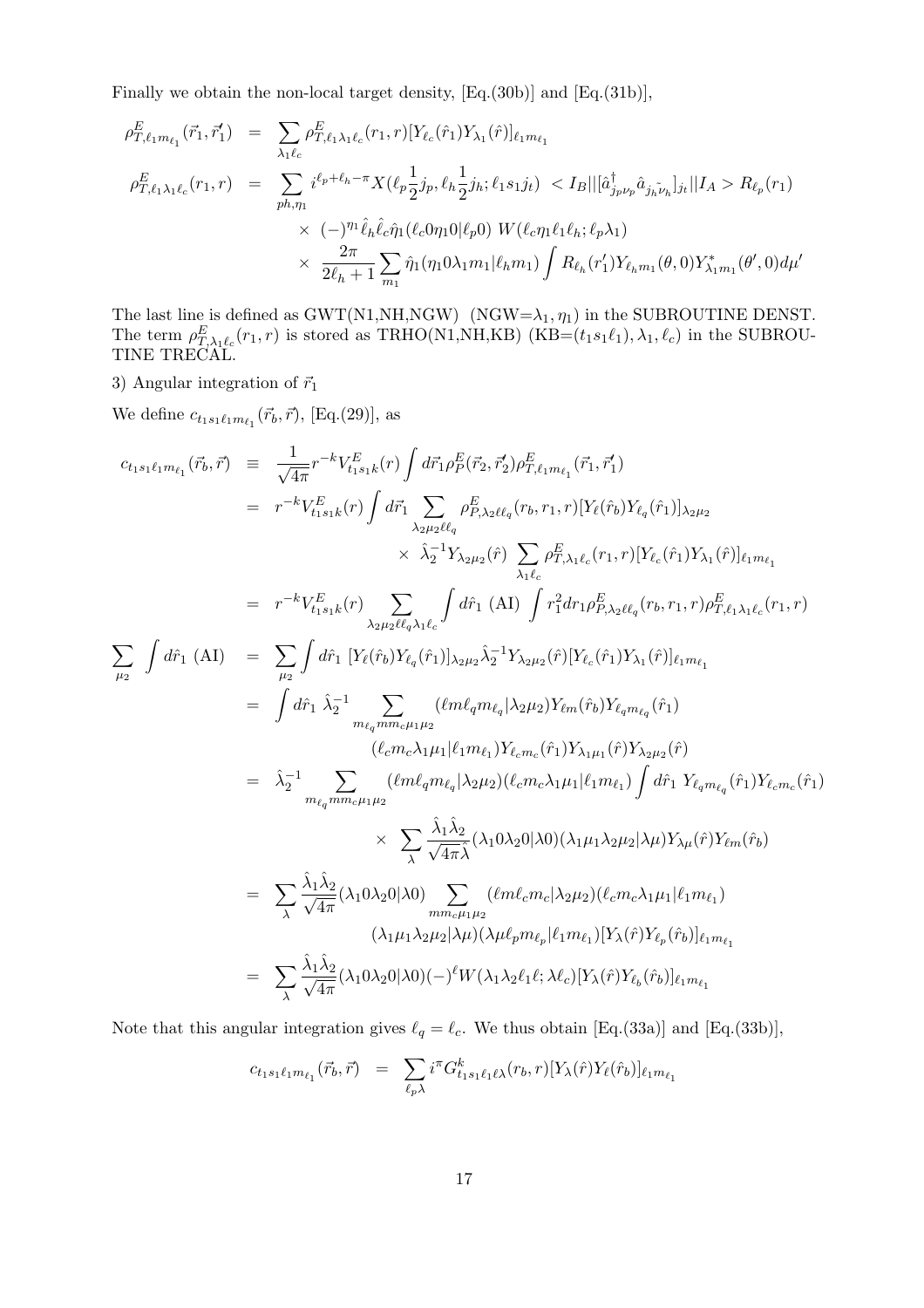$$
G_{t_1s_1\ell_1\ell\lambda}^k(r_b, r) = \frac{1}{\sqrt{4\pi}} r^{-k} V_{t_1s_1k}^E(r) \sum_{\lambda_1\lambda_2\ell_c} (-)^{\ell_p} \hat{\lambda}_1 \hat{\lambda}_2(\lambda_1 0 \lambda_2 0 | \lambda 0) W(\lambda_1 \lambda_2 \ell_1 \ell; \lambda \ell_c) \times \int r_1^2 dr_1 \rho_{P, \lambda_2\ell\ell_c}^E(r_b, r_1, r) \rho_{T, \ell_1\lambda_1\ell_c}^E(r_1, r)
$$

The radial integration in the above equation is stored as  $QA(KC,NH)$  (KC= $\lambda_1 \lambda_2 \ell \ell_c$ ), and G factor as  $GGRI(KA,NH,NLS)$  (KA= $\ell\lambda$ ) in the SUBROUTINE FFCALE.

4) Integrand of  $\hat{r}_a$  and  $\hat{r}_b$ 

We are now ready to transform  $c_{t_1s_1\ell_1m_{\ell_1}}(\vec{r}_b, \vec{r})$  to  $c_{t_1s_1\ell_1m_{\ell_1}}(\vec{r}_b, \vec{r}_a)$ ,

$$
c_{t_1s_1\ell_1m_{\ell_1}}(\vec{r}_b, \vec{r}_a) = \sum_{\ell_\alpha \ell_\beta} c_{t_1s_1\ell_1k, \ell_\alpha \ell_\beta}(r_b, r_a) [Y_{\ell_\alpha}(\hat{r}_a)Y_{\ell_\beta}(\hat{r}_b)]_{\ell_1m_{\ell_1}}
$$

where the expansion coefficient is calculated as (See Fig. 8.)

$$
c_{t_1s_1\ell_1k,\ell_{\alpha}\ell_{\beta}}(r_b, r_a) = \frac{2\pi}{\hat{\ell}_1^2} \sum_{m_{\ell_1}} \hat{\ell}_{\beta}(\ell_{\alpha}m_{\ell_1}\ell_{\beta}0|\ell_1m_{\ell_1}) \sum_{\ell\lambda} \hat{\ell}(\ell_0\lambda m_{\ell_1}|\ell_1m_{\ell_1})
$$
  
 
$$
\times \int d\mu G_{t_1s_1\ell_1\ell\lambda}^k(r_b, r) Y_{\lambda m_{\ell_1}}(\theta', \pi) Y_{\ell_{\alpha}m_{\ell_1}}^*(\theta, 0)
$$
  

$$
(r/a)^2 = r_b^2 + r_a^2 - 2r_br_a\mu \quad \mu \equiv \cos\theta = \hat{r}_b \cdot r_a,
$$
  

$$
\mu' \equiv \cos\theta' = \hat{r}_b \cdot \hat{r} = \frac{r_a\mu - r_b}{r/a}
$$

We note that  $\ell_t$  should be read to  $\ell_1$  in the equation for  $c_{t_1 s_1 \ell_1 k, \ell_\alpha \ell_\beta}(r_b, r_a)$ , [Eq.(35)]. 5) Angular integrations of  $\vec{r}_a$  and  $\vec{r}_b$ 

We now end up to obtain exchange form factors by integrating  $\vec{r}_a$  and  $\vec{r}_b,$ 

$$
f_{t_{1}s_{1}\ell_{1}k\ell_{t},\ell_{b}\ell_{a}}^{E}(r_{b},r_{a}) = Ji^{-\pi} \int d\hat{r}_{a} \int d\hat{r}_{b} \int d\vec{r}_{1} \left[ Y_{\ell_{a}}(\hat{r}_{a}) Y_{\ell_{b}}(\hat{r}_{b}) \right]_{\ell_{t}m_{\ell_{t}}}^{*}
$$
  
\n
$$
\times \rho_{P}^{E}(\vec{r}_{2},\vec{r}_{2}) V_{t_{1}s_{1}k}^{E}(r) [\rho_{T,\ell_{1}}^{E}(\vec{r}_{1},\vec{r}_{1}) Y_{k}(\hat{r})]_{\ell_{t}m_{\ell_{t}}}
$$
  
\n
$$
= J \int d\hat{r}_{a} \int d\hat{r}_{b} \left[ Y_{\ell_{a}}(\hat{r}_{a}) Y_{\ell_{b}}(\hat{r}_{b}) \right]_{\ell_{t}m_{\ell_{t}}}^{*} \sum_{m_{\ell_{1}}q} (\ell_{1}m_{\ell_{1}} kq | \ell_{t}m_{\ell_{t}}) Y_{kq}(\hat{r})
$$
  
\n
$$
\times \sqrt{4\pi} r^{k} \sum_{\ell_{\alpha}\ell_{\beta}} c_{t_{1}s_{1}\ell_{1}k,\ell_{\alpha}\ell_{\beta}}(r_{b},r_{a}) [Y_{\ell_{\alpha}}(\hat{r}_{a}) Y_{\ell_{\beta}}(\hat{r}_{b})]_{\ell_{1}m_{\ell_{1}}}
$$
  
\n
$$
= J 4\pi m_{a}^{k} \sum_{\lambda_{a}\lambda_{b}\ell_{\alpha}\ell_{\beta}} [\frac{(2k+1)!}{(2\lambda_{a}+1)!(2\lambda_{b}+1)!}]^{1/2} \delta_{\lambda_{a}+\lambda_{b},k} (-r_{a})^{\lambda_{a}}(r_{b})^{\lambda_{b}}
$$
  
\n
$$
\times \int d\hat{r}_{a} \int d\hat{r}_{b} [Y_{\lambda_{a}}(\hat{r}_{a}) Y_{\lambda_{b}}(\hat{r}_{b})]_{kq} [Y_{\ell_{a}}(\hat{r}_{a}) Y_{\ell_{b}}(\hat{r}_{b})]_{\ell_{t}m_{\ell_{t}}} \sum_{m_{\ell_{1}}q} (\ell_{1}m_{\ell_{1}}kq | \ell_{t}m_{\ell_{t}})
$$
  
\n
$$
\times [Y_{\
$$

where the integrand of angular integrations becomes

$$
(AI) \equiv [Y_{\lambda_a}(\hat{r}_a)Y_{\lambda_b}(\hat{r}_b)]_{kq} [Y_{\ell_a}(\hat{r}_a)Y_{\ell_b}(\hat{r}_b)]_{\ell_t m_{\ell_t}}^* [Y_{\ell_\alpha}(\hat{r}_a)Y_{\ell_\beta}(\hat{r}_b)]_{\ell_1 m_{\ell_1}} = \sum_{all \ m} (\lambda_a \mu_a \lambda_b \mu_b | kq) (\ell_\alpha m_{\ell_\alpha} \ell_\beta m_{\ell_\beta} | \ell_1 m_{\ell_1}) (\ell_a m_{\ell_a} \ell_b m_{\ell_b} | \ell_t m_{\ell_t}) \times Y_{\ell_\alpha m_{\ell_\alpha}}(\hat{r}_a)Y_{\lambda_a \mu_a}(\hat{r}_a)Y_{\ell_a m_{\ell_a}}(\hat{r}_a)Y_{\ell_\beta m_{\ell_\beta}}(\hat{r}_b)Y_{\lambda_b \mu_b}(\hat{r}_b)Y_{\ell_b m_{\ell_b}}^*(\hat{r}_b)
$$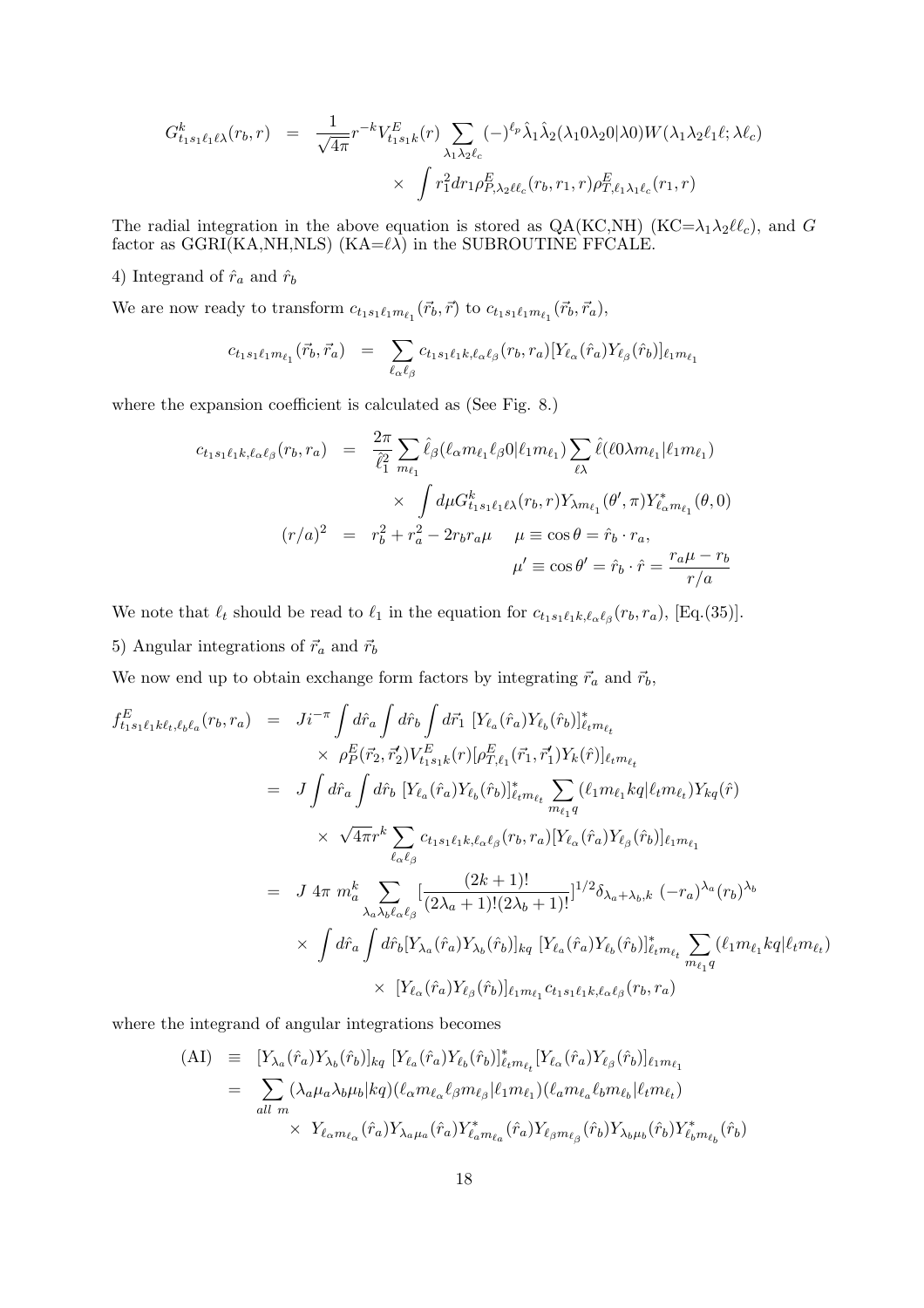and the integration over  $d\hat{r}_a$  and  $d\hat{r}_b$  and summing over  $m_{\ell_1}q$  gives,

$$
\sum_{m_{\ell_1}q} \int d\hat{r}_a \int d\hat{r}_b \text{ (AI)} = \sum_{all \ m} (\lambda_a \mu_a \lambda_b \mu_b | kq) (\ell_\alpha m_{\ell_\alpha} \ell_\beta m_{\ell_\beta} | \ell_1 m_{\ell_1}) (\ell_a m_{\ell_a} \ell_b m_{\ell_b} | \ell_t m_{\ell_t})
$$

$$
\times (\ell_1 m_{\ell_1} kq | \ell_t m_{\ell_t}) (\ell_\alpha m_{\ell_\alpha} \lambda_a \mu_a | \ell_a m_{\ell_a}) (\ell_\beta m_{\ell_\beta} \lambda_b \mu_b | \ell_b m_{\ell_b})
$$

$$
\times d_{\ell_\alpha \lambda_a \ell_a} d_{\ell_\beta \lambda_b \ell_b}
$$

$$
= X (\ell_\alpha \lambda_a \ell_a, \ell_\beta \lambda_b \ell_b; \ell_1 k \ell_t) d_{\ell_\alpha \lambda_a \ell_a} d_{\ell_\beta \lambda_b \ell_b}
$$

We finally obtain  $[Eq.(36)],$ 

$$
f_{t_1s_1\ell_1k\ell_t,\ell_b\ell_a}^E(r_b,r_a) = J 4\pi m_a^k \sum_{\lambda_a\lambda_b\ell_\alpha\ell_\beta} \left[ \frac{(2k+1)!}{(2\lambda_a+1)!(2\lambda_b+1)!} \right]^{1/2} \delta_{\lambda_a+\lambda_b,k} (-r_a)^{\lambda_a} (r_b)^{\lambda_b}
$$
  
 
$$
\times X(\ell_a\lambda_a\ell_a,\ell_\beta\lambda_b\ell_b;\ell_1k\ell_t) d_{\ell_a\lambda_a\ell_a} d_{\ell_\beta\lambda_b\ell_b} c_{t_1s_1\ell_1k,\ell_\alpha\ell_\beta}(r_b,r_a)
$$

For the central interaction  $(k = 0)$ ,  $f_{t_1s_1\ell_10\ell_1,\ell_b\ell_a}^E(r_b, r_a)$  is just nothing but  $c_{t_1s_1\ell_10,\ell_a\ell_b}(r_b, r_a)$ , since for  $k = 0$ ,  $\lambda_a = \lambda_b = 0$ , and

$$
d_{\ell_{\alpha}0\ell_{a}} = \frac{1}{\sqrt{4\pi}} \hat{\ell}_{\alpha} (\ell_{\alpha}000|\ell_{a}) = \frac{1}{\sqrt{4\pi}} \delta_{\ell_{a}\ell_{\alpha}} \qquad d_{\ell_{\beta}0\ell_{b}} = \frac{1}{\sqrt{4\pi}} \delta_{\ell_{b}\ell_{\beta}}
$$
  

$$
X(\ell_{\alpha}0\ell_{a}, \ell_{\beta}0\ell_{b}; \ell_{1}0\ell_{t}) = U\begin{pmatrix} \ell_{\alpha} & 0 & \ell_{a} \\ \ell_{\beta} & 0 & \ell_{b} \\ \ell_{1} & 0 & \ell_{t} \end{pmatrix} = \hat{\ell}_{1}\hat{\ell}_{a}\hat{\ell}_{b}(-)^{\sigma}U\begin{pmatrix} \ell_{a} & \ell_{\alpha} & 0 \\ \ell_{b} & \ell_{\beta} & 0 \\ \ell_{t} & \ell_{1} & 0 \end{pmatrix}
$$
  

$$
= \hat{\ell}_{1}\hat{\ell}_{a}\hat{\ell}_{b}(-)^{\sigma}(-)^{\ell_{t}-\ell_{a}-\ell_{b}}\hat{\ell}_{1}^{-1}W(\ell_{a}\ell_{\alpha}\ell_{b}\ell_{\beta}; 0\ell_{t})
$$
  

$$
= \hat{\ell}_{a}\hat{\ell}_{b}(-)^{\sigma}(-)^{\ell_{t}-\ell_{a}-\ell_{b}}(-)^{-\ell_{t}+\ell_{a}+\ell_{b}}\hat{\ell}_{a}^{-1}\hat{\ell}_{b}^{-1}
$$
  

$$
= 1
$$

where  $\sigma = \ell_a + \ell_b + \ell_\alpha + \ell_\beta + \ell_1 + \ell_t =$  even.

We now summarize the radial exchange form factors as

$$
f_{t_{1}s_{1}\ell_{1}k\ell_{t},\ell_{b}\ell_{a}}^{E}(r_{b},r_{a}) = J 4\pi m_{a}^{k} \sum_{\lambda_{a}\lambda_{b}\ell_{\alpha}\ell_{\beta}} \left[ \frac{(2k+1)!}{(2\lambda_{a}+1)!(2\lambda_{b}+1)!} \right]^{1/2} \delta_{\lambda_{a}+\lambda_{b},k} (-r_{a})^{\lambda_{a}}(r_{b})^{\lambda_{b}}
$$
  
\n
$$
\times X(\ell_{\alpha}\lambda_{a}\ell_{a},\ell_{\beta}\lambda_{b}\ell_{b};\ell_{1}k\ell_{t})d_{\ell_{\alpha}\lambda_{a}\ell_{a}}d_{\ell_{\beta}\lambda_{b}\ell_{b}} c_{t_{1}s_{1}\ell_{1}k,\ell_{\alpha}\ell_{\beta}}(r_{b},r_{a})
$$
  
\n
$$
c_{t_{1}s_{1}\ell_{1}k,\ell_{\alpha}\ell_{\beta}}(r_{b},r_{a}) = \frac{2\pi}{\ell_{1}^{2}} \sum_{m_{\ell_{1}}} \hat{\ell}_{\beta}(\ell_{\alpha}m_{\ell_{1}}\ell_{\beta}0|\ell_{1}m_{\ell_{1}}) \sum_{\ell\lambda} \hat{\ell}(\ell_{0}\lambda m_{\ell_{1}}|\ell_{1}m_{\ell_{1}})
$$
  
\n
$$
\times \int d\mu G_{t_{1}s_{1}\ell_{1}\ell\lambda}^{k}(r_{b},r) Y_{\lambda m_{\ell_{1}}}(\theta',\pi) Y_{\ell_{\alpha}m_{\ell_{1}}}^{*}(\theta,0)
$$
  
\n
$$
G_{t_{1}s_{1}\ell_{1}\ell\lambda}^{k}(r_{b},r) = \frac{1}{\sqrt{4\pi}} r^{-k} V_{t_{1}s_{1}k}^{E}(r) \sum_{\lambda_{1}\lambda_{2}\ell_{c}} (-)^{\ell} \hat{\lambda}_{1} \hat{\lambda}_{2}(\lambda_{1}0\lambda_{2}0|\lambda0) W(\lambda_{1}\lambda_{2}\ell_{1}\ell;\lambda\ell_{c})
$$
  
\n
$$
\times \int r_{1}^{2} dr_{1}\rho_{F,\lambda_{2}\ell\ell_{c}}^{E}(r_{b},r_{1},r) \rho_{T,\ell_{1}\lambda_{1}\ell_{c}}^{E}(r_{1},r)
$$
  
\n
$$
\rho_{F,\lambda_{2}\ell\ell_{c}}^{E}(r_{b},
$$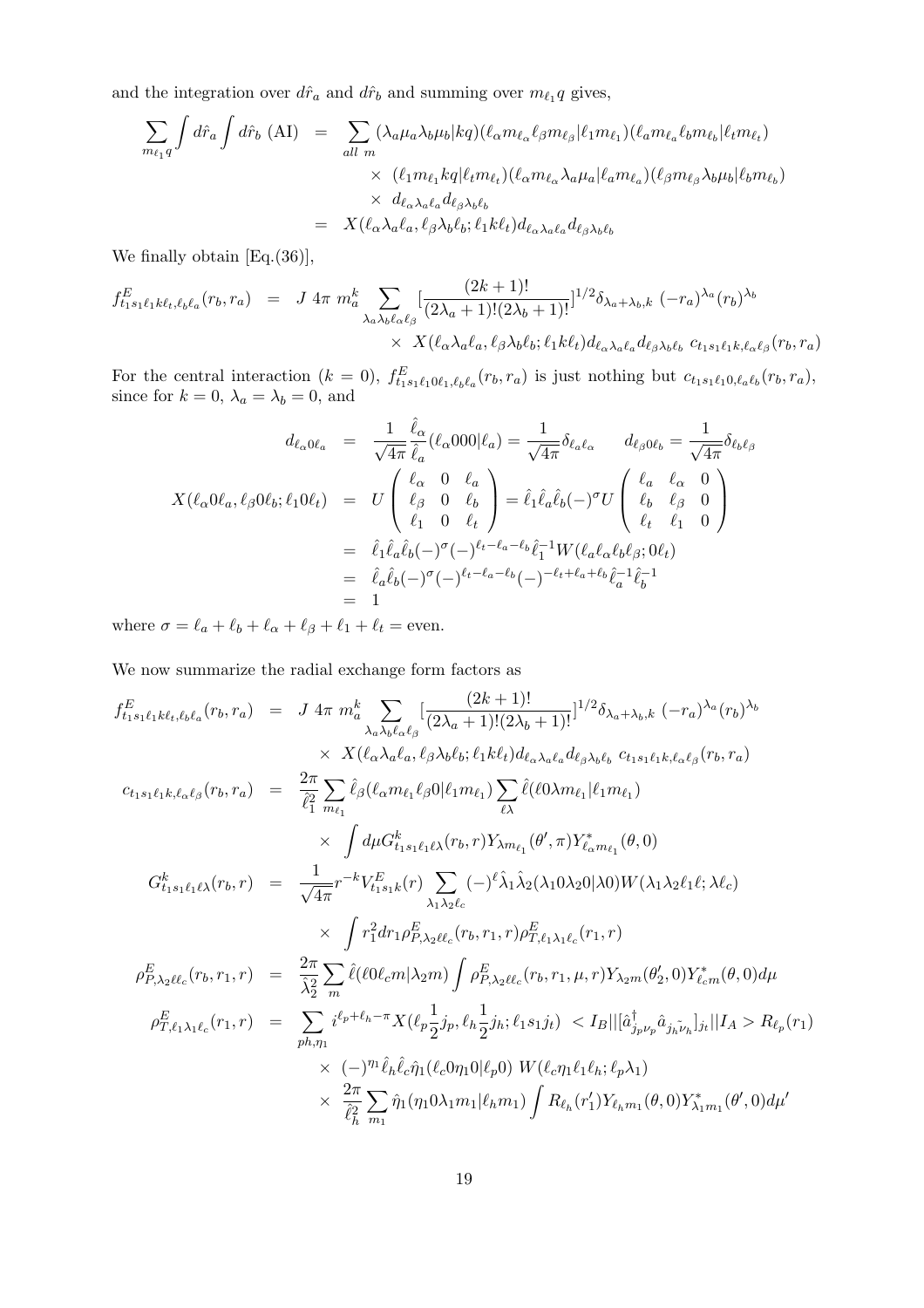## 3 Limiting Cases

## 3.1 Nucleon-nucleus scattering

#### 1) Direct form factor

For the nucleon-nucleus scattering, we adopt the following limits for the direct form factor

$$
\rho_P(\vec{r}_2) = \delta(\vec{r}_2) = \sum_{\lambda_2} \rho_{P,\lambda_2}^D(r'_2, r)(-\lambda_2^2 [Y_{\lambda_2} Y_{\lambda_2}]_{00}
$$
  

$$
\rho_{P,\lambda_2}(r'_2, r) = \hat{\lambda}_2(-\lambda_2^2 \delta(r'_2 - r)/r^2)
$$

The direct form factor of Section 1.9 gives [Eq.(38a)],

$$
F_{t_1s_1\ell_1k\ell_t m_{\ell_t}}^D(\vec{r}_a) = \int d\vec{r}_1 \int d\vec{r}_2 \rho_P^D(\vec{r}_2) V_{t_1s_1k}^D(r) [\rho_{T,\ell_1}^D(\vec{r}_1) Y_k(\hat{r})]_{\ell_t m_{\ell_t}}
$$
  

$$
= \int d\vec{r}_1 \int d\vec{r}_2 \delta(\vec{r}_2) V_{t_1s_1k}^D(r) [\rho_{T,\ell_1}^D(\vec{r}_1) Y_k(\hat{r})]_{\ell_t m_{\ell_t}}
$$
  

$$
= \int d\vec{r}_1 V_{t_1s_1k}^D(r) [\rho_{T,\ell_1}^D(\vec{r}_1) Y_k(\hat{r})]_{\ell_t m_{\ell_t}}
$$

The radial direct form factor from Section 2.1 gives

$$
f_{t_1s_1\ell_1k\ell_t}^D(r_a) = i^{-\pi}(-)^{\ell_1} \hat{\ell}_t^{-1} \int r^2 dr V_{t_1s_1k}^D(r) \int r_1^2 dr_1 \rho_{P,k\ell_t\ell_1}^D(r_a, r_1, r) \rho_{T,\ell_1}^D(r_1)
$$

See Fig. 9 for the breakup of  $\vec{r}_2$  into  $\vec{r}_1$  and  $\vec{r}_a$ . The integration over  $dr_1$  becomes

$$
Q_{t_1s_1\ell_1k\ell_t}^D(r_a, r) = \int r_1^2 dr_1 \rho_{P,k\ell_t\ell_1}^D(r_a, r_1, r) \rho_{T,\ell_1}^D(r_1)
$$
  
\n
$$
= \int r_1^2 dr_1 d\mu \rho_{T,\ell_1}^D(r_1) \frac{2\pi}{\hat{k}^2} \sum_m \hat{\ell}_t(\ell_t 0 \ell_1 m | km) \rho_{P,k\ell_t\ell_1}^D(r_2', r) Y_{km}(\theta_2', 0) Y_{\ell_1 m}^*(\theta, 0)
$$
  
\n
$$
(r_2')^2 = r_1^2 + r_a^2 - 2r_1 r_a \mu,
$$
  
\n
$$
\mu \equiv \cos \theta = \hat{r}_a \cdot \hat{r}_1 = \frac{r_a^2 + r_1^2 - (r_2')^2}{2r_1 r_a}, \ d\mu = -\frac{r_2' dr_2'}{r_1 r_a} (d\mu \to dr_2')
$$
  
\n
$$
\mu' \equiv \cos \theta_2' = \hat{r}_a \cdot \hat{r}_2' = \frac{r_a - r_1 \mu}{r_2'} = \frac{r_a - r_1 \mu}{r} = \frac{r_a^2 + r^2 - r_1^2}{2rr_a}, \ d\mu' = -\frac{r_1 dr_1}{rr_a} (dr_1 \to d\mu')
$$

Thus, we have

$$
Q_{t_1s_1\ell_1k\ell_t}^D(r_a, r) = \int r_1^2 dr_1 \int \left(-\frac{r_2' dr_2'}{r_1 r_a}\right) \rho_{T,\ell_1}^D(r_1) \frac{2\pi}{\hat{k}^2} \times \sum_m \hat{\ell}_t (\ell_t 0 \ell_1 m | km) \hat{k}(-)^k \frac{\delta(r_2' - r)}{r^2} Y_{km}(\theta_2', 0) Y_{\ell_1 m}^*(\theta, 0) = \int r_1^2 dr_1 \rho_{T,\ell_1}^D(r_1) \frac{2\pi}{\hat{k}^2} \times \sum_m \hat{\ell}_t (\ell_t 0 \ell_1 m | km) \hat{k}(-)^k (\frac{-1}{r_1 r_a r}) Y_{km}(\theta_2', 0) Y_{\ell_1 m}^*(\theta, 0) = \int (-r_1 r_a r) d\mu' \rho_{T,\ell_1}^D(r_1) \frac{2\pi}{\hat{k}^2} \times \sum_m \hat{\ell}_t (\ell_t 0 \ell_1 m | km) \hat{k}(-)^k (\frac{-1}{r_1 r_a r}) Y_{km}(\theta_2', 0) Y_{\ell_1 m}^*(\theta, 0) = \frac{2\pi}{\hat{\ell}_1} \sum_m \hat{\ell}_t(-)^{\ell_t} (\ell_t 0 km | \ell_1 m) (-)^k \int d\mu' \rho_{T,\ell_1}^D(r_1) Y_{km}(\theta_2', 0) Y_{\ell_1 m}^*(\theta, 0)
$$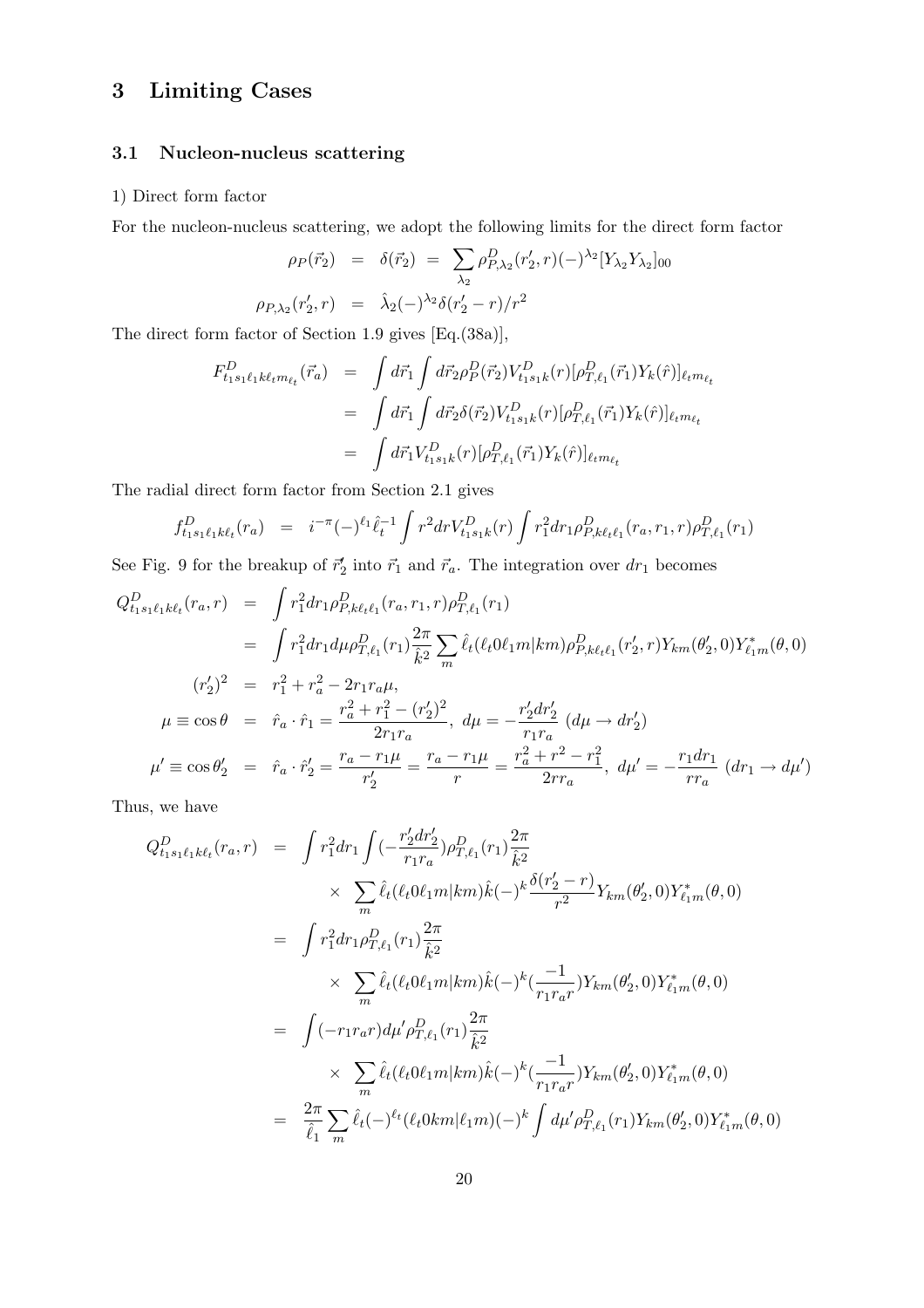We finally obtain the direct form factor,

$$
f_{t_1s_1\ell_1k\ell_t}^D(r_a) = i^{-\pi}(-)^{\ell_1+k-\ell_t} 2\pi \hat{\ell}_1^{-1} \sum_m (\ell_t 0km|\ell_1 m)
$$
  
 
$$
\times \int r^2 dr V_{t_1s_1k}^D(r) \int d\mu' \rho_{T,\ell_1}^D(r_1) Y_{km}(\theta'_2,0) Y_{\ell_1m}^*(\theta,0)
$$

comparing that for the composite particle,

$$
f_{t_1s_1\ell_1k\ell_t}^D(r_a) = i^{-\pi}(-)^{\ell_1} \hat{\ell}_t^{-1} \int r^2 dr V_{t_1s_1k}^D(r) \int r_1^2 dr_1 \rho_{P,k\ell_t\ell_1}^D(r_a, r_1, r) \rho_{T,\ell_1}^D(r_1)
$$
  

$$
\rho_{P,k\ell_t\ell_1}^D = \frac{2\pi}{\hat{k}^2} \sum_m \hat{\ell}_t(\ell_t 0 \ell_1 m | km) \int \rho_{P,k\ell_t\ell_1}^D(r_a, r_1, \mu, r) Y_{km}(\theta_2', 0) Y_{\ell_1m}^*(\theta, 0) d\mu
$$

Another way to calculate is that

$$
\int d\vec{r}_1 \rho_T^D(\vec{r}_1) \rho_P^E(\vec{r}_2) \rightarrow \int d\vec{r}_1 \rho_T^D(\vec{r}_1) \delta(\vec{r}_2)
$$

$$
= \int d\vec{r}_1 \rho_T^D(\vec{r}_1) \delta(\vec{r}_1 - \vec{r}_a + \vec{r})
$$

$$
= \rho_T^D(\vec{r}_a - \vec{r})
$$

where we use  $\vec{r}'_2 = \vec{r}_1 - \vec{r}_b + \vec{r}$ . Therefore  $Q_{t_1 s_1 \ell_1 k \ell_t}^D(r_a, r)$  is nothing but the multipole expansion coefficients of  $\rho_T^E(\vec{r}_a - \vec{r})$ 

$$
\rho_{T,\ell_1 m_{\ell_1}}^D(\vec{r}_a - \vec{r}) = \sum_{\ell_a \lambda} \rho_{T,\ell_1 \ell_b \lambda}^D(r_a, r) [Y_{\ell_a}(\hat{r}_a) Y_{\lambda}(\hat{r})]_{\ell_1 m_{\ell_1}} \n= \sum_{\ell_a \lambda} Q_{t_1 s_1 \ell_1 k \ell_t}^D(r_a, r) [Y_{\ell_t}(\hat{r}_a) Y_k(\hat{r})]_{\ell_1 m_{\ell_1}} \nQ_{t_1 s_1 \ell_1 k \ell_t}^D(r_a, r) = \frac{2\pi}{\hat{\ell}_1} \sum_m \hat{\ell}_t(-)^{\ell_t} (\ell_t 0 km | \ell_1 m) (-)^k \int d\mu' \rho_{T,\ell_1}^D(r_1) Y_{km}(\theta'_2, 0) Y_{\ell_1 m}^*(\theta, 0)
$$

It agrees with the above limiting form factor.

We now summarize the radial direct form factors as

$$
f_{t_1s_1\ell_1k\ell_t}^D(r_a) = i^{-\pi}(-)^{\ell_1}\hat{\ell}_t^{-1} \int r^2 dr V_{t_1s_1k}^D(r) Q_{t_1s_1\ell_1k\ell_t}^D(r_a, r)
$$
  
\n
$$
Q_{t_1s_1\ell_1k\ell_t}^D(r_a, r) = \int r_1^2 dr_1 \rho_{T,\ell_1}^D(r_1) \frac{2\pi}{\hat{k}^2}
$$
  
\n
$$
\times \sum_m \hat{\ell}_t(\ell_t 0\ell_1 m | km) \hat{k}(-)^k (\frac{-1}{r_1r_a r}) Y_{km}(\theta_2', 0) Y_{\ell_1m}^*(\theta, 0)
$$
  
\n
$$
\mu \equiv \cos \theta = \frac{r_a^2 + r_1^2 - r^2}{2r_1r_a}, \quad \mu' \equiv \cos \theta_2' = \frac{r_a^2 + r^2 - r_1^2}{2rr_a}
$$

The above equation is what we calculated in the computer program, i.e., the second step for  $Q_{t_1s_1\ell_1k\ell_t}^D(r_a, \overline{r}).$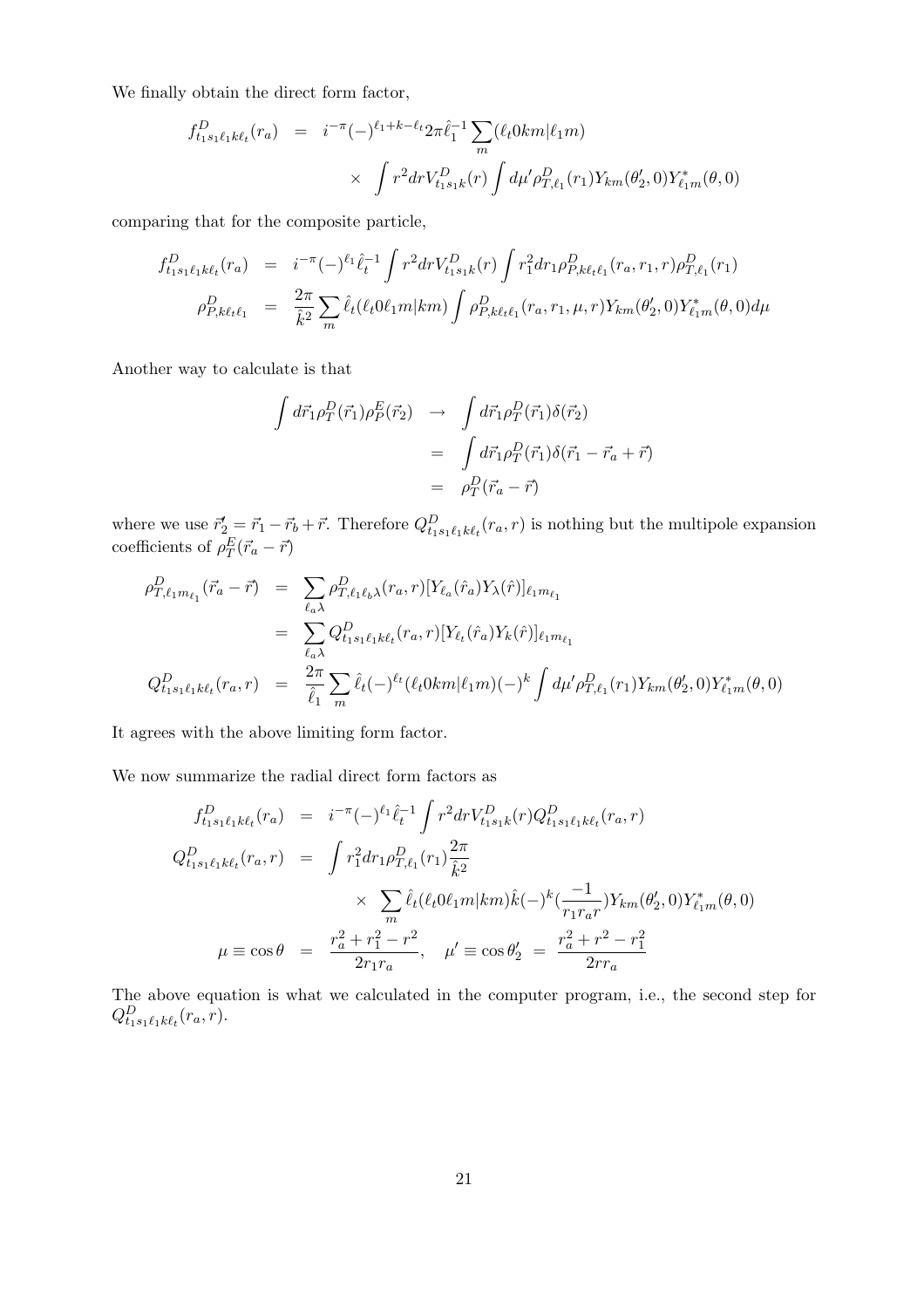#### 2) Exchange form factor

We adopt the following limits for the exchange form factor

$$
\rho_P(\vec{r}_2, \vec{r}_2') = \delta(\vec{r}_2) \n\rho_{P, \lambda_2}(r_2', r) = \hat{\lambda}_2(-)^{\lambda_2} \delta(r_2' - r)/r^2
$$

The exchange form factor of Section 1.9 gives [Eq.(38b)],

$$
F_{t_1s_1\ell_1k\ell_1m_{\ell_t}}^E(\vec{r}_b, \vec{r}_a) = J \int d\vec{r}_1 \rho_P^E(\vec{r}_2, \vec{r}'_2) V_{t_1s_1k}^E(r) [\rho_{T,\ell_1}^E(\vec{r}_1, \vec{r}'_1) Y_k(\hat{r})]_{\ell_t m_{\ell_t}}
$$
  
\n
$$
= J \int d\vec{r}_1 \delta(\vec{r}_2) V_{t_1s_1k}^E(r) [\rho_{T,\ell_1}^E(\vec{r}_1, \vec{r}'_1) Y_k(\hat{r})]_{\ell_t m_{\ell_t}}
$$
  
\n
$$
= J V_{t_1s_1k}^E(r) [\rho_{T,\ell_1}^E(\vec{r}_b - \vec{r}, \vec{r}_b) Y_k(\hat{r})]_{\ell_t m_{\ell_t}}
$$

Here remembering that

$$
\vec{r}_2 = \vec{r}_1 - \vec{r}_b + \vec{r}, \qquad \vec{r}'_1 = \vec{r}_1 + \vec{r}
$$

(See Fig.2.), we use in this limit,

$$
\vec{r}_1 \rightarrow \vec{r}_b - \vec{r}, \qquad \vec{r}'_1 \rightarrow \vec{r}_b - \vec{r} + \vec{r} = \vec{r}_b.
$$

We now calculate the projectile density for the radial exchange form factor from Section 2.2 gives

$$
\rho^E_{P,\lambda_2\ell\ell_c}(r_b,r_1,r) = \frac{2\pi}{\hat{\lambda}_2^2} \sum_m \hat{\ell}(\ell 0\ell_c m|\lambda_2 m) \int \rho^E_{P,\lambda_2\ell\ell_q}(r_b,r_1,\mu,r) Y_{\lambda_2m}(\theta'_2,0) Y^*_{\ell_c m}(\theta,0) d\mu
$$

where the separation procedure can be seen in Fig.9,

$$
(r'_2)^2 = r_1^2 + r_b^2 - 2r_1r_b\mu,
$$
  
\n
$$
\mu \equiv \cos \theta = \hat{r}_b \cdot \hat{r}_1 = \frac{r_b^2 + r_1^2 - (r'_2)^2}{2r_1r_b}, \quad d\mu = -\frac{r'_2 dr'_2}{r_1r_b}
$$
  
\n
$$
\mu' \equiv \cos \theta' = \hat{r}_b \cdot \hat{r}'_2 = \frac{r_b - r_1\mu}{r'_2} = \frac{r_b - r_1\mu}{r} = \frac{r_b^2 + r^2 - r_1^2}{2rr_b}, \quad d\mu' = -\frac{r_1 dr_1}{rr_b}
$$
  
\n
$$
\rho_{P, \lambda_2}(r'_2, r) = \hat{\lambda}_2(-)^{\lambda_2} \delta(r'_2 - r)/r^2
$$

Putting them together and performing the integration over  $d\mu$  give

$$
\rho_{P,\lambda_2\ell\ell_c}^E(r_b, r_1, r) = \frac{2\pi}{\hat{\lambda}_2^2} \sum_m \hat{\ell}(\ell 0 \ell_c m | \lambda_2 m) \hat{\lambda}_2(-)^{\lambda_2} (-\frac{1}{r_1 r_b r}) Y_{\lambda_2 m}(\mu') Y_{\ell_c m}^*(\mu)
$$

$$
\mu' = \frac{r_b - r_1 \mu}{r} = \frac{r_b^2 + r^2 - r_1^2}{2rr_b},
$$

$$
\mu = \frac{r_b^2 + r_1^2 - r^2}{2r_1 r_b}
$$

Another way to calculate is that

$$
\int d\vec{r}_1 \rho_T^E(\vec{r}_1, \vec{r}'_1) \rho_P^E(\vec{r}_2, \vec{r}'_2) \rightarrow \int d\vec{r}_1 \rho_T^E(\vec{r}_1, \vec{r}'_1) \delta(\vec{r}'_2)
$$
\n
$$
= \int d\vec{r}_1 \rho_T^E(\vec{r}_1, \vec{r}'_1) \delta(\vec{r}_1 - \vec{r}_b + \vec{r})
$$
\n
$$
= \rho_T^E(\vec{r}_b - \vec{r}, \vec{r}_1 + \vec{r})
$$
\n
$$
= \rho_T^E(\vec{r}_b - \vec{r}, \vec{r}_b)
$$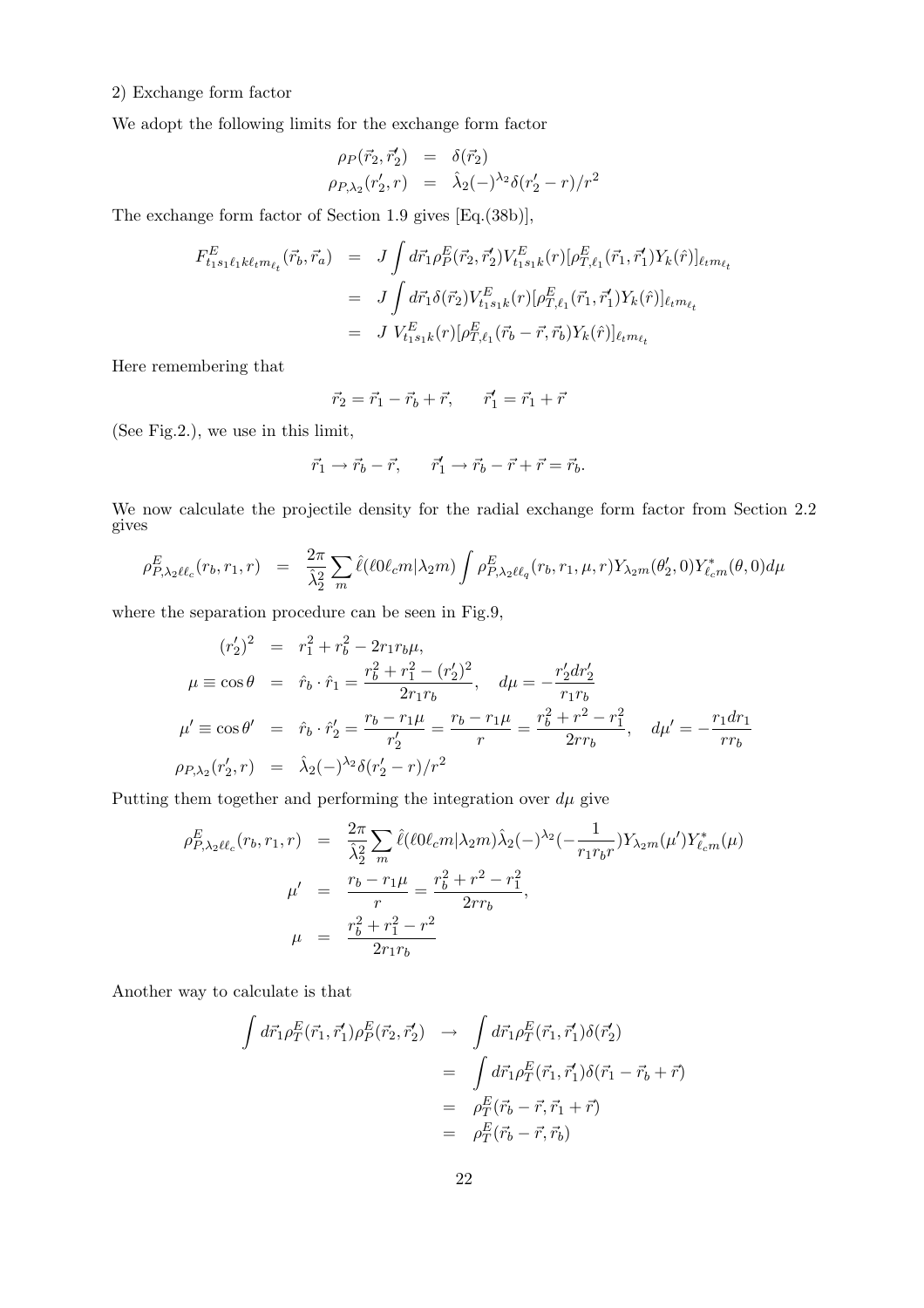where we use  $\vec{r}'_2 = \vec{r}_1 - \vec{r}_b + \vec{r}$ , and  $\vec{r}'_1 = \vec{r}_1 + \vec{r} = \vec{r}_b$ . Our goal is to obtain *G*-factor in  $(r_b, r)$  like

$$
G_{t_1s_1\ell_1\ell\lambda}^k(r_b,r) = r^{-k} V_{t_1s_1k}^E(r) \rho_{T,\ell_1\ell\lambda}^E(r_b,r)
$$

where  $\rho_T^E(r_b, r)$  is nothing but the multipole expansion coefficients of  $\rho_T^E(\vec{r}_b - \vec{r}, \vec{r}_b)$ , namely the particle state wave function  $R_{\ell_p}(r_1)$  that depends on  $(\vec{r}_1 = \vec{r}_b - \vec{r})$  must be expanded.

$$
\rho_{T,\ell_1 m_{\ell_1}}^E(\vec{r}_b - \vec{r}, \vec{r}_b) = \sum_{\ell \lambda} \rho_{T,\ell_1 \ell \lambda}^E(r_b, r) [Y_{\ell}(\hat{r}_b) Y_{\lambda}(\hat{r})]_{\ell_1 m_{\ell_1}} \n= \sum_{ph} X(\ell_p \frac{1}{2} j_p, \ell_h \frac{1}{2} j_h; \ell_1 s_1 j_t) < I_B ||[\hat{a}_{j_p \nu_p}^{\dagger} \hat{a}_{j_h \nu_h}]_{j_t} || I_A > [\phi_{\ell_p}(\vec{r}_1) \phi_{\tilde{\ell}_h}^*(\vec{r}_b)]_{\ell_1 m_{\ell_1}} \n= \sum_{ph} X(\ell_p \frac{1}{2} j_p, \ell_h \frac{1}{2} j_h; \ell_1 s_1 j_t) < I_B ||[\hat{a}_{j_p \nu_p}^{\dagger} \hat{a}_{j_h \nu_h}]_{j_t} || I_A > \n= i^{\ell_p + \ell_h - \pi} R_{\ell_p}(r_1) R_{\ell_h}(r_b) (\ell_p m_p \ell_h, -m_h | \ell_1 m_{\ell_1}) Y_{\ell_p m_p}(\hat{r}_1) Y_{\ell_h, -m_h}^*(\hat{r}_b)
$$

We now have

$$
R_{\ell_p}(r_1)Y_{\ell_p,m_p}(\hat{r}_1) = \sqrt{4\pi} \sum_{\eta\lambda} R_{\ell_p\eta\lambda}(r_b, r) \sum_{\nu\mu} (\eta\nu\lambda\mu |\ell_p m_p) Y_{\eta\nu}(\hat{r}_b) Y_{\lambda\mu}(\hat{r})
$$
  
\n
$$
R_{\ell_p\eta\lambda}(r_b, r) = \frac{2\pi}{2\ell_p + 1} \sum_m \hat{\eta}(\eta 0\lambda m |\ell_p m) \int R_{\ell_p}(r_1) Y_{\ell_p m}(\theta, 0) Y_{\lambda m}^*(\theta', 0) d\mu'
$$
  
\n
$$
(\mu = \cos \theta = \hat{r}_1 \cdot \hat{r}_b, \quad \mu' = \cos \theta' = \hat{r}_b \cdot \hat{r})
$$
  
\n
$$
(r_1^2 = r_b^2 + r^2 - 2r_b r \mu', \quad \mu = (r_b - r\mu')/r_1)
$$
  
\n
$$
Y_{\ell_n m_h}^*(\hat{r}_b) Y_{\eta\nu}(\hat{r}_b) = \sum_{\ell} \frac{\hat{\ell}_h \hat{\eta}}{\sqrt{4\pi} \hat{\ell}} (\hat{\ell}_h 0\eta 0 |\ell 0) (\hat{\ell}_h m_h \eta \nu |\ell m) Y_{\ell m}(\hat{r}_b)
$$
  
\n
$$
Y_{\ell m}(\hat{r}_b) Y_{\lambda\mu}(\hat{r}) = \sum_{\ell_1 m_1} (\ell m \lambda \mu |\ell_1 m_1) [Y_{\ell}(\hat{r}_b) Y_{\lambda}(\hat{r})]_{\ell_1 m_1}
$$

Combining CG's gives

Geometry = 
$$
\sqrt{4\pi} \frac{\hat{\ell}_h \hat{\eta}}{\sqrt{4\pi} \hat{\ell}} (\ell_h 0\eta 0|\ell 0)
$$
  
\n
$$
\sum_{all \ m} (\ell_p m_p \ell_h m_h | \ell_1 m_{\ell_1}) (\eta \nu \lambda \mu | \ell_p m_p) (\ell_h m_h \eta \nu | \ell m) (\ell m \lambda \mu | \ell_1 m_1)
$$
\n=  $(-)^{\ell_p + \ell_h - \ell_1} (-)^{\eta} \hat{\ell}_p \hat{\ell} \hat{\eta} (\eta 0 \ell 0 | \ell_h 0) W (\eta \ell \ell_1 \ell_h; \ell_p \lambda)$ 

Finally we obtain the non-local target density,

$$
\rho_{T,\ell_1 m_{\ell_1}}^E(\vec{r}_b - \vec{r}, \vec{r}_b) = \sum_{\ell \lambda} \rho_{T,\ell_1 \ell \lambda}^E(r_b, r) [Y_{\ell}(\hat{r}_b) Y_{\lambda}(\hat{r})]_{\ell_1 m_{\ell_1}} \n\rho_{T,\ell_1 \ell \lambda}^E(r_b, r) = \sum_{ph,\eta} i^{\ell_p + \ell_h - \pi} X(\ell_p \frac{1}{2} j_p, \ell_h \frac{1}{2} j_h; \ell_1 s_1 j_t) < I_B ||[\hat{a}_{j_p \nu_p}^{\dagger} \hat{a}_{j_h \nu_h}]_{j_t}||I_A > R_{\ell_h}(r_b) \n\times (-)^{\ell_p + \ell_h - \ell_1} (-)^{\eta} \hat{\ell}_p \hat{\ell} \hat{\eta}(\eta 0 \ell 0 | \ell_h 0) W(\eta \ell_1 \ell_h; \ell_p \lambda) \n\times \frac{2\pi}{2\ell_p + 1} \sum_m \hat{\eta}(\eta 0 \lambda m | \ell_p m) \int R_{\ell_p}(r_1) Y_{\ell_p m}(\theta, 0) Y_{\lambda m}^*(\theta', 0) d\mu'
$$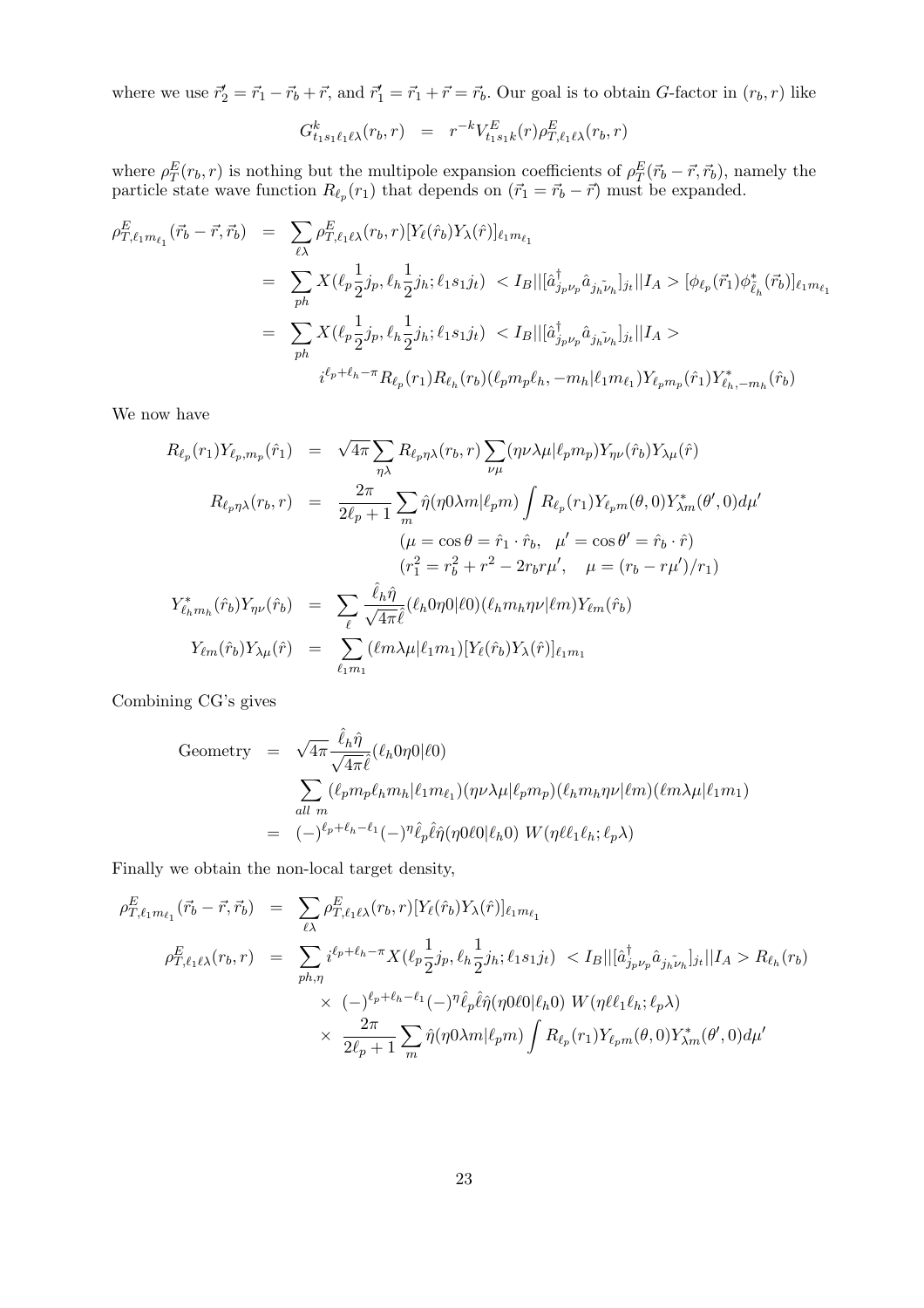We now summarize the radial exchange form factors for the nucleon-nucleus scattering as

$$
f_{t_1s_1\ell_1k\ell_t,\ell_b\ell_a}(r_b, r_a) = J 4\pi m_a^k \sum_{\lambda_a\lambda_b\ell_{\alpha}\ell_{\beta}} \left[ \frac{(2k+1)!}{(2\lambda_a+1)!(2\lambda_b+1)!} \right]^{1/2} \delta_{\lambda_a+\lambda_b,k} (-r_a)^{\lambda_a} (r_b)^{\lambda_b}
$$
  
 
$$
\times X(\ell_a\lambda_a\ell_a, \ell_\beta\lambda_b\ell_b; \ell_1k\ell_t) d_{\ell_a\lambda_a\ell_a} d_{\ell_\beta\lambda_b\ell_b} c_{t_1s_1\ell_1k,\ell_a\ell_\beta}(r_b, r_a)
$$
  

$$
c_{t_1s_1\ell_1k,\ell_a\ell_\beta}(r_b, r_a) = \frac{2\pi}{\hat{\ell}_1^2} \sum_{m_{\ell_1}} \hat{\ell}_{\beta}(\ell_a m_{\ell_1}\ell_\beta 0 | \ell_1 m_{\ell_1}) \sum_{\ell\lambda} \hat{\ell}(\ell_0\lambda m_{\ell_1} | \ell_1 m_{\ell_1})
$$
  

$$
\times \int d\mu G_{t_1s_1\ell_1\ell\lambda}^k(r_b, r) Y_{\lambda m_{\ell_1}}(\theta', \pi) Y_{\ell_a m_{\ell_1}}^*(\theta, 0)
$$

where  $G_{t_1s_1\ell_1\ell_b\lambda}^k(r_b, r)$  can be obtained in two ways, i.e.

$$
G_{t_1s_1\ell_1\ell\lambda}^k(r_b, r) = r^{-k} V_{t_1s_1k}^E(r) \rho_{T,\ell_1\ell\lambda}^E(r_b, r)
$$
  
\n
$$
\rho_{T,\ell_1\ell\lambda}^E(r_b, r) = \sum_{ph,\eta} i^{\ell_p + \ell_h - \pi} X(\ell_p \frac{1}{2} j_p, \ell_h \frac{1}{2} j_h; \ell_1 s_1 j_t) < I_B ||[\hat{a}_{j_p\nu_p}^{\dagger} \hat{a}_{j_h\tilde{\nu}_h}]_{j_t}||I_A > R_{\ell_h}(r_b)
$$
  
\n
$$
\times (-)^{\ell_p + \ell_h - \ell_1} (-)^{\eta} \hat{\ell}_p \hat{\ell} \hat{\eta}(\eta 0 \ell 0 | \ell_h 0) W(\eta \ell \ell_1 \ell_h; \ell_p \lambda)
$$
  
\n
$$
\times \frac{2\pi}{2\ell_p + 1} \sum_m \hat{\eta}(\eta 0 \lambda m | \ell_p m) \int R_{\ell_p}(r_1) Y_{\ell_p m}(\theta, 0) Y_{\lambda m}^*(\theta', 0) d\mu'
$$

or

$$
G_{t_1s_1\ell_1\ell\lambda}^k(r_b, r) = \frac{1}{\sqrt{4\pi}} r^{-k} V_{t_1s_1k}^E(r) \sum_{\lambda_1\lambda_2\ell_c} (-)^{\ell} \hat{\lambda}_1 \hat{\lambda}_2 (\lambda_1 0 \lambda_2 0 | \lambda 0) W(\lambda_1 \lambda_2 \ell_1 \ell; \lambda \ell_c)
$$
  
\n
$$
\times \int r_1^2 dr_1 \rho_{P,\lambda_2\ell\ell_c}^E(r_b, r_1, r) \rho_{T,\ell_1\lambda_1\ell_c}^E(r_1, r)
$$
  
\n
$$
\rho_{P,\lambda_2\ell\ell_c}^E(r_b, r_1, r) = \frac{2\pi}{\hat{\lambda}_2^2} \sum_m \hat{\ell}(\ell 0 \ell_c m | \lambda_2 m) \int \rho_{P,\lambda_2\ell\ell_c}^E(r_b, r_1, \mu, r) Y_{\lambda_2 m}(\theta_2', 0) Y_{\ell_c m}^*(\theta, 0) d\mu
$$
  
\n
$$
\mu = \frac{r_b^2 + r_1^2 - r^2}{2r_1 r_b}, \quad \mu' = \frac{r_b - r_1 \mu}{r}
$$
  
\n
$$
\rho_{T,\ell_1\lambda_1\ell_c}^E(r_1, r) = \sum_{ph,\eta_1} i^{\ell_p + \ell_h - \pi} X(\ell_p \frac{1}{2} j_p, \ell_h \frac{1}{2} j_h; \ell_1 s_1 j_t) < I_B || [\hat{a}_{j_p\nu_p}^{\dagger} \hat{a}_{j_h\nu_h}]_{j_t} || I_A > R_{\ell_p}(r_1)
$$
  
\n
$$
\times (-)^{\eta_1} \hat{\ell}_h \hat{\ell}_c \hat{\eta}_1(\ell_c 0 \eta_1 0 | \ell_p 0) W(\ell_c \eta_1 \ell_1 \ell_h; \ell_p \lambda_1)
$$
  
\n
$$
\times \frac{2\pi}{\hat{\ell}_h^2} \sum_{m_1} \hat{\eta}_1(\eta_1 0 \lambda_1 m_1 | \ell_h m_1) \int R_{\ell_h}(r'_1) Y_{\ell_h m_1}(\theta, 0) Y_{\lambda_1 m_1}^*(\theta', 0) d\mu'
$$

In the computer program, we choose the latter one.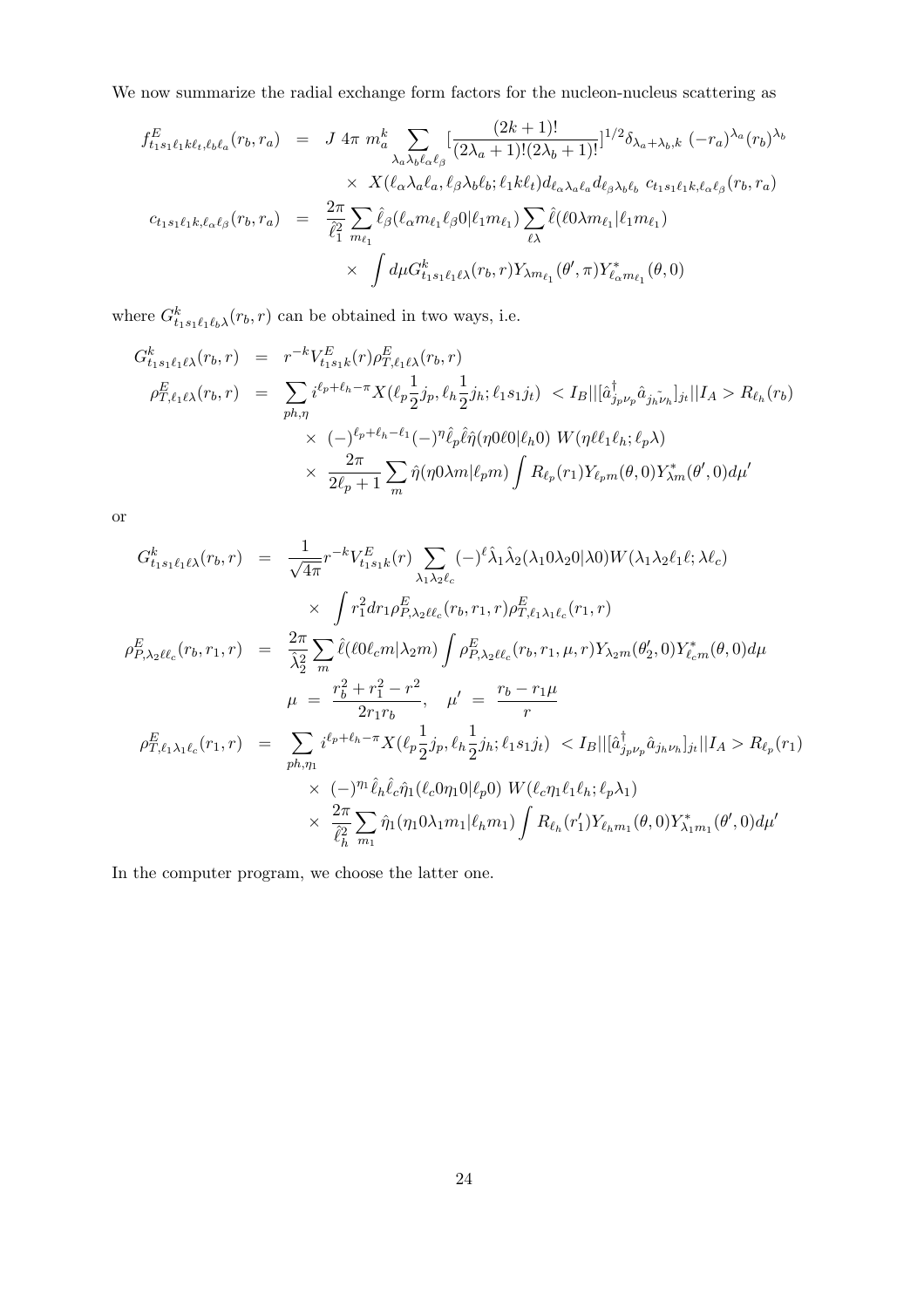#### 3.2 Exchange form factor in the no-recoil approximation

The no-recoil approximation was originally invented to simplify the cross section calculations for heavy-ion induced one and two nucleon transfer reactions.<sup>5</sup> The essence of the approximation is to ignore the recoil momentum the target receives in the transfer process. In the same spirit we neglect here the recoil momenta which projectile and target pick up in the knock-on exchange process.

Formally this approximation is obtained by replacing  $\chi_a^{(+)}(\vec{k}_a, \vec{r}_a)$  in [Eq.(15)] through  $\chi_a^{(+)}(\vec{k}_a, \vec{r}_b)$ , i.e., ignoring the difference between the vectors  $\vec{r}_a$  and  $\vec{r}_b$ . The exchange transition amplitude,  $[Eq.(\tilde{1}4)]$ , becomes  $[Eq.(\tilde{4}0)]$ ,

$$
T_{t_1s_1\ell_1k\ell_t m_{\ell_t}}^{E,NR} = \int d\vec{r}_b \chi_b^{(-)*}(\vec{k}_b, \vec{r}_b) F_{t_1s_1\ell_1k\ell_t m_{\ell_t}}^{E,NR} (\vec{r}_b) \chi_a^{(+)}(\vec{k}_a, \vec{r}_b)
$$
  
\n
$$
F_{t_1s_1\ell_1k\ell_t m_{\ell_t}}^{E,NR} (\vec{r}_b) = J^{-1} \int d\vec{r} F_{t_1s_1\ell_1k\ell_t m_{\ell_t}}^{E} (\vec{r}_b, \vec{r})
$$
  
\n
$$
= \int d\vec{r} \int d\vec{r}_1 \rho_P^{E}(\vec{r}_2, \vec{r}_2') V_{t_1s_1k}^{E} (r) [\rho_{T,\ell_1}^{E}(\vec{r}_1, \vec{r}_1') Y_k(\hat{r})]_{\ell_t m_{\ell_t}}
$$

This has a similar structure as [Eq.(14)] for the direct amplitude,

$$
F_{t_1s_1\ell_1k\ell_t m_{\ell_t}}^D(\vec{r}_a) = \int d\vec{r}_1 \int d\vec{r}_2 \rho_P^D(\vec{r}_2) V_{t_1s_1k}^D(r) [\rho_{T,\ell_1}^D(\vec{r}_1) Y_k(\hat{r})]_{\ell_t m_{\ell_t}}
$$

We now try to obtain the no-recoil radial exchange form factor defined as usual, (We ignore the superscript  $E^"$ .)

$$
F_{t_1s_1\ell_1k\ell_1m_{\ell_t}}^{NR}(\vec{r}_b) = J^{-1}f_{t_1s_1\ell_1k\ell_t}^{NR}(r_b)Y_{\ell_t m_{\ell_t}}(\hat{r}_b)i^{\pi} = \int d\vec{r} \; f_{t_1s_1\ell_1k\ell_t}^{E}(r_b)
$$

Remembering that

$$
f_{t_1s_1\ell_1k\ell_t}^E(r_b, r_a) = Ji^{-\pi} \int d\hat{r}_a \int d\hat{r}_b \int d\vec{r}_1 \ [Y_{\ell_a}(\hat{r}_a)Y_{\ell_b}(\hat{r}_b)]_{\ell_t m_{\ell_t}}^*
$$
  
\n
$$
\times \ \rho_P^E(\vec{r}_2, \vec{r}_2) V_{t_1s_1k}^E(r) [\rho_{T,\ell_1}^E(\vec{r}_1, \vec{r}_1')Y_k(\hat{r})]_{\ell_t m_{\ell_t}}
$$
  
\n
$$
c_{t_1s_1\ell_1m_{\ell_1}}(\vec{r}_b, \vec{r}) = \frac{1}{\sqrt{4\pi}} r^{-k} V_{t_1s_1k}^E(r) \int d\vec{r}_1 \rho_P^E(\vec{r}_2, \vec{r}_2') \rho_{T,\ell_1m_{\ell_1}}^E(\vec{r}_1, \vec{r}_1')
$$
  
\n
$$
= \sum_{\ell_b\lambda} i^{\pi} G_{t_1s_1\ell_1\ell_b\lambda}^k(r_b, r) [Y_{\lambda}(\hat{r})Y_{\ell}(\hat{r}_b)]_{\ell_1m_{\ell_1}}
$$
  
\n
$$
G_{t_1s_1\ell_1\ell\lambda}^k(r_b, r) = \frac{1}{\sqrt{4\pi}} r^{-k} V_{t_1s_1k}^E(r) \sum_{\lambda_1\lambda_2\ell_c} (-)^{\ell} \hat{\lambda}_1 \hat{\lambda}_2(\lambda_10\lambda_20|\lambda0) W(\lambda_1\lambda_2\ell_1\ell; \lambda\ell_c)
$$
  
\n
$$
\times \int r_1^2 dr_1 \rho_{P,\lambda_2\ell\ell_c}^E(r_b, r_1, r) \rho_{T,\ell_1\lambda_1\ell_c}^E(r_1, r)
$$

we now calculate

$$
F_{t_1s_1\ell_1k\ell_t}^{NR}(\vec{r}_b) = \sqrt{4\pi} \int d\vec{r} \sum_{q,m_{\ell_1}} (kq\ell_1m_{\ell_1}|\ell_t m_{\ell_t}) r^k Y_{kq}(\hat{r}) \sum_{\ell_b \lambda} G_{t_1s_1\ell_1\ell\lambda}^k(r_b, r) [Y_{\lambda}(\hat{r})Y_{\ell}(\hat{r}_b)]_{\ell_1m_{\ell_1}} = \sqrt{4\pi} \sum_{\ell_b \lambda} \int d\hat{r} \sum_{q,m_{\ell_1}} (kq\ell_1m_{\ell_1}|\ell_t m_{\ell_t}) Y_{kq}(\hat{r}) Y_{\lambda\mu}(\hat{r}) (\lambda \mu \ell m_{\ell}|\ell_1 m_{\ell_1}) Y_{\ell_b m_{\ell_b}}(\hat{r}_b) - \int d\vec{r} r^{k+2} G_{t_1s_1\ell_1\ell\lambda}^k(r_b, r) = \sqrt{4\pi} (-)^k \hat{\ell}_1 \hat{\ell}_t^{-1} Y_{\ell_t m_{\ell_t}}(\hat{r}_b) \int dr r^{k+2} G_{t_1s_1\ell_1\ell\lambda}^k(r_b, r) f_{t_1s_1\ell_1k\ell_t}^{NR}(r_b) = \sqrt{4\pi} (-)^k \hat{\ell}_1 \hat{\ell}_t^{-1} \int dr r^{k+2} G_{t_1s_1\ell_1\ell\lambda}^k(r_b, r)
$$

 ${}^{5}$ G. R. Satchler, "Direct Nuclear Reactions" (1983), Sec. 6.14, 15.4.3, and 16.5.3.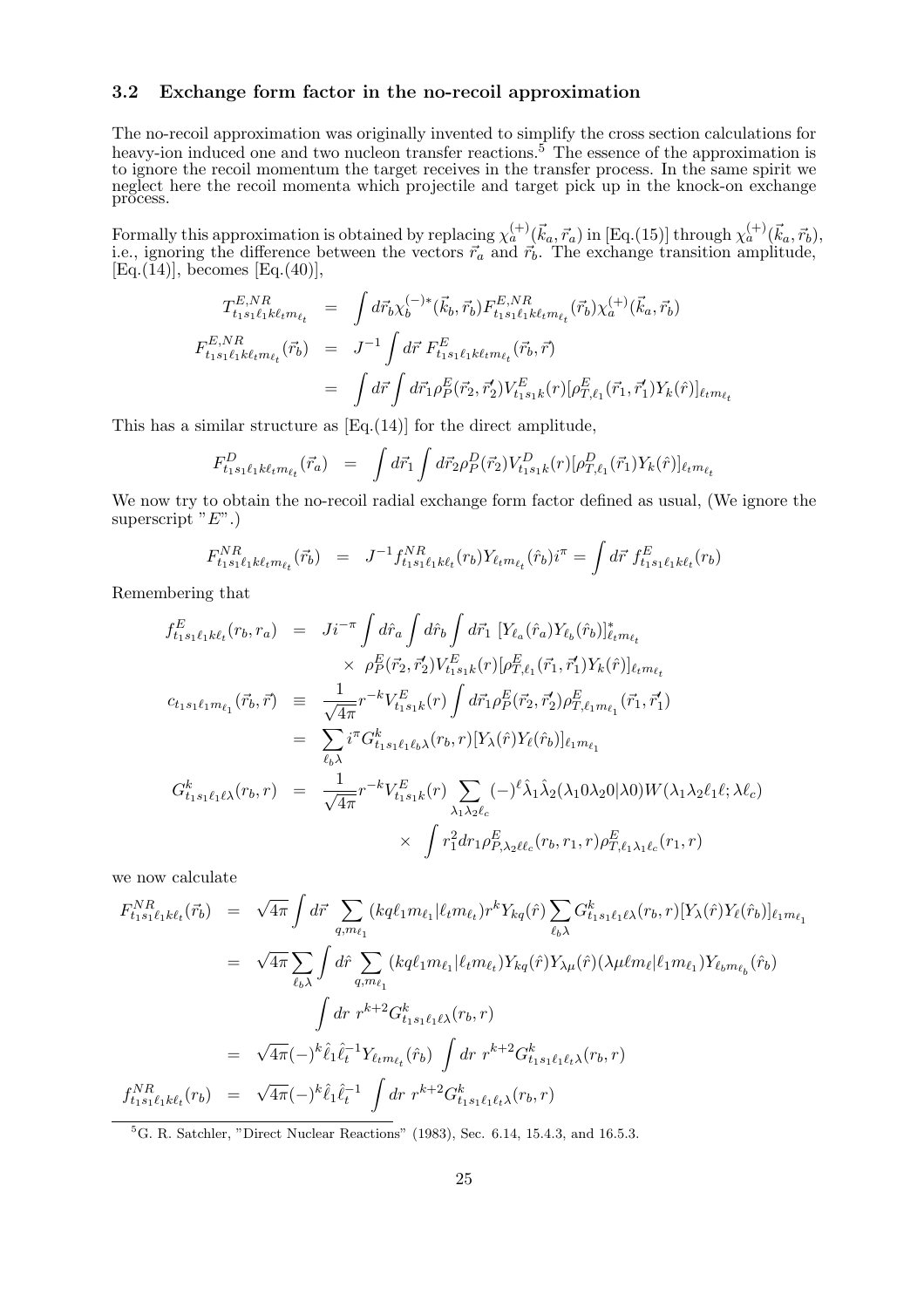where we use

$$
\int d\hat{r} Y_{kq}(\hat{r}) Y_{\lambda\mu}(\hat{r}) = (-)^q \delta_{k,\lambda} \delta_{q,-\mu}
$$
  

$$
\sum_{q,m_{\ell_1}} (-)^q (kq\ell_1 m_{\ell_1}) (\ell_t m_{\ell_t}) (\lambda \mu \ell m_{\ell} | \ell_1 m_{\ell_1}) = (-)^k \hat{\ell}_1 \hat{\ell}^{-1} \delta_{\ell_t,\ell}
$$

We now summarize the radial exchange form factors in the no-recoil approximation as

$$
f_{t_1s_1\ell_1k\ell_t}^{NR}(r_b) = \sqrt{4\pi}(-)^k \hat{\ell}_1 \hat{\ell}_t^{-1} \int dr \ r^{k+2} G_{t_1s_1\ell_1\ell_t}^k(r_b, r) \delta_{k,\lambda} \delta_{\ell_t,\ell}
$$
  
\n
$$
G_{t_1s_1\ell_1\ell_t}^k(r_b, r) = \frac{1}{\sqrt{4\pi}} r^{-k} V_{t_1s_1k}^E(r) \sum_{\lambda_1\lambda_2\ell_c} (-)^{\ell_t} \hat{\lambda}_1 \hat{\lambda}_2(\lambda_1 0 \lambda_2 0 | \lambda 0) W(\lambda_1 \lambda_2 \ell_1 \ell_t; \lambda \ell_c)
$$
  
\n
$$
\times \int r_1^2 dr_1 \rho_{P,\lambda_2\ell_t\ell_c}^E(r_b, r_1, r) \rho_{T,\ell_1\lambda_1\ell_c}^E(r_1, r)
$$
  
\n
$$
\rho_{P,\lambda_2\ell_t\ell_c}^E(r_b, r_1, r) = \frac{2\pi}{\hat{\lambda}_2^2} \sum_m \hat{\ell}_t(\ell_t 0 \ell_c m | \lambda_2 m) \int \rho_{P,\lambda_2\ell_t\ell_c}^E(r_b, r_1, \mu, r) Y_{\lambda_2m}(\theta_2', 0) Y_{\ell_c m}^*(\theta, 0) d\mu
$$
  
\n
$$
\rho_{T,\ell_1\lambda_1\ell_c}^k(r_1, r) = \sum_{p h, \eta_1} i^{\ell_p + \ell_h - \pi} X(\ell_p \frac{1}{2} j_p, \ell_h \frac{1}{2} j_h; \ell_1 s_1 j_t) \langle I_B || [\hat{a}_{j_p\nu_p}^{\dagger} \hat{a}_{j_h\nu_h}]_{j_t} || I_A \rangle R_{\ell_p}(r_1)
$$
  
\n
$$
\times (-)^{\eta_1} \hat{\ell}_h \hat{\ell}_c \hat{\eta}_1(\ell_c 0 \eta_1 0 | \ell_p 0) W(\ell_c \eta_1 \ell_1 \ell_h; \ell_p \lambda_1)
$$
  
\n
$$
\times \frac{2\pi}{\hat{\ell}_h^2} \sum_{m_1} \hat{\eta}_1(\eta_1 0 \lambda_1 m_1 | \ell_h m_1) \int R_{\ell_h}(r_1') Y_{\ell_h m
$$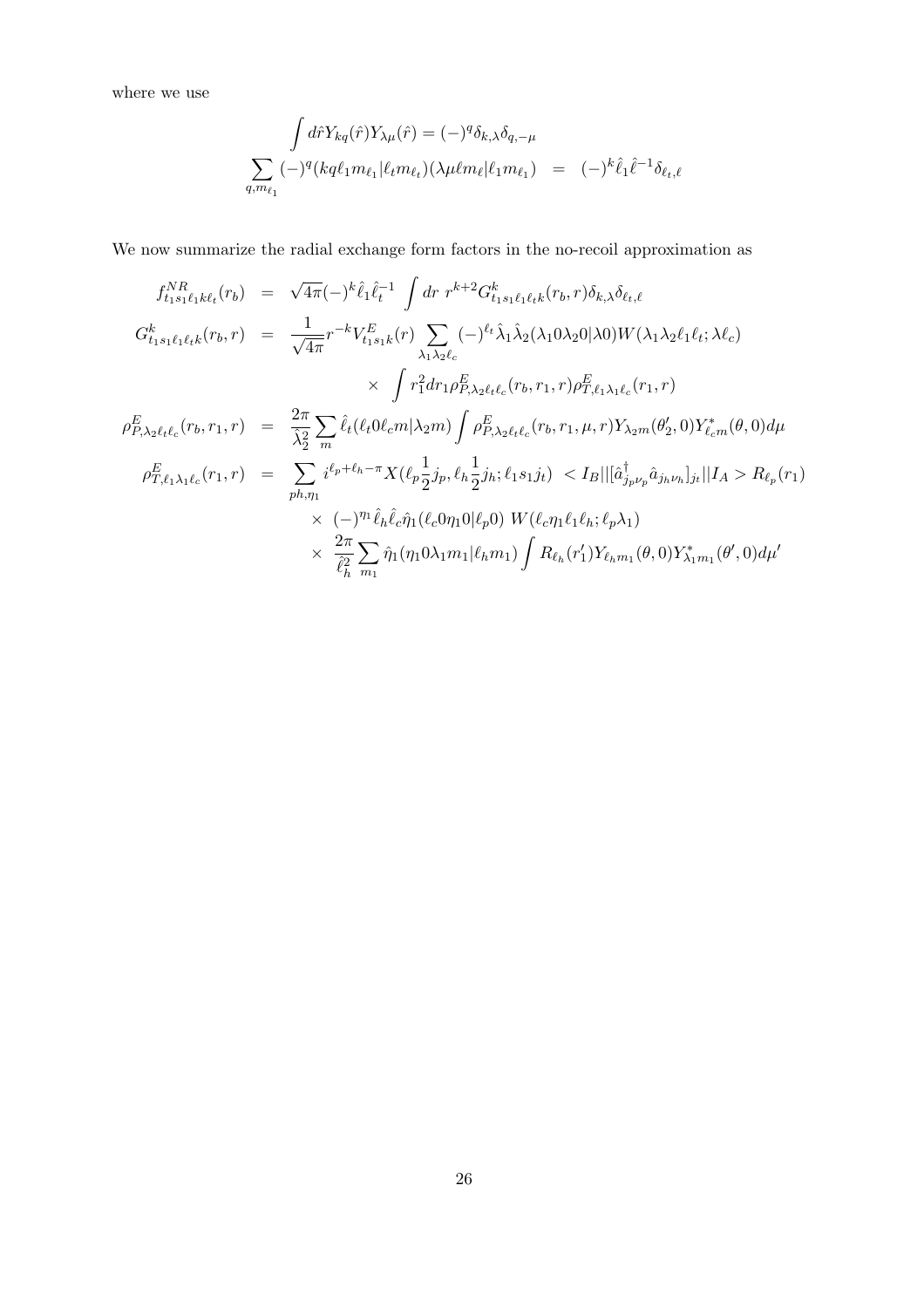#### 3.3 Exchange form factor in the plane wave approximation

In the plane wave approximation, the recoil effect<sup>6</sup> is described by a recoil factor  $\exp(-i\alpha \vec{k}_a \cdot r/a)$ . A simple reason is that in the plane wave approximation the incoming and outgoing waves are described by

$$
\exp(i\vec{k}_a \cdot \vec{r}_a - i\vec{k}_b \cdot \vec{r}_b) = \exp[i(\vec{k}_a - \vec{k}_b) \cdot \vec{r}_b] \exp[-i\vec{k}_a \cdot \vec{r}/a]
$$

where we use  $\vec{r}_a = \vec{r}_b - \vec{r}/a$ . Obviously  $-\vec{k}_a/a$  is the change of linear momentum between the exchanged particles.

A possible improvement of the no-recoil approximation is then to replace  $f^{NR}$  by the following  $f^{PW}$  that takes into account the recoil factor within the plane wave approximation,

$$
F_{t_1s_1\ell_1k\ell_t m_{\ell_t}}^{PW}(\vec{r}_b) = J^{-1} f_{t_1s_1\ell_1k\ell_t}^{PW}(r_b) Y_{\ell_t m_{\ell_t}}(\hat{r}_b) i^{\pi} = \int d\vec{r} \; f_{t_1s_1\ell_1k\ell_t}^{E}(r_b) \exp(-i\alpha \vec{k}_a \cdot \vec{r}/a)
$$

where a parameter  $\alpha$  in the recoil factor is treated as an adjustable parameter. We fit it such that the resultant approximate cross section reproduces the exact cross section  $\sigma(E)$  as closely as possible. It has turned out that a close fit is obtained with  $\alpha = 1$ .<sup>7</sup>

We first introduce the partial expansion of the recoil factor

$$
\exp(-i\alpha \vec{k}_a \cdot \vec{r}/a) = 4\pi \sum_{\ell_r m_r} (-i)^{\ell_r} j_{\ell_r} (\alpha k_a r) Y_{\ell_r m_r}^*(\hat{r}) Y_{\ell_r m_r}(\hat{k}_a)
$$

$$
= \sqrt{4\pi} \sum_{\ell_r} \hat{\ell}_r (-i)^{\ell_r} j_{\ell_r} (\alpha k_a r/a) Y_{\ell_r 0}^*(\hat{r})
$$

where we set  $Y_{\ell_r m_r}(\hat{k}_a) = \hat{\ell}_r/\sqrt{\frac{2}{\hat{\ell}_r}}$  $\overline{4\pi} \, \delta_{m_r,0}$ . We now calculate

$$
F_{t_1s_1\ell_1k\ell_t}^{PW}(\vec{r_b}) = \int d\vec{r} f_{t_1s_1\ell_1k\ell_t}^{E}(\vec{r_b}) \exp(-i\alpha \vec{k}_a \cdot \vec{r}/a)
$$
  
\n
$$
= 4\pi \int d\vec{r} \sum_{q,m_{\ell_1}} (kq\ell_1m_{\ell_1}|\ell_t m_{\ell_t}) r^k Y_{kq}(\hat{r})
$$
  
\n
$$
\times \sum_{\ell_b\lambda\ell_r} G_{t_1s_1\ell_1\ell\lambda}^{k}(\vec{r_b},\vec{r}) [Y_{\lambda}(\hat{r}) Y_{\ell}(\hat{r_b})]_{\ell_1m_{\ell_1}} \hat{\ell}_r(-i)^{\ell_r} j_{\ell_r}(\alpha k_a r/a) Y_{\ell_r,0}^*(\hat{r})
$$
  
\n
$$
= 4\pi \sum_{\ell_b\lambda\ell_r} \hat{\ell}_r(-i)^{\ell_r} \int dr r^{k+2} G_{t_1s_1\ell_1\ell\lambda}^{k}(\vec{r_b},\vec{r}) j_{\ell_r}(\alpha k_a r/a)
$$
  
\n
$$
\sum_{q,m_{\ell_1}} Y_{\ell_b m_{\ell_b}}(\hat{r_b}) (kq\ell_1m_{\ell_1}|\ell_t m_{\ell_t}) (\lambda \mu \ell m_{\ell}|\ell_1m_{\ell_1}) \int d\hat{r} Y_{kq}(\hat{r}) Y_{\lambda\mu}(\hat{r}) Y_{\ell_r,0}^*(\hat{r})
$$
  
\n
$$
= \sqrt{4\pi} \sum_{\ell\lambda\ell_r} \hat{k} \hat{\lambda} (k0\lambda 0|\ell_r 0) (-i)^{\ell_r} \int dr r^{k+2} G_{t_1s_1\ell_1\lambda}^k(\vec{r_b},\vec{r}) j_{\ell_r}(\alpha k_a r/a)
$$
  
\n
$$
\sum_{q,m_{\ell_1}} Y_{\ell m_{\ell}}(\hat{r_b}) (kq\ell_1m_{\ell_1}|\ell_t m_{\ell_t}) (\lambda \mu \ell m_{\ell}|\ell_1m_{\ell_1}) (kq\lambda \mu|\ell_r 0)
$$
  
\n
$$
= \sqrt{4\pi} \sum_{\ell\lambda\ell_r} (-i)^{\ell_r} \hat{k} \hat{\lambda} (k
$$

 ${}^{6}$ T.Tamura, Phys. Rep. 14C, 59 (1974), Section 4.4.

<sup>7</sup>B. T. Kim, D. P. Knobles, S. A. Stotts, and T. Udagawa, Phys. Rev. C61, 044611 (2000).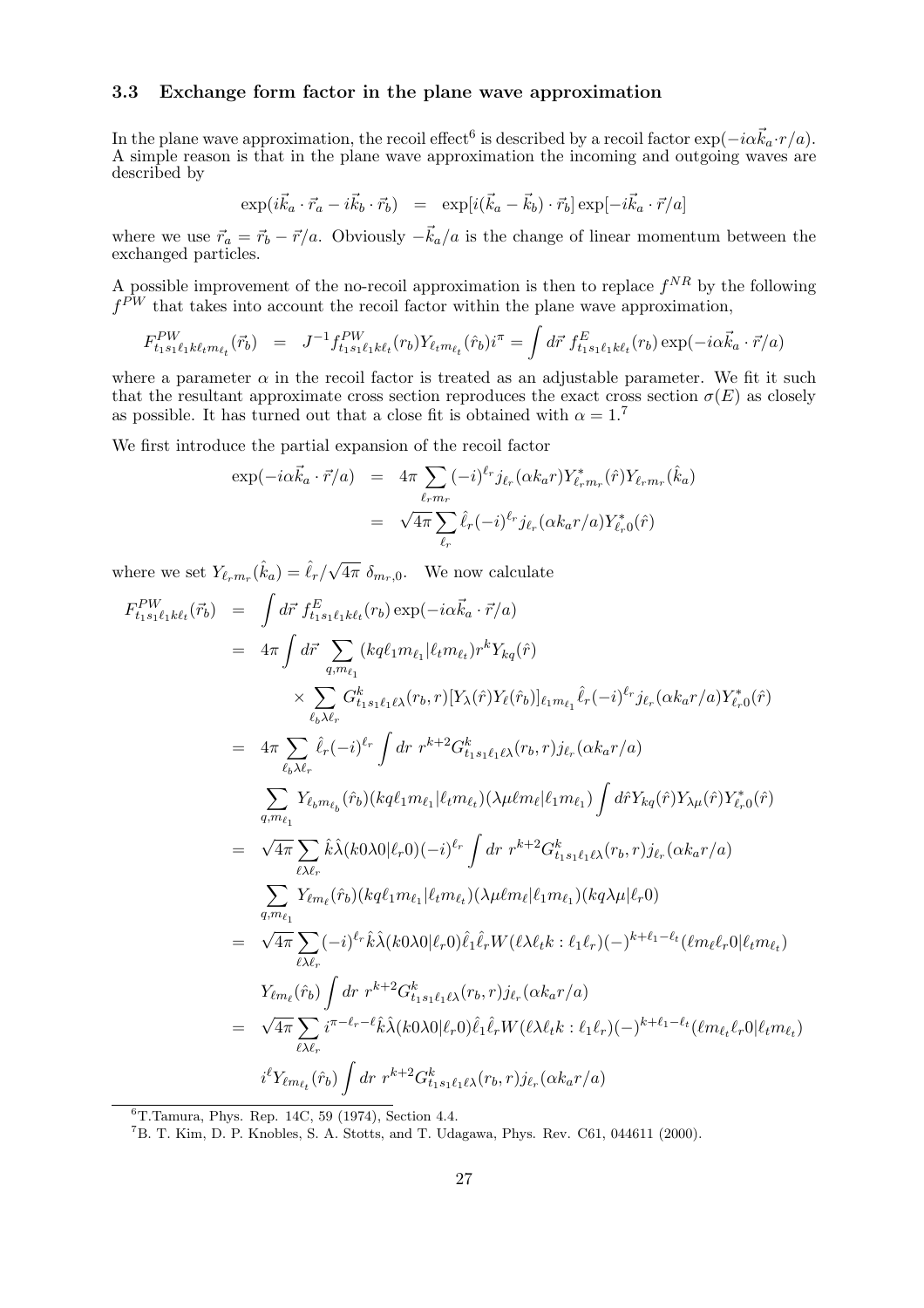where we use

$$
\int d\hat{r} Y_{kq}(\hat{r}) Y_{\lambda\mu}(\hat{r}) Y_{\ell_r 0}^*(\hat{r}) = \frac{1}{\sqrt{4\pi}} \hat{k} \hat{\lambda} \hat{\ell}_r^{-1}(k0\lambda 0 | \ell_r 0)(kq\lambda\mu | \ell_r 0)
$$

$$
\sum_{q,m_{\ell_1}} (kq\ell_1 m_{\ell_1} | \ell_t m_{\ell_t}) (\lambda \mu \ell m_{\ell} | \ell_1 m_{\ell_1}) (kq\lambda\mu | \ell_r 0) = \hat{\ell}_1 \hat{\ell}_r W(\ell \lambda \ell_t k : \ell_1 \ell_r) (-)^{k+\ell_1-\ell_t} (\ell m_{\ell} \ell_r 0 | \ell_t m_{\ell_t})
$$

We see that this form factor goes back to no-recoil form factor by setting  $\ell_r = 0$ . Reminding that  $j_0(x) \to 1$  as  $x \to 0$ , we have

$$
F_{t_1s_1\ell_1k\ell_t}^{PW}(\vec{r}_b) \rightarrow \sqrt{4\pi} \sum_{\ell\lambda} i^{\pi-\ell} \hat{k}\hat{\lambda}(k0\lambda0|00) \hat{\ell}_1 W(\ell\lambda\ell_t k : \ell_1 0)(-)^{k+\ell_1-\ell_t}(\ell_b m_{\ell_t} 00 | \ell_t m_{\ell_t})
$$
  
\n
$$
i^{\ell_b} Y_{\ell m_{\ell}}(\hat{r}_b) \int dr \ r^{k+2} G_{t_1s_1\ell_1\ell\lambda}^k(r_b, r) j_0(\alpha k_a r/a)
$$
  
\n
$$
= \sqrt{4\pi} \sum_{\ell\lambda} i^{\pi} \hat{k}^2(-)^k \hat{k}^{-1} \hat{\ell}_1(-)^{k+\ell_t-\ell_1} \hat{\ell}^{-1} \hat{\lambda}^{-1} \delta_{\lambda k} \delta_{\ell \ell_t}(-)^{k+\ell_1-\ell_t} Y_{\ell m_{\ell_t}}(\hat{r}_b)
$$
  
\n
$$
\int dr \ r^{k+2} G_{t_1s_1\ell_1\ell\lambda}^k(r_b, r)
$$
  
\n
$$
= \sqrt{4\pi} (-)^k \hat{\ell}_1 \hat{\ell}_t^{-1} Y_{\ell_t m_{\ell_t}}(\hat{r}_b) \int dr \ r^{k+2} G_{t_1s_1\ell_1\ell_t}^k(r_b, r)
$$
  
\n
$$
= F_{t_1s_1\ell_1k\ell_t}^{NR}(\vec{r}_b)
$$

We now summarize the radial exchange form factors in the plane wave approximation as

$$
f_{t_1s_1\ell_1k\ell_t}(r_b) = \sqrt{4\pi} \sum_{\ell\lambda\ell_r} i^{\pi-\ell_r-\ell} \hat{k}\hat{\lambda}(k0\lambda 0|\ell_r 0) \hat{\ell}_1 \hat{\ell}_r W(\ell \lambda \ell_t k : \ell_1 \ell_r) \times (-)^{k+\ell_1-\ell_t} (\ell m_{\ell_t} \ell_r 0|\ell_t m_{\ell_t}) \int dr r^{k+2} G_{t_1s_1\ell_1\ell\lambda}^k(r_b, r) j_{\ell_r}(\alpha k_a r/a) G_{t_1s_1\ell_1\ell\lambda}^k(r_b, r) = \frac{1}{\sqrt{4\pi}} r^{-k} V_{t_1s_1k}^E(r) \sum_{\lambda_1\lambda_2\ell_c} (-)^{\ell} \hat{\lambda}_1 \hat{\lambda}_2(\lambda_1 0\lambda_2 0|\lambda 0) W(\lambda_1 \lambda_2 \ell_1 \ell; \lambda \ell_c) \times \int r_1^2 dr_1 \rho_{P,\lambda_2\ell\ell_c}^E(r_b, r_1, r) \rho_{T,\ell_1\lambda_1\ell_c}^E(r_1, r) \rho_{P,\lambda_2\ell\ell_c}^E(r_b, r_1, r) = \frac{2\pi}{\hat{\lambda}_2^2} \sum_m \hat{\ell}(\ell 0\ell_c m|\lambda_2 m) \int \rho_{P,\lambda_2\ell\ell_c}^E(r_b, r_1, \mu, r) Y_{\lambda_2m}(\theta_2', 0) Y_{\ell_c m}^*(\theta, 0) d\mu \rho_{T,\ell_1\lambda_1\ell_c}^E(r_1, r) = \sum_{ph,\eta_1} i^{\ell_p + \ell_h - \pi} X(\ell_p \frac{1}{2} j_p, \ell_h \frac{1}{2} j_h; \ell_1 s_1 j_t) < I_B ||[\hat{a}_{j_p\nu_p}^{\dagger} \hat{a}_{j_h\tilde{\nu}_h}]_{j_t} || I_A > R_{\ell_p}(r_1) \times (-)^{\eta_1} \hat{\ell}_h \hat{\ell}_c \hat{\eta}_1(\ell_c 0 \eta_1 0 | \ell_p 0) W(\ell_c \eta_1 \ell_1 \ell_h; \ell_p \lambda_1) \times \frac{2\pi}{\hat{\ell}_h^2} \sum_{m_1} \hat{\eta}_1(\eta_1 0\lambda
$$

For a nucleon scattering, the projectile density is just replaced by

$$
\rho_{P,\lambda_2\ell\ell_c}^E(r_b,r_1,r) = \frac{2\pi}{\hat{\lambda}_2^2} \sum_m \hat{\ell}(\ell 0 \ell_c m | \lambda_2 m) \hat{\lambda}_2(-)^{\lambda_2} (-\frac{1}{r_1 r_b r}) Y_{\lambda_2 m}(\mu') Y_{\ell_c m}^*(\mu)
$$

$$
\mu = \frac{r_b^2 + r_1^2 - r^2}{2r_1 r_b}, \quad \mu' = \frac{r_b - r_1 \mu}{r}
$$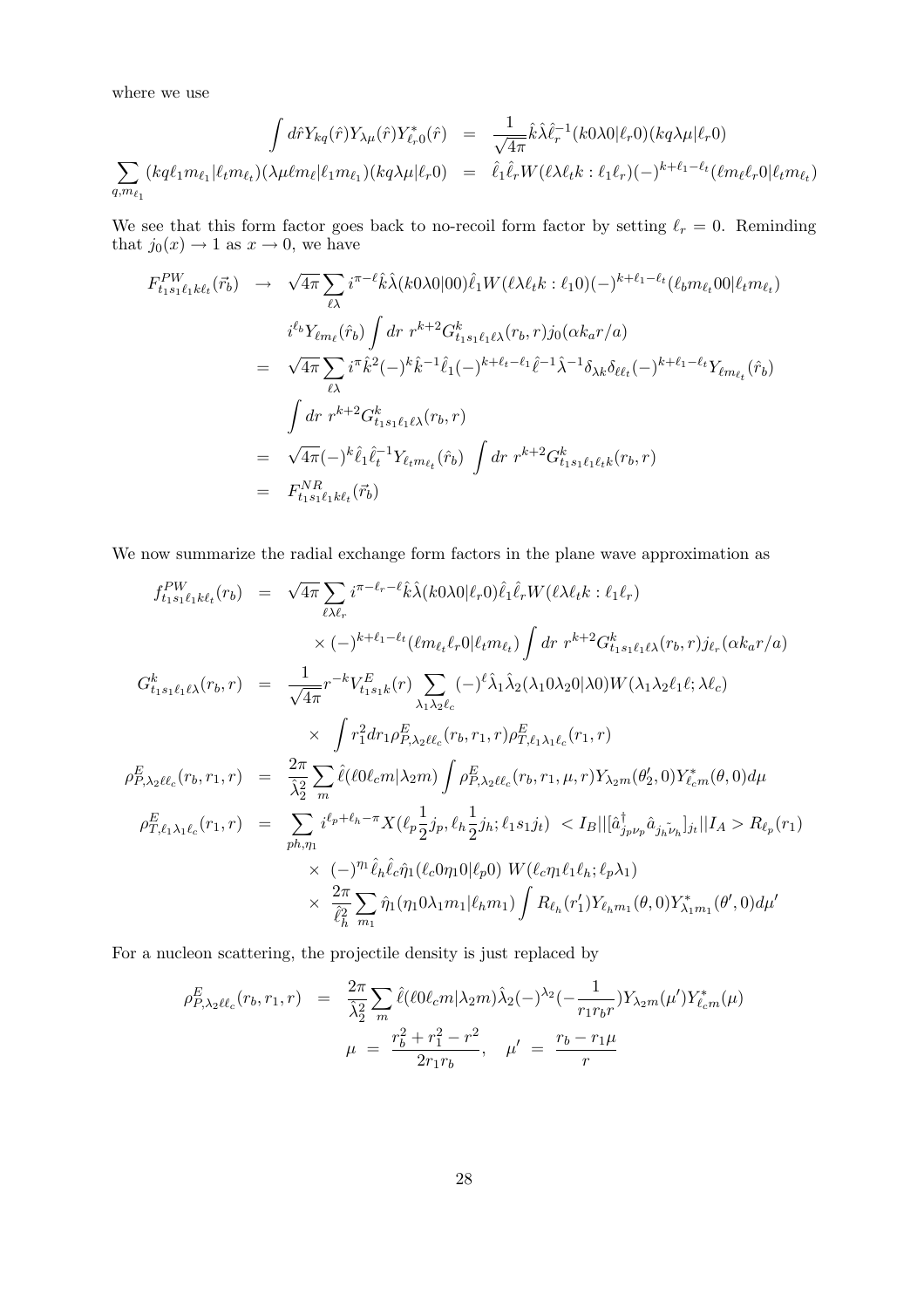## 4 Details of Input

#### 4.1 Relativistic kinematics

What we want to do is the Lorentz transformation of Lab system to c.m. system such that

$$
(E_0 + m_T, k_0) \rightarrow (\omega, 0)
$$

where  $E_0 - m_P = E_{lab}$ , and  $E_0^2 = m_P^2 + k_0^2$ . Note that  $E_{lab}$  denotes the kinetic energy of lab system. Thus we have

$$
\begin{pmatrix}\n\omega \\
0\n\end{pmatrix} = \begin{pmatrix}\n\gamma & -\gamma\beta \\
-\gamma\beta & \gamma\n\end{pmatrix} \begin{pmatrix}\nE_0 + m_T \\
k_0\n\end{pmatrix}
$$
\n
$$
\beta_{cm} = \frac{\vec{k}_0}{E_0 + m_T} \quad \text{(Velocity of c.m. wrt lab frame)}
$$
\n
$$
\gamma_{cm} = \frac{1}{\sqrt{1 - \beta^2}} = \frac{E_0 + m_T}{\sqrt{(E_0 + m_T)^2 - k_0^2}} = \frac{E_0 + m_T}{\sqrt{s}}
$$
\n
$$
s = \omega^2 = (E_0 + m_T)^2 - k_0^2
$$
\n
$$
= (E_{lab} + m_P + m_T)^2 - (E_{lab} + m_P)^2 + m_P^2
$$
\n
$$
= (m_P + m_T)^2 + 2E_{lab}m_T
$$

Thus the c.m. kinetic energy,  $E_{cm}$ , is simply

$$
E_{cm} = \omega - (m_T + m_P) = \sqrt{s} - (m_T + m_P)
$$

We now obtain the c.m. energy and wave numbers by Lorentz transformation of  $(E_0, k_0)$ ,

$$
\left(\begin{array}{c} E \\ k \end{array}\right) \quad = \quad \left(\begin{array}{cc} \gamma & -\gamma\beta \\ -\gamma\beta & \gamma \end{array}\right) \left(\begin{array}{c} E_0 \\ k_0 \end{array}\right) = \frac{1}{\sqrt{s}} \left(\begin{array}{c} s - m_T^2 - m_T E_0 \\ m_T k_0 \end{array}\right)
$$

since

$$
E = \gamma E_0 - \gamma \beta k_0 = \frac{E_0 + m_T}{\sqrt{s}} (E_0 - \frac{k_0^2}{E_0 + m_T})
$$
  

$$
= \frac{1}{\sqrt{s}} [(E_0 + m_T)^2 - k_0^2 - m_T E_0 - m_T^2] = \frac{1}{\sqrt{s}} (s - m_T^2 - m_T E_0)
$$
  

$$
k_{cm} = -\gamma \beta E_0 + \gamma k_0 = \frac{E_0 + m_T}{\sqrt{s}} (-\frac{E_0 k_0}{E_0 + m_T} + k_0) = \frac{1}{\sqrt{s}} m_T k_0
$$

We thus have the wave number and the masses of target and projectile in the c.m. system, as follows.

$$
k_{cm}^{2} = \frac{m_{T}^{2}}{s} k_{0}^{2} = \frac{m_{T}^{2}}{s} (E_{0}^{2} - m_{P}^{2}) = \frac{m_{T}^{2}}{s} [(E_{lab} + m_{P}^{2})^{2} - m_{P}^{2}] = \frac{m_{T}^{2}}{s} (E_{lab}^{2} + 2E_{lab}m_{P})
$$
  
\n
$$
m_{T}' = \gamma_{cm} m_{T} = \frac{E_{0} + m_{T}}{\sqrt{s}} = \frac{m_{T}}{\sqrt{s}} (E_{lab} + m_{P} + m_{T})
$$
  
\n
$$
m_{P}' = (1 + \beta_{0} \beta_{cm}) \gamma_{0} \gamma_{cm} m_{P} \quad \text{with} \quad \beta_{0} = \frac{k_{0}}{E_{0}}, \quad \gamma_{0} = \frac{E_{0}}{m_{P}}
$$
  
\n
$$
= [1 + \frac{k_{0}^{2}}{E_{0}(E_{0} + m_{T})}] \frac{E_{0}(E_{0} + m_{T})}{\sqrt{s}} = \frac{1}{\sqrt{s}} [E_{0}^{2} + E_{0}m_{T} + k_{0}^{2}] = \frac{1}{\sqrt{s}} [2E_{0}^{2} + E_{0}m_{T} - m_{P}^{2}]
$$
  
\n
$$
= \frac{1}{\sqrt{s}} [2E_{lab}^{2} + 4E_{lab}m_{P} + m_{P}(m_{P} + m_{T}) + E_{lab}m_{T}] \approx \frac{1}{\sqrt{s}} [m_{P}(m_{P} + m_{T}) + E_{lab}m_{T}]
$$

with  $m_T >> m_P$  or  $E_{lab}$ .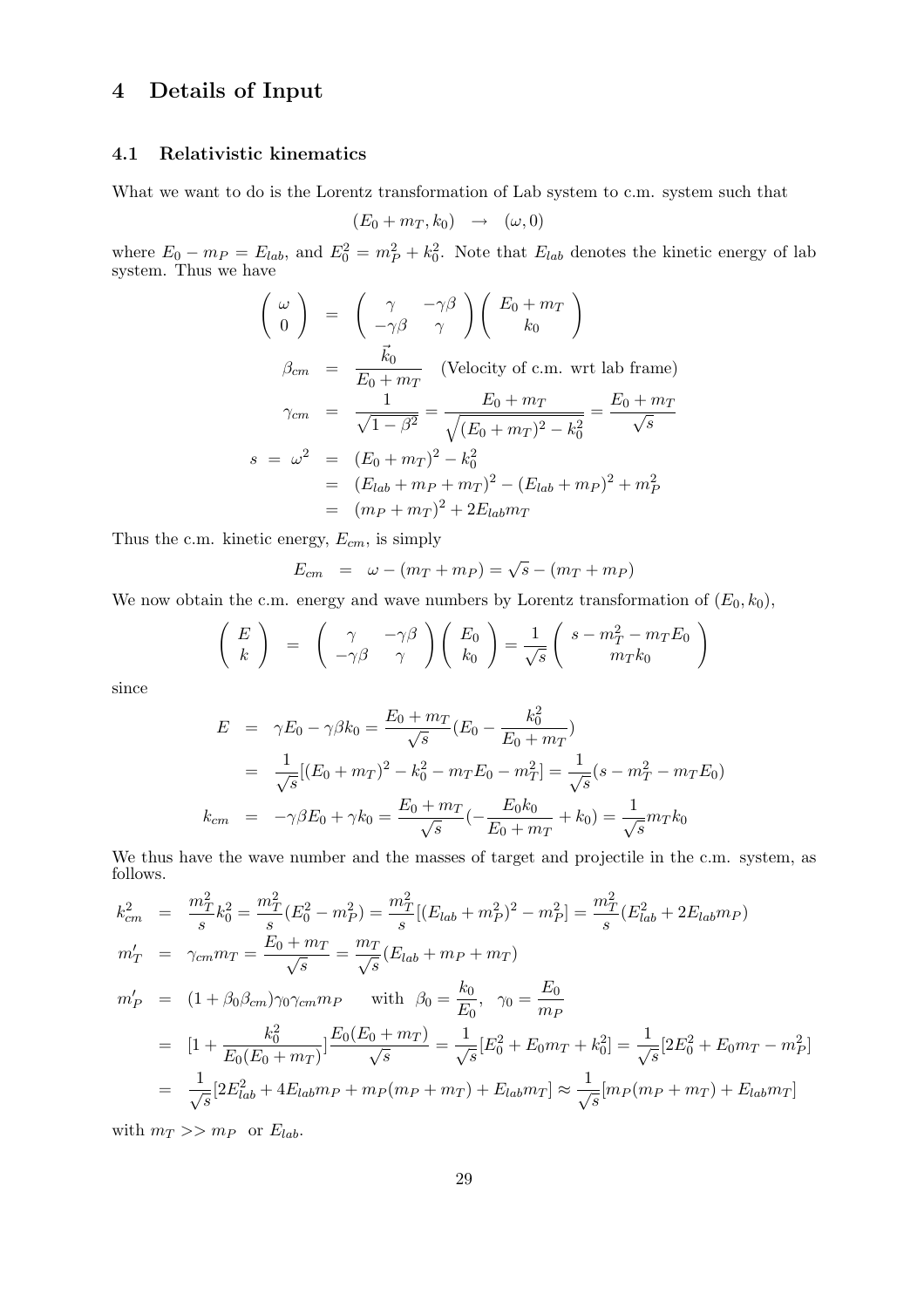#### 4.2 Love-Franey interaction

The Love-and Franey interactions<sup>8</sup> are defined as

$$
V^{C}(r) = \sum_{i=1}^{N_{C}} V_{i}^{C} Y(r/R_{i}), \quad Y(x) = e^{-x}/x
$$
  
\n
$$
V^{LS}(r) = \sum_{i=1}^{N_{LS}} V_{i}^{LS} Y(r/R_{i}),
$$
  
\n
$$
V^{T}(r) = \sum_{i=1}^{N_{T}} V_{i}^{T} r^{2} Y(r/R_{i}),
$$

#### 4.3 Spectroscopic amplitudes in the projectile system

We calculate the spectroscopic amplitudes in the projectile system defined as,  $\hat{s}_1^{-1}\hat{t}_1^{-1} < b$ || $[c^\dagger c]_{s_1t_1\tilde{\nu}_1}$ || $a >$ , which appears in the expansion coefficient  $\alpha_{t,s,\ell}^{j_t s_t \nu_1}$  $\frac{\partial t^{s_t\nu_1}}{\partial t_1 s_1 \ell_2 k \ell_t}$  (SUBROUTINE AFACAL), [Eq.(13)],

$$
\alpha_{t_1s_1\ell_2k\ell_t}^{j_ts_t\nu_1} \ = \ W(s_t\ell_ts_t\ell_1;j_tk)\hat{s}_t^{-1}\hat{t}_1^{-1} < b||[c^\dagger c]_{s_1t_1\tilde{\nu}_1}||a>
$$

The Wigner-Eckart theorem states that the the reduced matrix element is defined such that

$$
\langle s_b m_b t_b \nu_b | [c^{\dagger} c]_{s_1 t_1 \tilde{\nu}_1} | s_a m_a t_a \nu_a \rangle = \hat{s}_b^{-1} (s_a m_a s_1 m_1 | s_b m_b) (t_a \nu_a t_1 \tilde{\nu}_1 | t_b \nu_b) \langle b || [c^{\dagger} c]_{s_1 t_1 \tilde{\nu}_1} || a \rangle
$$
  

$$
[c^{\dagger} c]_{s_1 t_1 \tilde{\nu}_1} = \sum (s_a \sigma_1 s_b \sigma_2 | s_1 m_1) (t_a \mu_1 t_b \mu_2 | t_1 \tilde{\nu}_1) \hat{c}_{\sigma_1 \mu_1}^{\dagger} \hat{c}_{\sigma_2 \tilde{\mu}_2}
$$

1. Single nucleon state

The single-nucleon system can be written as

$$
|s_a m_a t_a \nu_a>~=~c_{m_a\nu_a}^\dagger|0>
$$

We thus have

$$
I = \langle s_b m_b t_b \nu_b | [c^{\dagger} c]_{s_1 t_1 \tilde{\nu}_1} | s_a m_a t_a \nu_a \rangle
$$
  
\n
$$
= \sum (s_a \sigma_1 s_b \sigma_2 | s_1 m_1) (t_a \mu_1 t_b \mu_2 | t_1 \tilde{\nu}_1) \langle 0 | \hat{c}_{m_b \nu_b} \hat{c}^{\dagger}_{\sigma_1 \mu_1} \hat{c}_{\sigma_2 \mu_2} \hat{c}^{\dagger}_{m_a \nu_a} | 0 \rangle
$$
  
\n
$$
= \sum (s_a \sigma_1 s_b \sigma_2 | s_1 m_1) (t_a \mu_1 t_b \mu_2 | t_1 \tilde{\nu}_1) \delta_{m_b, \sigma_1}(-)^{s_a + m_a} \delta_{m_a, -\sigma_2} \delta_{\nu_b, \mu_1}(-)^{t_a + \nu_a} \delta_{\nu_a, -\mu_2}
$$
  
\n
$$
= (-)^{s_a + m_a} (s_a m_b s_b, -m_a | s_1 m_1)(-)^{t_a + \nu_a + t_1 + \nu_1} (t_a \nu_b t_b, -\mu_2 | t_1, -\nu_1)
$$
  
\n
$$
= \hat{s}_1 \hat{s}_b^{-1} (s_a m_a s_1 m_1 | s_b m_b) \hat{t}_1 \hat{t}_b^{-1} (t_a \nu_b t_1 \tilde{\nu}_1 | t_b \nu_b)
$$

Comparing this equation with the Wigner-Eckart theorem gives

$$
\hat{s}_1^{-1}\hat{t}_1^{-1} < b||[c^\dagger c]_{s_1t_1\tilde{\nu}_1}||a> = \hat{t}_1^{-1}(\frac{1}{2}\nu_b\frac{1}{2}\tilde{\nu}_a|t_1\tilde{\nu}_1)
$$

Note that the spin part of the spectroscopic factor becomes unity for a single nucleon system.

<sup>&</sup>lt;sup>8</sup>W. G. Love and M. A. Franey, Phys. Rev. C15 1396 (1977), C24 1073 (1981), C27 438(E) (1983), and C31 488 (1985).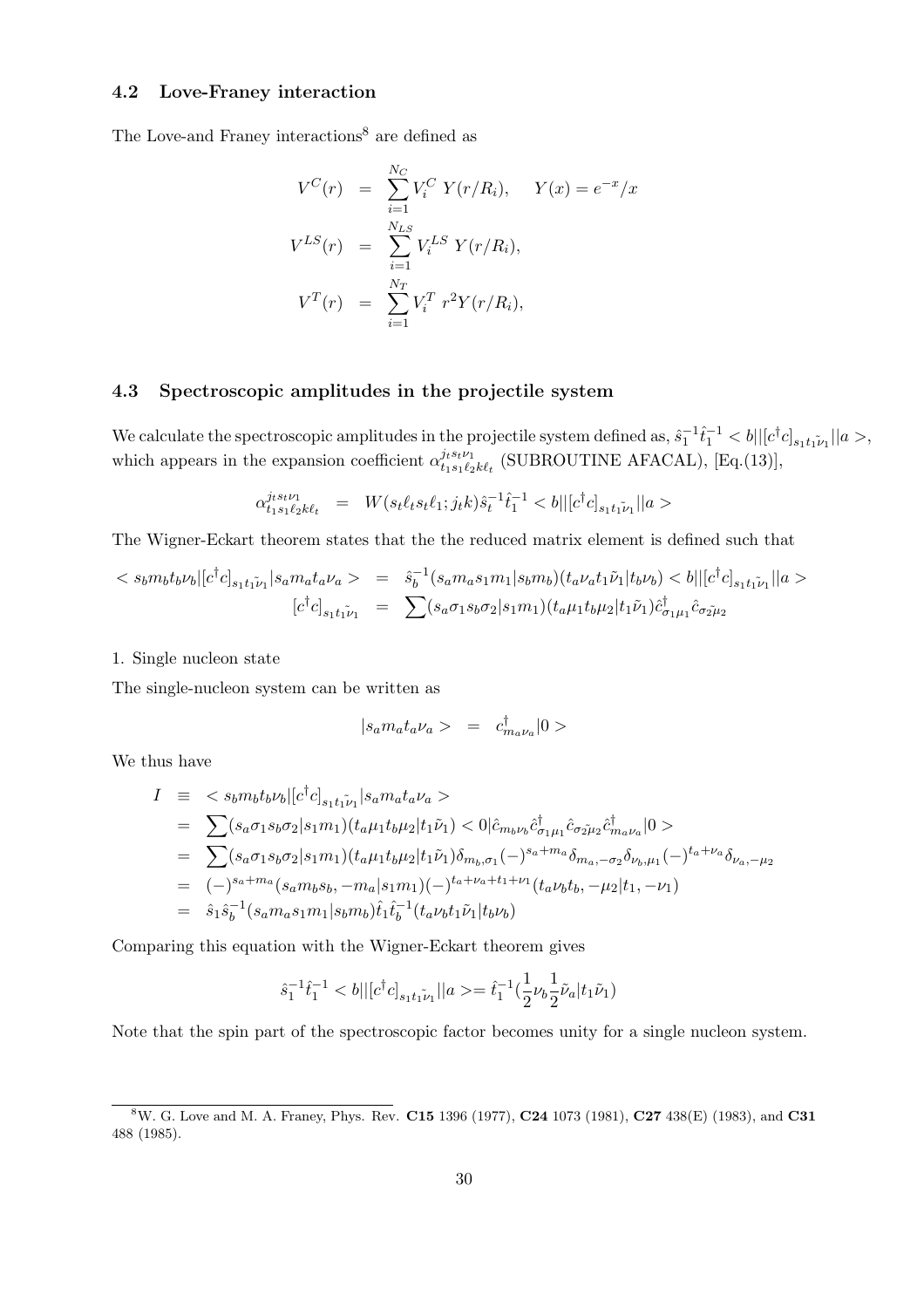#### 2. Two-nucleon system

The two-nucleon system can be written as

$$
|s_a m_a t_a \nu_a > = \frac{1}{\sqrt{2}} [c^{\dagger} c^{\dagger}]_{s_a m_a t_a \nu_a} |0>
$$

We thus have

$$
I = [c^{\dagger}c]_{s_1t_1r_1}|s_am_at_a\nu_a\rangle
$$
  
\n
$$
= \sum \frac{1}{\sqrt{2}}(\frac{1}{2}\sigma_1\frac{1}{2}\sigma_2|s_1m_1)(\frac{1}{2}\mu_1\frac{1}{2}\mu_2|t_1\nu_1)(\frac{1}{2}\sigma'_1\frac{1}{2}\sigma'_2|s_am_a)(\frac{1}{2}\mu'_1\frac{1}{2}\mu'_2|t_a\nu_a)
$$
  
\n
$$
\times \hat{c}^{\dagger}_{\sigma_1\mu_1}\hat{c}^{\dagger}_{\sigma_2\mu_2}\hat{c}^{\dagger}_{\sigma_1\mu_1}\hat{c}^{\dagger}_{\sigma_2\mu_2}|0\rangle
$$
  
\n
$$
= \frac{1}{\sqrt{2}}(1 - (-)^{s_a+t_a})\sum (\frac{1}{2}\sigma_1\frac{1}{2}\sigma_2|s_1m_1)(-)^{1/2+\sigma_2}(\frac{1}{2}, -\sigma_2\frac{1}{2}\sigma'_2|s_am_a)
$$
  
\n
$$
(\frac{1}{2}\mu_1\frac{1}{2}\mu_2|t_1\nu_1)(-)^{1/2+\mu_2}(\frac{1}{2}, -\mu_2\frac{1}{2}\mu'_2|t_a\nu_a)\hat{c}^{\dagger}_{\sigma_1\mu_1}\hat{c}^{\dagger}_{\sigma_2\mu_2}|0\rangle
$$
  
\n
$$
J = \langle s_bm_bt_b\nu_b|[c^{\dagger}c]_{s_1t_1\bar{i}_1}|s_am_at_a\nu_a\rangle
$$
  
\n
$$
= (1 - (-)^{s_a+t_a})\sum (-)^{1/2+\sigma_2}(\frac{1}{2}\sigma_1\frac{1}{2}\sigma_2|s_1m_1)(\frac{1}{2}, -\sigma_2\frac{1}{2}\sigma'_2|s_am_a)(\frac{1}{2}\sigma_1\frac{1}{2}\sigma'_2|s_bm_b)
$$
  
\n
$$
(-)^{1/2+\mu_2}(\frac{1}{2}\mu_1\frac{1}{2}\mu_2|t_1\nu_1)(\frac{1}{2}, -\mu_2\frac{1}{2}\mu'_2|t_a\nu_a)(\frac{1}{2}\mu_1\frac{1}{2}\mu'_2|t_b\nu_b)
$$
  
\

The expansion coefficient  $\alpha_{t,s}^{j_t s_t \nu_1}$  $t_1 s_1 t_2 k t_t$ , [Eq.(13)], becomes

$$
\alpha_{t_1s_1t_2k\ell_t}^{j_ts_t\nu_1} = W(s_t\ell_ts_t\ell_1;j_t k)\hat{s}_t^{-1}\hat{t}_1^{-1} < b||[c^\dagger c]_{s_1t_1\tilde{\nu}_1}||a\rangle
$$
\n
$$
= W(s_t\ell_ts_t\ell_1;j_t k) \times M \times L
$$

For deuteron case, where  $t_a = \nu_a = 0$  and  $s_a = 1$ , L becomes

$$
L = 2\sqrt{3}\hat{s}_b W(1\frac{1}{2}s_1\frac{1}{2}; \frac{1}{2}s_b)\hat{t}_b W(0\frac{1}{2}t_1\frac{1}{2}; \frac{1}{2}t_b)
$$
  
=  $\sqrt{6}\hat{s}_b W(1s_1\frac{1}{2}\frac{1}{2}; s_b\frac{1}{2})\delta(t_1, t_b)$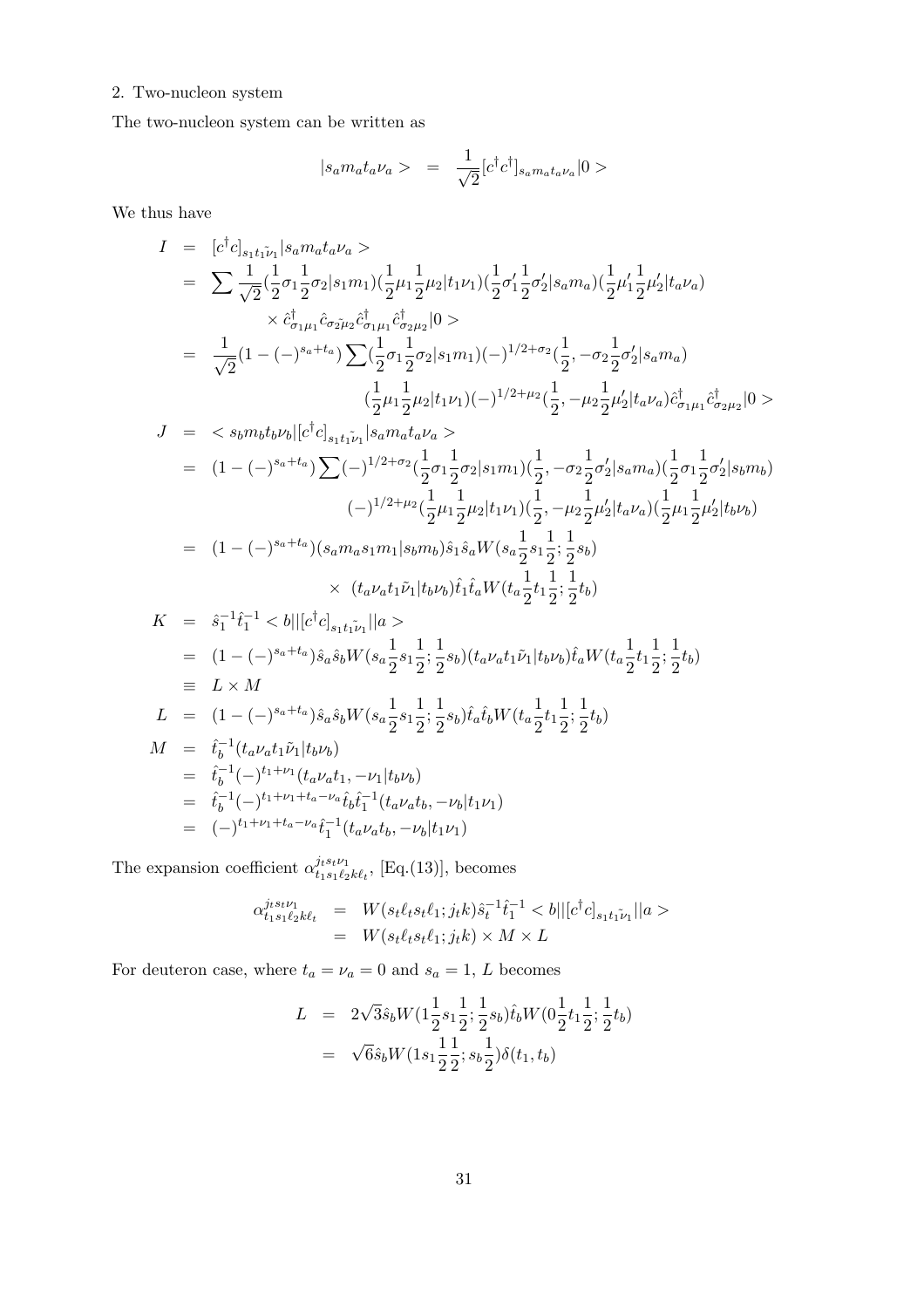#### 4.4 Charge density distribution

#### 1) Deuteron

a. Hulthen wavefunction

$$
\phi_d = \frac{1}{\sqrt{4\pi}} \frac{u(r)}{r}
$$
  

$$
u(r) = \sqrt{\frac{2\alpha\beta(\alpha+\beta)}{(\beta-\alpha)^2}} (e^{-\alpha r} - e^{-\beta r})
$$

where  $\alpha^{-1} = 4.3$  fm, and  $\beta = 7\alpha$ .

b. Scattering wave (N. Austern, NP 7, 195 (1958).)

$$
\phi_d = \frac{1}{kr} \sin \delta e^{i\delta} (\cot \delta \sin kr + \cos kr - e^{-\eta r})
$$

$$
= \frac{1}{kr} e^{i\delta} [\sin(kr + \delta) - \sin \delta e^{-\eta r}]
$$

where  $k = \sqrt{\frac{2\mu E}{\hbar^2}}$  $\overline{h^2 \over \hbar^2} = k_{unit} \sqrt{\mu E} = k_{unit}$ √  $0.5E.$ 

2)  ${}^{3}$ He

(C.W. de Jager, H. de Vries and C. de Vries, Atomic data and nuclear data tables, 14 479  $(1974)$ , and **36** 495 (1987).)

a. Gaussian

$$
\rho_0(r) = \frac{z}{8\pi^{3/2}} \left[\frac{1}{a^3} \exp\left(\frac{-r^2}{4a^2}\right) - \frac{c^2 (6b^2 - r^2)}{4b^7} \exp\left(\frac{-r^2}{4b^2}\right)\right]
$$

with  $a = 0.675$ ,  $b = 0.836$ ,  $c = 0.366$  fm.

b. Sum of Gaussian's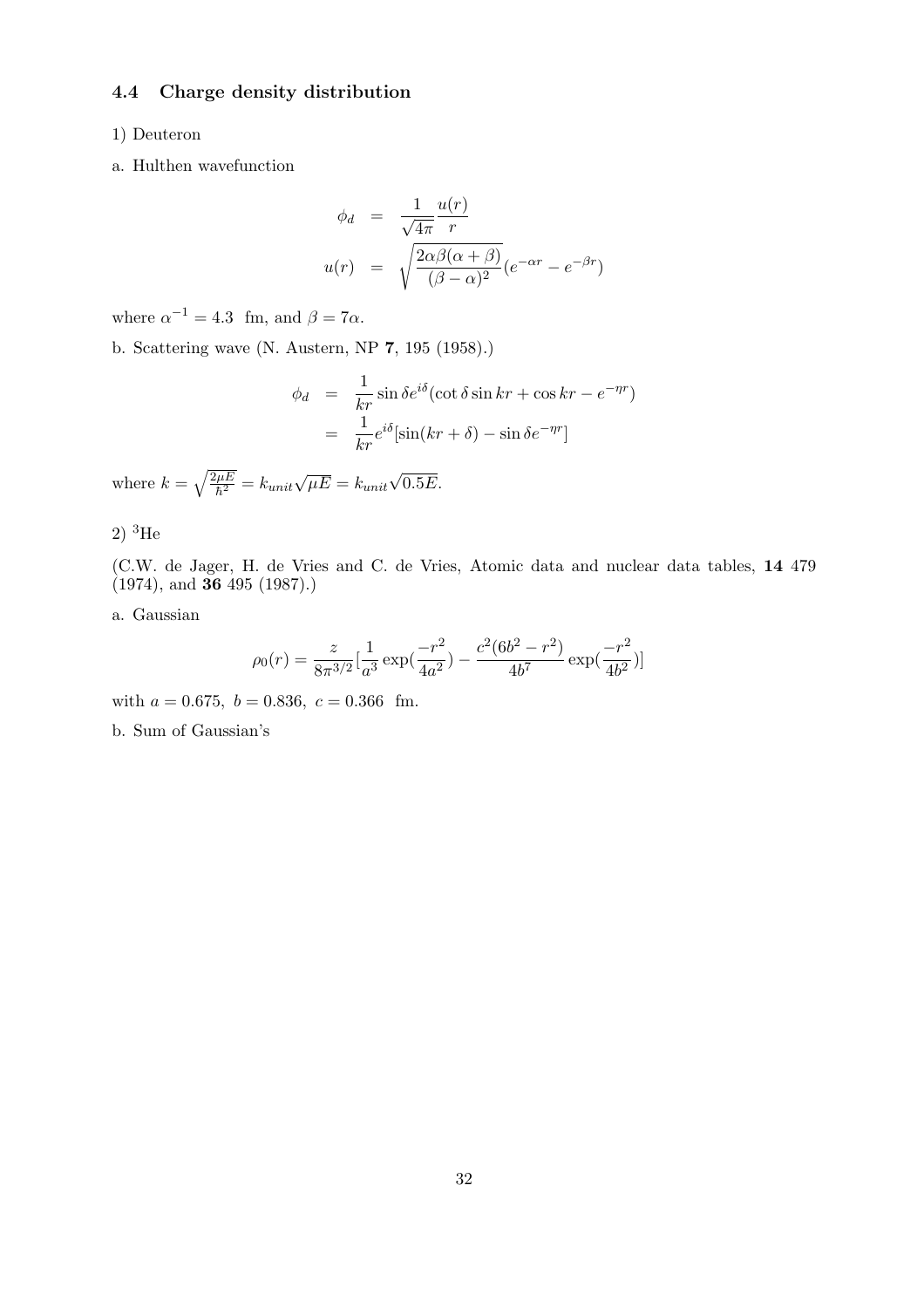## A Properties of Spherical Harmonics

1) Orthogonality

$$
\int d\hat{r} Y_{\ell_1 m_1}(\hat{r}) Y_{\ell_2 m_2}^*(\hat{r}) = \delta(\ell_1, \ell_2) \delta(m_1, m_2)
$$

2) Conjugation

$$
Y_{\ell m}^*(\theta,\phi)=(-)^mY_{\ell,-m}(\theta,\phi)
$$

3) Parity

$$
Y_{\ell m}(-\hat{r}) = Y_{\ell m}(\pi - \theta, \pi + \phi) = (-)^{\ell} Y_{\ell m}(\hat{r})
$$

4) Relation with Legendre function

$$
P_{\ell}(\cos \theta) = \frac{4\pi}{2\ell + 1} \sum_{m} Y_{\ell m}(\hat{r}) Y_{\ell m}^*(\hat{r}'), \quad \cos \theta = \hat{r} \cdot \hat{r}'
$$

$$
Y_{\ell 0}(\theta, \phi) = \sqrt{\frac{2\ell + 1}{4\pi}} P_{\ell}(\cos \theta)
$$

5) Product

$$
Y_{\ell_1 m_1}(\hat{r}) Y_{\ell_2 m_2}(\hat{r}) = \sum_{\ell} d_{\ell_1 \ell_2 \ell} (\ell_1 m_1 \ell_2 m_2 | \ell m) Y_{\ell m}(\hat{r})
$$
  

$$
d_{\ell_1 \ell_2 \ell} = [\frac{(2\ell_1 + 1)(2\ell_2 + 1)}{4\pi (2\ell + 1)}]^{1/2} (\ell_1 0 \ell_2 0 | \ell 0) = \frac{\hat{\ell}_1 \hat{\ell}_2}{\sqrt{4\pi} \hat{\ell}} (\ell_1 0 \ell_2 0 | \ell 0)
$$
  

$$
\hat{\ell} = \sqrt{2\ell + 1}
$$

6) Moshinsky Bracket

$$
[Y_{\ell_1}(\hat{r}_1)Y_{\ell_2}(\hat{r}_2)]_{\ell m} = \sum_{m_1 m_2} (\ell_1 m_1 \ell_2 m_2 | \ell m) Y_{\ell_1 m_1}(\hat{r}_1) Y_{\ell_2 m_2}(\hat{r}_2)
$$
  

$$
Y_{\ell_1 m_1}(\hat{r}_1) Y_{\ell_2 m_2}(\hat{r}_2) = \sum_{\ell m} (\ell_1 m_1 \ell_2 m_2 | \ell m) [Y_{\ell_1}(\hat{r}_1) Y_{\ell_2}(\hat{r}_2)]_{\ell m}
$$

## B Vector Coupling Coefficients

## B.1 Clebsch-Gordan coefficients: Coupling of 2 angular momenta

1) Orthonormality

$$
\sum_{m_1 m_2} (j_1 m_1 j_2 m_2 | j m) (j_1 m_1 j_2 m_2 | j' m') = \delta(j, j') \delta(m, m')
$$
  

$$
\sum_{jm} (j_1 m_1 j_2 m_2 | j m) (j_1 m'_1 j_2 m'_2 | j m) = \delta(m_1, m'_1) \delta(m_2, m'_2)
$$

2) Symmetries

$$
(j_1m_1j_2m_2|jm) = (-)^{j_1+j_2-j}(j_2m_2j_1m_1|jm)
$$
  
\n
$$
= (-)^{j_1+j_2-j}(j_1, -m_1j_2, -m_2|j, -m) = (j_2, -m_2j_1, -m_1|j, -m)
$$
  
\n
$$
= (-)^{j_1-m_1}\frac{\hat{j}}{\hat{j}_2}(j_1, m_1j, -m|j_2, -m_2) = (-)^{j_1-m_1}\frac{\hat{j}}{\hat{j}_2}(jmj_1, -m_1|j_2m_2)
$$
  
\n
$$
= (-)^{j_2+m_2}\frac{\hat{j}}{\hat{j}_1}(j, -mj_2m_2|j_1, -m_1)
$$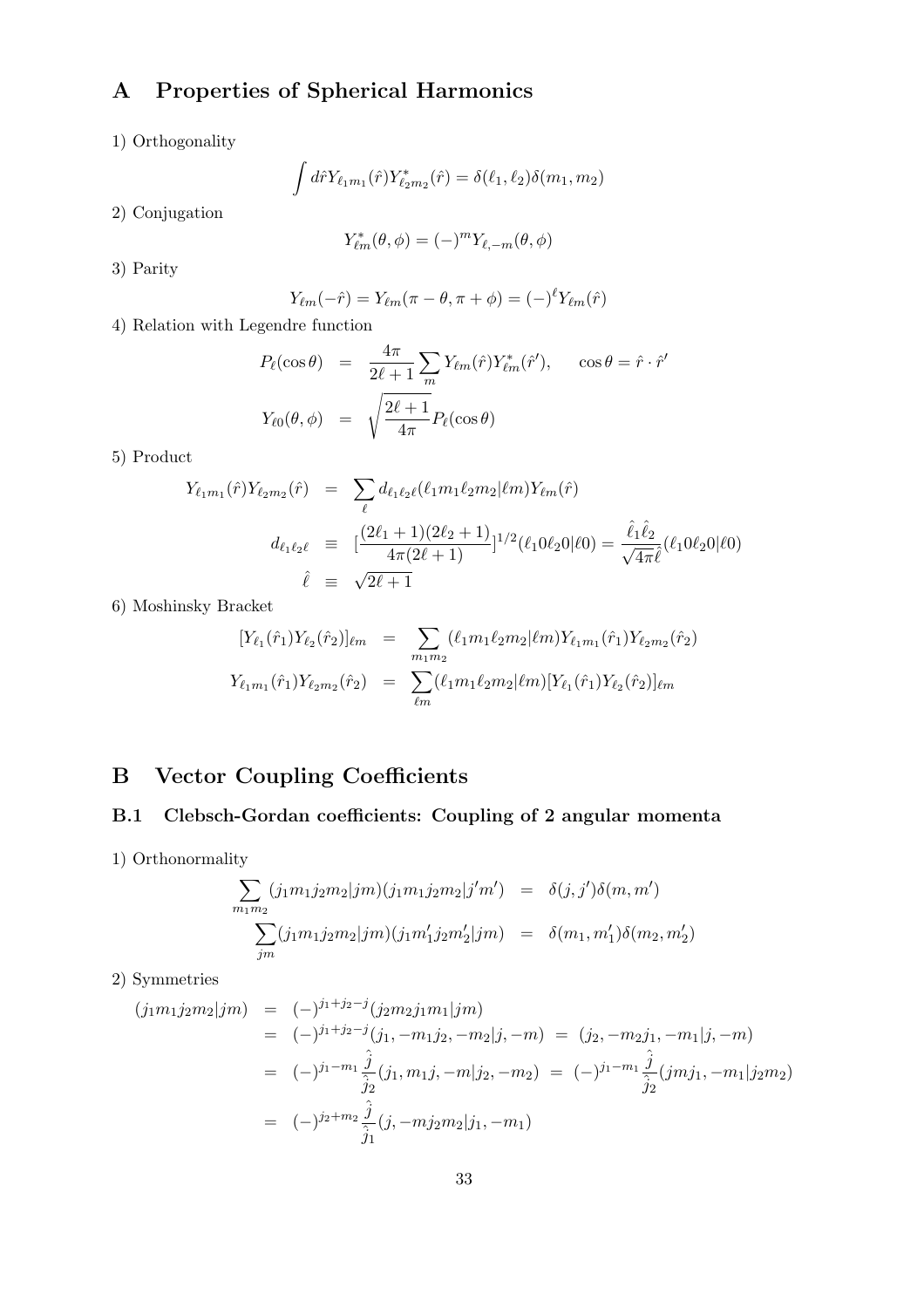#### 3) Analytic expression

$$
(j_1m_1j_2m_2|jm_j) = \delta_{m,m_1+m_2} \sqrt{\frac{(2j+1)(j+j_1-j_2)!(j-j_1+j_2)!(j_1+j_2-j)!}{(j_1+j_2+j+1)!}
$$
  
 
$$
\times \sqrt{(j+m)!(j-m)!(j_1+m_1)!(j_1-m_1)!(j_2+m_2)!(j_2-m_2)!}
$$
  
 
$$
\times \sum_k [\frac{(-)^k}{k!(j_1+j_2-j-k)!(j_1-m_1-k)!(j_2+m_2-k)!}
$$
  
 
$$
\times \frac{1}{(j-j_2+m_1+k)!(j-j_1-m_2+k)!}]
$$

4) Special Values

$$
(j_1 0j_2 0|j0) = (-)^{g+j} \hat{j} \sqrt{\frac{(j_1 + j_2 - j)!(j + j_1 - j_2)!(j + j_2 - j_1)!}{(2g + 1)!}} \frac{g!}{(g - j)!(g - j_1)!(g - j_2)!}
$$
  
for  $j + j_1 + j_2 = 2g$  = even  

$$
(j_1 m_1 00|jm) = \delta(j_1, j)\delta(m_1, m)
$$

## B.2 Racah coefficients: Coupling of 3 angular momenta

1) Definition

$$
\begin{aligned}\nj_1 + j_2 &= J_{12}, \quad j_2 + j_3 = J_{23} \quad J_1 2 + j_3 = j_1 + J_{23} = J \\
&< j_1 j_2 (J_{12}) j_3 J M | j_1, j_2 j_3 (J_{23}) J M &> = \hat{J}_{12} \hat{J}_{23} W(j_1 j_2 J j_3; j_{12} J_{23}) \\
&= \sum_{m_1 m_2 m_3} (j_1 m_1 j_2 m_2 | J_{12} M_{12}) (J_{12} M_{12} j_3 m_3 | J M) (j_2 m_2 j_3 m_3 | J_{23} M_{23}) (j_1 m_1 J_{23} M_{23} | J M)\n\end{aligned}
$$

In  $W(abcd;ef)$ ,  $(abe)(cde)(act)(bdf)$  must satisfy the triangular relation  $(|a-b| \le c \le a+b)$ . 2) Symmetries

$$
W(abcd;ef) = W(badc;ef) = W(cdab;ef) = W(acbd;fe)
$$
  
= 
$$
(-)^{e+f-a-d}W(ebcf;ad) = (-)^{e+f-b-c}W(aefd;bc)
$$

3) Orthogonality

$$
\sum_{e} \hat{e}^{2} W(abcd;ef) W(abcd;ef') = \delta(f, f') / \hat{f}^{2}
$$

$$
\sum_{c} \hat{c}^{2} W(abcd;ef) W(ab'd;ef) = \delta(b, b') / \hat{b}^{2}
$$

$$
\sum_{d} \hat{d}^{2} W(abcd;ef) W(a'bcd;ef') = \delta(a, a') / \hat{a}^{2}
$$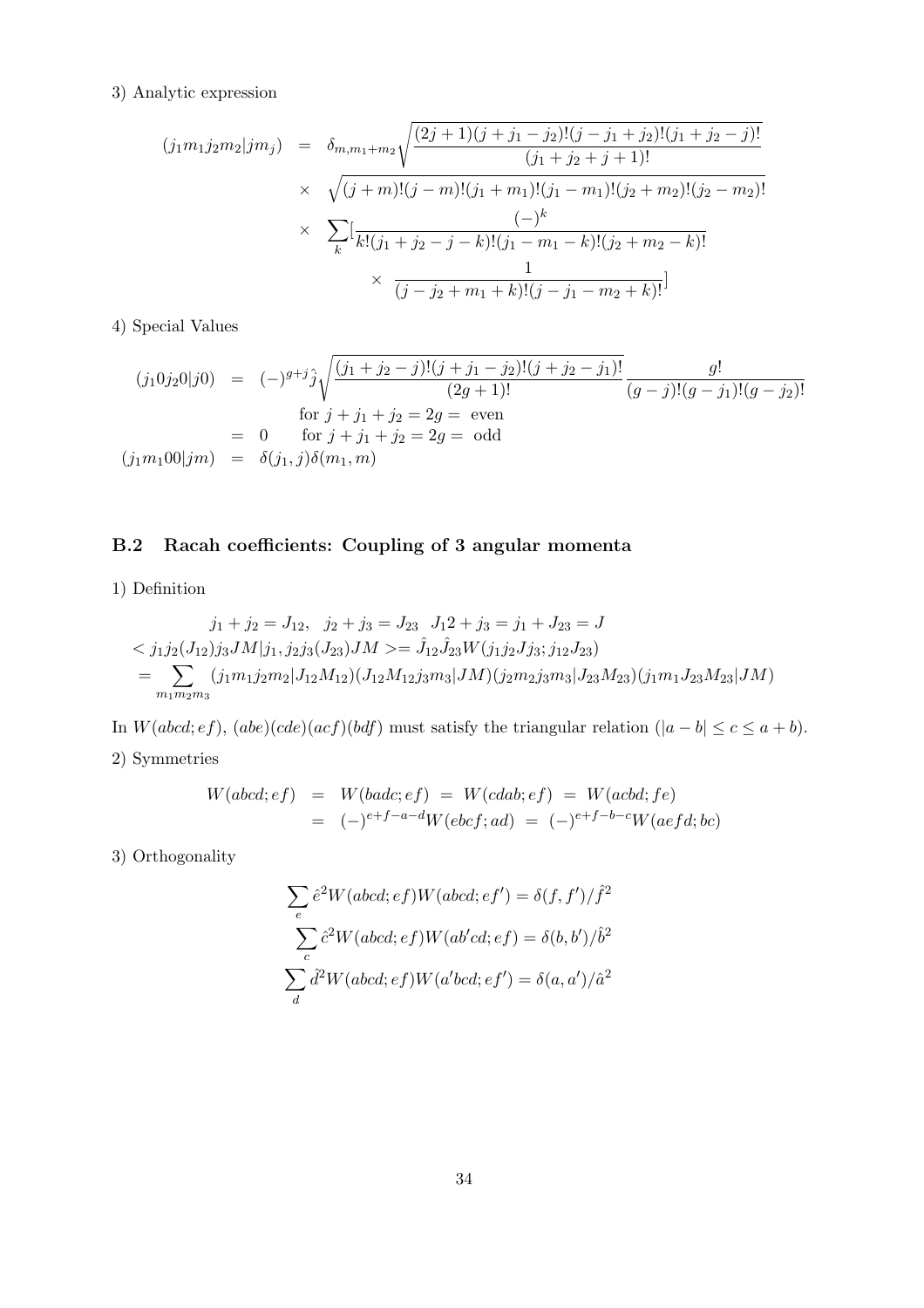4) Equality

$$
\sum_{e} (-)^{a+b-e} \hat{e}^2 W(abcd;ef)W(bacd;ef') = W(aff'b; cd)
$$
\n
$$
\sum_{\lambda} \hat{\lambda}^2 W(a'\lambda be; ac')W(c\lambda de'; c'e)W(a'\lambda fc; ac') = W(abcd;ef)W(a'bc'd; e'f)
$$
\n
$$
\sum_{\beta} (a\alpha b\beta | ee)(eed\delta | c\gamma)(b\beta d\delta | f\varphi) = \hat{e}\hat{f}(a\alpha f\varphi | c\gamma)W(abcd;ef)
$$
\n
$$
\sum_{f} \hat{e}\hat{f}(a\alpha f\varphi | c\gamma)(b\beta d\delta | f\varphi)W(abcd;ef) = (a\alpha b\beta | ee)(eed\delta | c\gamma)
$$
\n
$$
\sum_{e} \hat{e}\hat{f}(a\alpha b\beta | ee)(eed\delta | c\gamma)W(abcd;ef) = (a\alpha f\varphi | c\gamma)(c\gamma d\delta | f\varphi)
$$

5) Special values

$$
W(0bcd; bc) = \hat{b}^{-1}\hat{c}^{-1}
$$
  

$$
W(aa'cc';0f) = (-)^{a+c-f}\hat{a}^{-1}\hat{c}^{-1}\delta(a,a')\delta(c,c')
$$

## B.3 X (Fano) coefficients and 9-j (Wigner) symbols: Coupling of 4 angular momenta

1) Definition

$$
j_1 + j_2 = J_{12}, \quad j_3 + j_4 = J_{34}, \qquad j_1 + j_3 = J_{13}, \quad j_2 + j_4 = J_{24},
$$
  
\n
$$
J_{12} + J_{34} = J_{13} + J_{24} = J
$$
  
\n
$$
\langle j_1 j_2 (J_{12}) j_3 j_4 (J_{34}) J M | j_1 j_3 (J_{13}) j_2 j_4 (J_{24}) J M \rangle = X(j_1 j_2 J_{12}, j_3 j_4 J_{34}; J_{13} J_{24} J)
$$
  
\n
$$
= \hat{J}_{12} \hat{J}_{34} \hat{J}_{13} \hat{J}_{24} U \begin{pmatrix} j_1 & j_2 & J_{12} \\ j_3 & j_4 & J_{34} \\ j_{13} & j_{24} & J \end{pmatrix}
$$

2) Relation with Racah coefficients

$$
U\begin{pmatrix} a & b & e \ c & d & e' \ f & f' & g \end{pmatrix} = (-)^{\sigma} \sum_{\lambda} \hat{\lambda}^{2} W(bcf; \lambda a) W(bcf'e'; \lambda d) W(efe'f'; \lambda g)
$$
  

$$
\sigma = a + b + c + d + e + e' + f + f' + g = \text{integer}
$$

3) Symmetries

$$
U\begin{pmatrix} a & b & e \ c & d & e' \ f & f' & g \end{pmatrix} = U\begin{pmatrix} a & c & f \ b & d & f' \ e & e' & g \end{pmatrix}
$$
 (transposition)  

$$
= (-)^{\sigma}U\begin{pmatrix} c & d & e' \ a & b & e \ f & f' & g \end{pmatrix} = (-)^{\sigma}U\begin{pmatrix} f & f' & g \ c & d & e' \ a & b & e \end{pmatrix}
$$

4) Special values

$$
U\begin{pmatrix} a & b & e \ a & b & e \ f & f' & g \end{pmatrix} = 0 \quad (f + f' + g = \text{odd})
$$
  

$$
U\begin{pmatrix} a & b & e \ c & d & e \ f & f & 0 \end{pmatrix} = (-)^{e+f-a-d}\hat{e}^{-1}\hat{f}^{-1}W(abcd;ef)
$$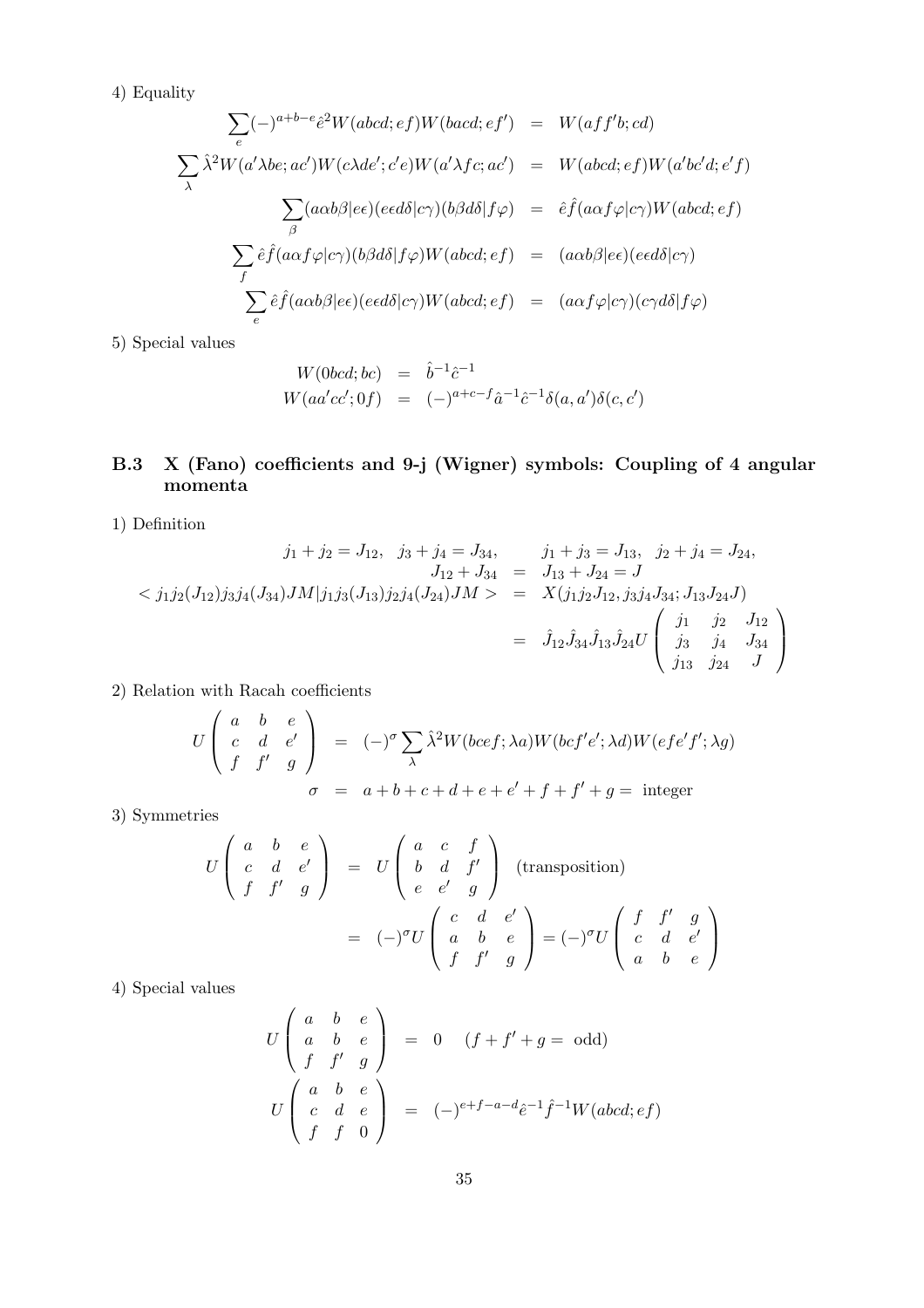## C Multipole Expansions

## C.1 Scalar function of  $r_{12}$

We wish to express a scalar function  $f(r_{12})$  in terms of function of  $r_1$  and  $r_2$ , where

$$
\vec{r}_{12} = \vec{r}_1 - \vec{r}_2, \quad r_{12}^2 = r_1^2 + r_2^2 - 2r_1r_2\mu, \quad \mu = \cos\theta
$$

where  $\theta$  is the angle between  $\vec{r}_1$  and  $\vec{r}_2,$  as shown in Fig.10.

It can simply be done by Legendre expansion,

$$
f(r_{12}) = \sum_{\ell} f_{\ell}(r_1, r_2) (2\ell + 1) P_{\ell}(\cos \theta)
$$

$$
f_{\ell}(r_1, r_2) = \frac{1}{2} \int_{-1}^{1} f(r_{12}) P_{\ell}(\cos \theta) d\mu
$$

We now express  $f(r_{12})$  in the form of

$$
f(r_{12}) = \sum_{\ell} f'_{\ell}(r_1, r_2) (-)^{\ell} [Y_{\ell} Y_{\ell}]_{00}
$$
  

$$
f'_{\ell}(r_1, r_2) = \sqrt{16\pi^3} \int_{-1}^{1} f(r_{12}) Y_{\ell 0}(\theta, 0) d\mu, \quad \mu \equiv \cos \theta
$$

Proof:

$$
f(r_{12}) = \sum_{\ell} f_{\ell}(r_1, r_2)(2\ell + 1) P_{\ell}(\cos \theta)
$$
  
= 
$$
\sum_{\ell} f_{\ell}(r_1, r_2)(2\ell + 1) \frac{4\pi}{(2\ell + 1)} \sum_{m} Y_{\ell m}(\hat{r}_1) Y_{\ell m}^*(\hat{r}_2)
$$
  
= 
$$
\sum_{\ell} f_{\ell}(r_1, r_2) 4\pi (-)^{\ell} \hat{\ell}(\ell m\ell, -m|00) [Y_{\ell}Y_{\ell}]_{00}
$$
  
= 
$$
\sum_{\ell} f_{\ell}(r_1, r_2) 4\pi (-)^{\ell} \hat{\ell} [Y_{\ell}Y_{\ell}]_{00}
$$

Thus we have

$$
f'_{\ell}(r_1, r_2) = f_{\ell}(r_1, r_2) 4\pi \hat{\ell}
$$
  
=  $4\pi \hat{\ell} \frac{1}{2} \int_{-1}^{1} f(r_{12}) P_{\ell}(\cos \theta) d\mu$   
=  $2\pi \hat{\ell} \int_{-1}^{1} f(r_{12}) P_{\ell}(\mu) d\mu$   
=  $2\pi \hat{\ell} \int_{-1}^{1} f(r_{12}) \sqrt{4\pi} \hat{\ell}^{-1} Y_{\ell 0}(\theta, 0) d\mu$   
=  $\sqrt{16\pi^3} \int_{-1}^{1} f(r_{12}) Y_{\ell 0}(\theta, 0) d\mu$ , QED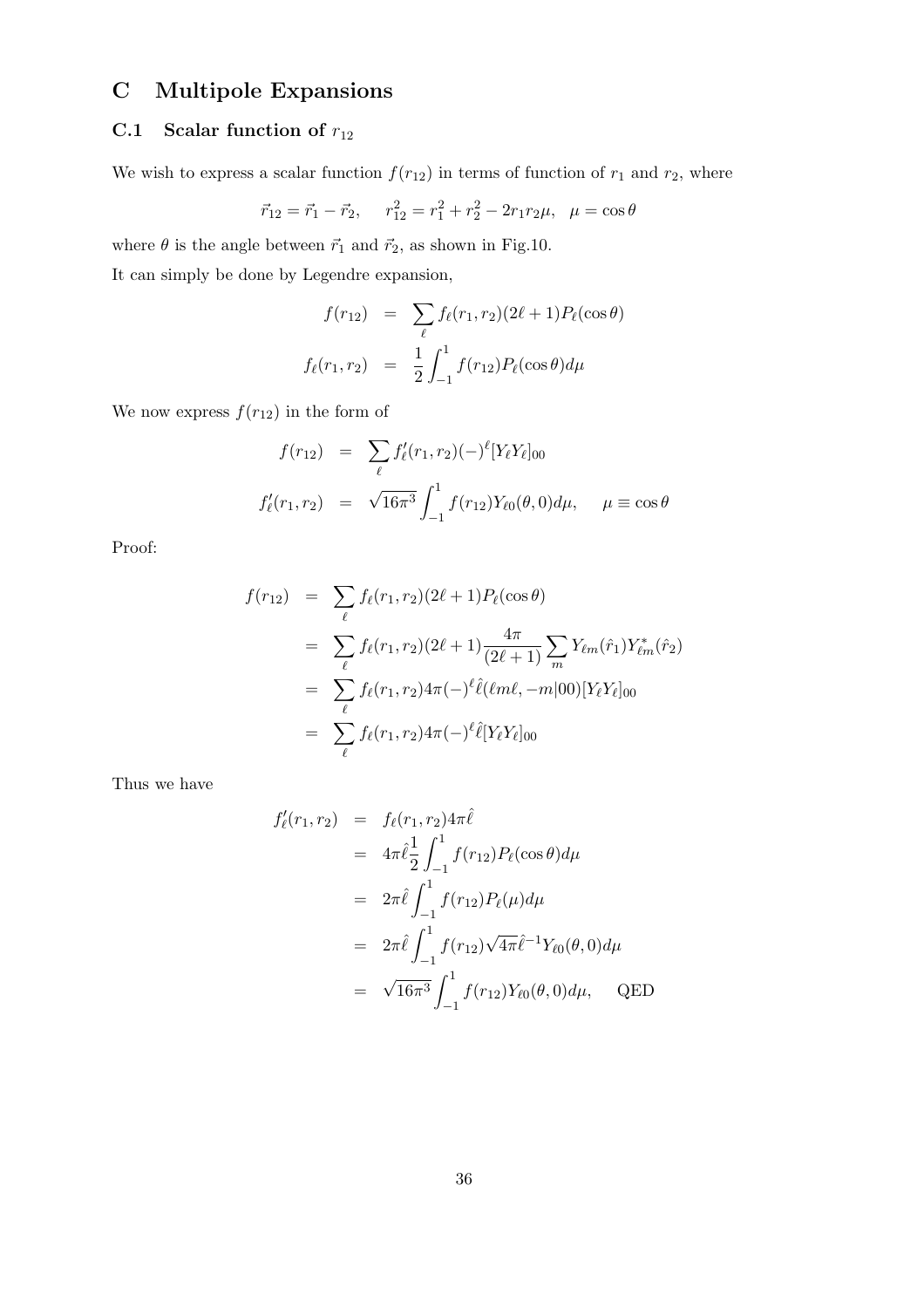### C.2 Vector function of  $\vec{r}_{12}$

A vector function  $f(r_{12})Y_{\ell m}(\hat{r}_{12})$  can be expanded

$$
f(r_{12})Y_{\ell m}(\hat{r}_{12}) = \sqrt{4\pi} \sum_{\ell_1 \ell_2} f_{\ell \ell_1 \ell_2}(r_1, r_2) [Y_{\ell_1} Y_{\ell_2}]_{\ell m}
$$
  
\n
$$
f_{\ell \ell_1 \ell_2}(r_1, r_2) = \frac{1}{\sqrt{4\pi}} \sum_{m} \int f(r_{12}) Y_{\ell m}(\hat{r}_{12}) [Y_{\ell_1} Y_{\ell_2}]_{\ell m}^* d\hat{r}_1 d\hat{r}_2
$$
  
\n
$$
= \frac{1}{\sqrt{4\pi}} \frac{1}{2\ell + 1} \sum_{m} \int \int f(r_{12}) Y_{\ell m}(\hat{r}_{12})
$$
  
\n
$$
\times \sum_{m_1 m_2} (\ell_1 m_1 \ell_2 m_2 | \ell m) Y_{\ell_1 m_1}(\hat{r}_1) Y_{\ell_2 m_2}^*(\hat{r}_2) d\hat{r}_1 d\hat{r}_2
$$

Now we choose  $\hat{r}_1 \parallel \hat{z}$ , and thus  $m_1 = 0$  and  $m_2 = m$ . Then we have

$$
Y_{\ell_1 m_1}(\hat{r}_1) = Y_{\ell_1 0}(\cos \theta) = \frac{\hat{\ell}_1}{\sqrt{4\pi}}, \quad Y_{\ell_2 m_2}(\hat{r}_2) = Y_{\ell_2 m}(\theta, 0), \quad Y_{\ell m}(\hat{r}_{12}) = Y_{\ell m}(\theta', 0)
$$

$$
\int d\hat{r}_1 \implies 4\pi, \quad \int d\hat{r}_2 \implies 2\pi \int d\mu
$$

where  $\theta$  is the angle between z-axis  $(\vec{r}_1)$  and  $\vec{r}_2$  while  $\theta'$  the angle between z-axis and  $\vec{r}_{12}$  as shown in Fig.11. Then we have

$$
f_{\ell\ell_1\ell_2}(r_1,r_2) = \frac{1}{2\ell+1} \sum_m \int f(r_{12}) Y_{\ell m}(\theta',0) \frac{1}{\sqrt{4\pi}} \frac{\hat{\ell}_1}{\sqrt{4\pi}} (\ell_1 0 \ell_2 m | \ell m) 4\pi Y_{\ell_2 m}^*(\theta,0) 2\pi d\mu
$$
  

$$
= \frac{2\pi}{2\ell+1} \sum_m \hat{\ell}_1(\ell_1 0 \ell_2 m | \ell m) \int f(r_{12}) Y_{\ell m}(\theta',0) Y_{\ell_2 m}^*(\theta,0) d\mu
$$

where

$$
\mu \equiv \cos \theta, \quad (\hat{r}_1(\parallel \hat{k}) \cdot \hat{r}_2) \qquad r_{12}^2 = r_1^2 + r_2^2 - 2r_1r_2\mu
$$
  

$$
\mu' \equiv \cos \theta' = \frac{r_2\mu - r_1}{r_{12}} \quad (\hat{r}_1(\parallel \hat{k}) \cdot \hat{r}_{12}), \qquad r_2^2 = r_{12}^2 + r_1^2 + 2r_1r_{12}\mu'
$$

#### C.3 Solid harmonics

The solid harmonics is defined as

$$
Y_{\ell m}(r) = r^{\ell} Y_{\ell m}(\hat{r})
$$

When  $\vec{r} = s_a \vec{r}_a + t_a \vec{r}_b$ , this solid harmonics can be expressed in terms of  $\vec{r}_a$  and  $\vec{r}_b$  as

$$
Y_{\ell m}(r) = \sum_{\lambda_1 \lambda_2} \sqrt{4\pi} \left[ \frac{(2\ell+1)!}{(2\lambda_2+1)!(2\lambda_1+1)!} \right]^{1/2} \delta_{\lambda_1+\lambda_2,\ell} \left( s_a r_a \right)^{\lambda_1} (t_a r_b)^{\lambda_2} [Y_{\lambda_1}(\hat{r}_a) Y_{\lambda_2}(\hat{r}_b)]_{\ell m}
$$

See "M. Moshinsky, NP 13, 104 (1959)" for the proof.